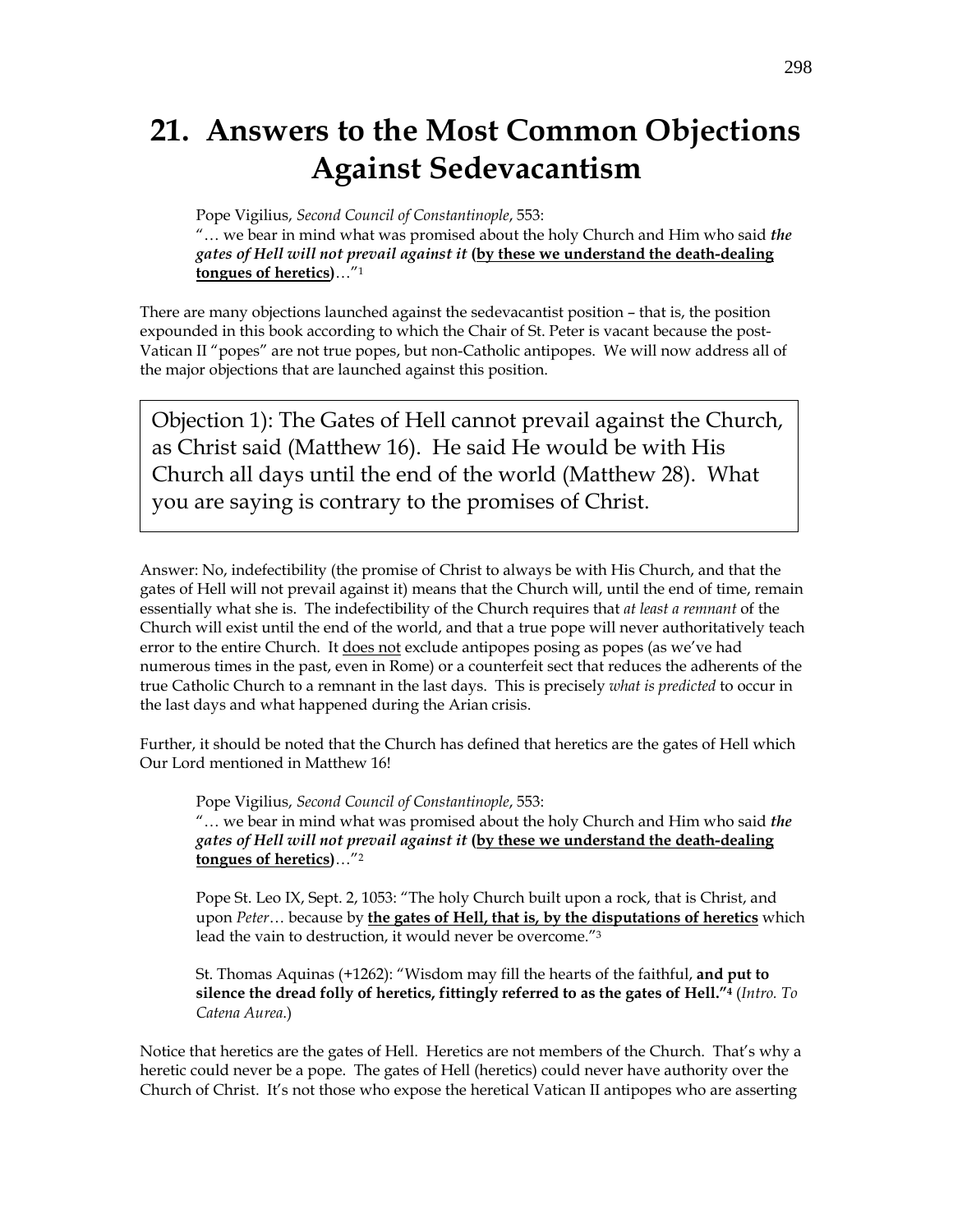that the gates of Hell have prevailed against the Church; it's those who obstinately defend them as popes, even though they can clearly be proven to be manifest heretics.

Pope Innocent III, *Eius exemplo*, Dec. 18, 1208: "By the heart we believe and by the mouth we confess **the one Church, not of heretics**, but the Holy Roman, Catholic, and Apostolic Church outside of which we believe that no one is saved."5

St. Francis De Sales (17th century), Doctor of the Church, *The Catholic Controversy*, pp. 305-306: "**Now when he [the Pope] is explicitly a heretic, he falls** *ipso facto* **from his dignity and out of the Church**..."

There is not one teaching of the Catholic Church that can be quoted which is contrary to the fact that there is presently a counterfeit sect which has reduced the true Catholic Church to a remnant in the days of the Great Apostasy, which is presided over by antipopes who have falsely posed as popes. Those who assert that the Vatican II sect is the Catholic Church assert that the Catholic Church officially endorses false religions and false doctrines. This is impossible and would mean that the gates of Hell have prevailed against the Catholic Church.

Objection 2): What's your authority for making these judgments? Your use of dogmatic statements is private interpretation.

Answer: The authority a Catholic has to determine that heretics are not members of the Church is Catholic *dogma*, which teaches us that those who depart from the Faith are considered alien to the Church.

Pope Leo XIII, *Satis Cognitum* (# 9), June 29, 1896:

"The practice of the Church has always been the same, as is shown by the unanimous teaching of the Fathers, who were wont to hold as outside Catholic communion, AND ALIEN TO THE CHURCH, WHOEVER WOULD RECEDE IN THE LEAST DEGREE FROM ANY POINT OF DOCTRINE PROPOSED BY HER AUTHORITATIVE MAGISTERIUM."6

Moreover, to assert that adhering to this Catholic dogma is to engage in private interpretation, as this objection does, is to assert precisely what Pope St. Pius X condemned in his Syllabus of Errors against the Modernists.

Pope St. Pius X, *Lamentabile*, The Errors of the Modernists, July 3, 1907, #22: "**The dogmas which the Church professes as revealed are not truths fallen from heaven, but they are a kind of interpretation** of religious facts, which the human mind by a laborious effort prepared for itself."- **Condemned**7

Pope Pius X, *Lamentabile*, The Errors of the Modernists, July 3, 1907, #54: "**The dogmas,** the sacraments, the hierarchy, **as far as pertains both to the notion and to the reality, are nothing but interpretations** and the evolution of Christian intelligence, which have increased and perfected the little germ latent in the Gospel."- **Condemned**8

Notice, the idea that dogmas are interpretations is condemned. But that's exactly what this objection is asserting, whether those who make it will admit it or not. They are saying that to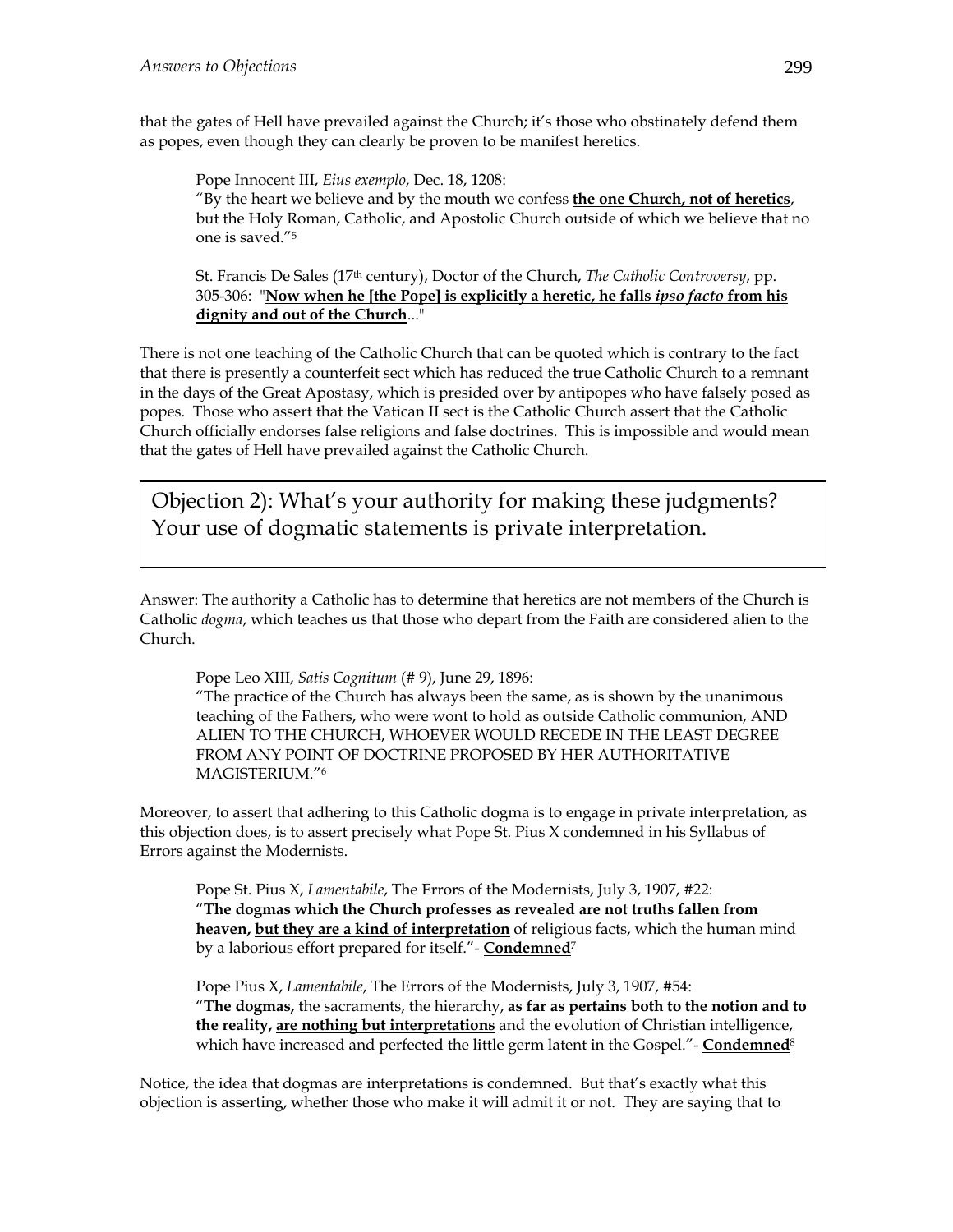apply the truth of a dogma is "private interpretation." Further refuting this objection is the fact that, in its *Decree on the Sacrament of Order*, the Council of Trent solemnly declared that the dogmatic canons are for the use of all the faithful.

Pope Pius IV, *Council of Trent*, Sess. 13, Chap. 4: "These are the matters which in general it seemed well to the sacred Council to teach to the faithful of Christ regarding the sacrament of order. **It has, however, resolved to condemn the contrary in definite and appropriate canons in the following manner, so that all, making use of the rule of faith, with the assistance of Christ, may be able to recognize more easily the Catholic truth in the midst of the darkness of so many errors**."9

The word "canon" (in Greek: *kanon*) means a reed; a straight rod or bar; a measuring stick; something serving to determine, rule, or measure. The Council of Trent is infallibly declaring that its canons are measuring rods for **"all"** so that they, making use of these rules of Faith, may be able to recognize and defend the truth in the midst of darkness! This very important statement blows away the claim of those who say that using dogmas to prove points is "private" interpretation." Catholic dogma is the authority of all who come to these correct conclusions.

Pope Gregory XVI, *Mirari Vos* (# 7), Aug. 15, 1832: "… nothing of the things appointed ought to be diminished; nothing changed; nothing added; **but they must be preserved both as regards expression and meaning**."10

Objection 3): You cannot know if someone is a heretic or denounce him as such without a trial and declaratory sentence.

Answer: Not so. The declaratory sentence which follows an automatic excommunication is merely a legal recognition of something which already exists. If this were not true, the automatic excommunication would be meaningless.

Canon 2314, 1917 Code of Canon Law: "All apostates from the Christian faith and each and every heretic or schismatic: 1) Incur *ipso facto* [by that very fact] excommunication…"11

The excommunicated person is already severed from the Church. Most heretics are known to be heretics without a trial or declaratory sentence, and must be denounced as such.

Pope Pius VI, *Auctorem fidei*, Aug. 28, 1794:

"47. Likewise, **the proposition which teaches that it is necessary, according to the natural and divine laws, for either excommunication or for suspension, that a personal examination should precede**, and that, therefore**, sentences called 'ipso facto'** have no other force than that of a serious threat without any actual effect" – **false, rash, pernicious, injurious to the power of the Church, erroneous**. 12

**As we see here, the Catholic Church teaches that formal processes and judgments are not necessary for** *ipso facto* **(by that very fact) excommunications to take effect.** They are very often, as in the case of the heretic Martin Luther, formal recognitions of the *ipso facto* excommunication that has already occurred. This should be obvious to a Catholic; but to illustrate this point, here is what Martin Luther said before he was formally condemned as a heretic by the pope.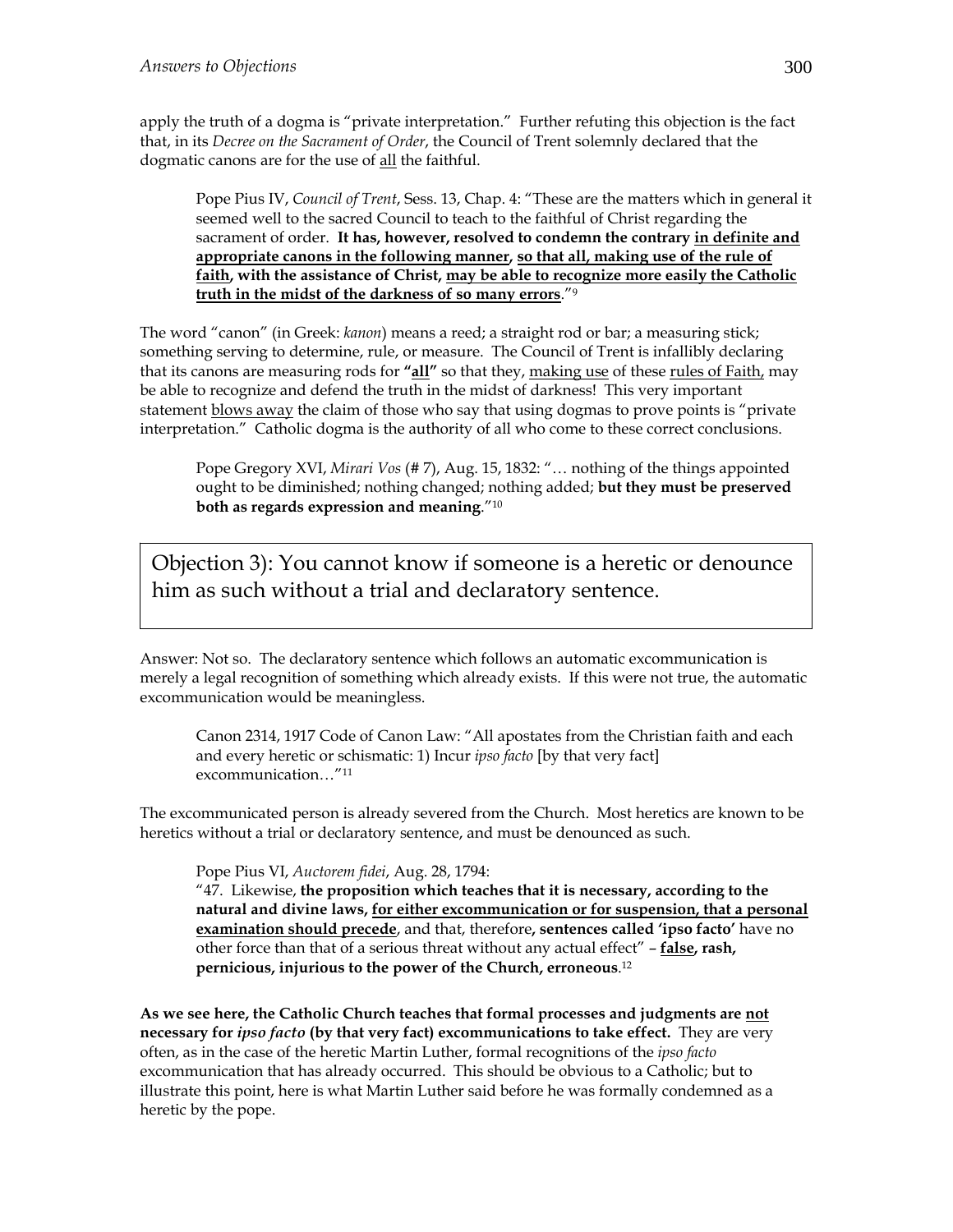Martin Luther, speaking before the Bull of Pope Leo X giving him the final sixty days to retract before a declaration of excommunication was published: "As for me, the die is cast: I despise alike the favor and fury of **Rome**; **I do not wish to be reconciled with her, or ever to hold any communion with her. Let her condemn and burn my books; I, in turn, unless I can find no fire, will condemn and publicly burn the whole pontifical law, that swamp of heresies**.'"13

Are we to believe that the man who uttered this quotation (well before he was formally condemned as a heretic by a declaratory sentence) was a Catholic or could have been considered one? If such an idea isn't patently absurd, then nothing is. Obviously, Martin Luther was a manifest heretic prior to the formal declaration, and any Catholic aware of his beliefs could have and *should have* denounced him as a manifest heretic once that Catholic encountered his outrageously heretical views.

That's why, prior to the trial of Luther, Cardinal Cajetan "contacted Elector Frederick, Luther's sovereign and protector, urging him not to 'disgrace the good name of his ancestors' by supporting a heretic."<sup>14</sup>

The same principle applies to a heretic such as John Kerry, the notorious supporter of abortion. Almost all conservative-minded professing Catholics would immediately agree that John Kerry is a heretic and not a Catholic, since he obstinately rejects Catholic teaching against abortion. **But they are making this "judgment" on their own, since no declaratory sentence has ever been issued against him**. They are thus proving the point that a declaration is not necessary to condemn a heretic. Most heretics in Church history, and almost all heretics in the world today, have been and must be considered heretics without any declaration by virtue of their heresy being manifest.

When the heresy is manifest and clearly obstinate, as in the case of Luther or Benedict XVI (who says we shouldn't convert non-Catholics and takes active part in Synagogue worship), Catholics not only can denounce him as a non-Catholic without a trial, but must do so. That is precisely why St. Robert Bellarmine, Doctor of the Church, in addressing this precise question, states unequivocally that the manifest heretic is deposed and must be avoided as a non-Catholic with no authority **before any "excommunication** or judicial sentence." In this context, St. Robert uses the word "excommunication" to refer to the *ferendae sententiae* penalty (the formal declaration by the pope or judge).

St. Robert Bellarmine, *De Romano Pontifice*, II, 30, speaking of a claimant to the Papal Office: "For, in the first place, **it is proven with arguments from authority and from reason that the manifest heretic is 'ipso facto' deposed**. The argument from authority is based on St. Paul (Titus 3:10), who orders that the heretic be avoided after two warnings, that is, after showing himself to be manifestly obstinate - **which means before any excommunication or judicial sentence**. And this is what St. Jerome writes, adding that the other sinners are excluded from the Church by sentence of excommunication, but the heretics exile themselves and separate themselves by their own act from the body of Christ."

Let us repeat that: WHICH MEANS BEFORE ANY EXCOMMUNICATION OR JUDICIAL SENTENCE! So, we can see that non-sedevacantists, in arguing that Catholics cannot denounce manifest heretics such as Benedict XVI since there hasn't been a formal trial, have gotten it all wrong. Their conclusion makes a complete mockery out of the unity of Faith in the Church. In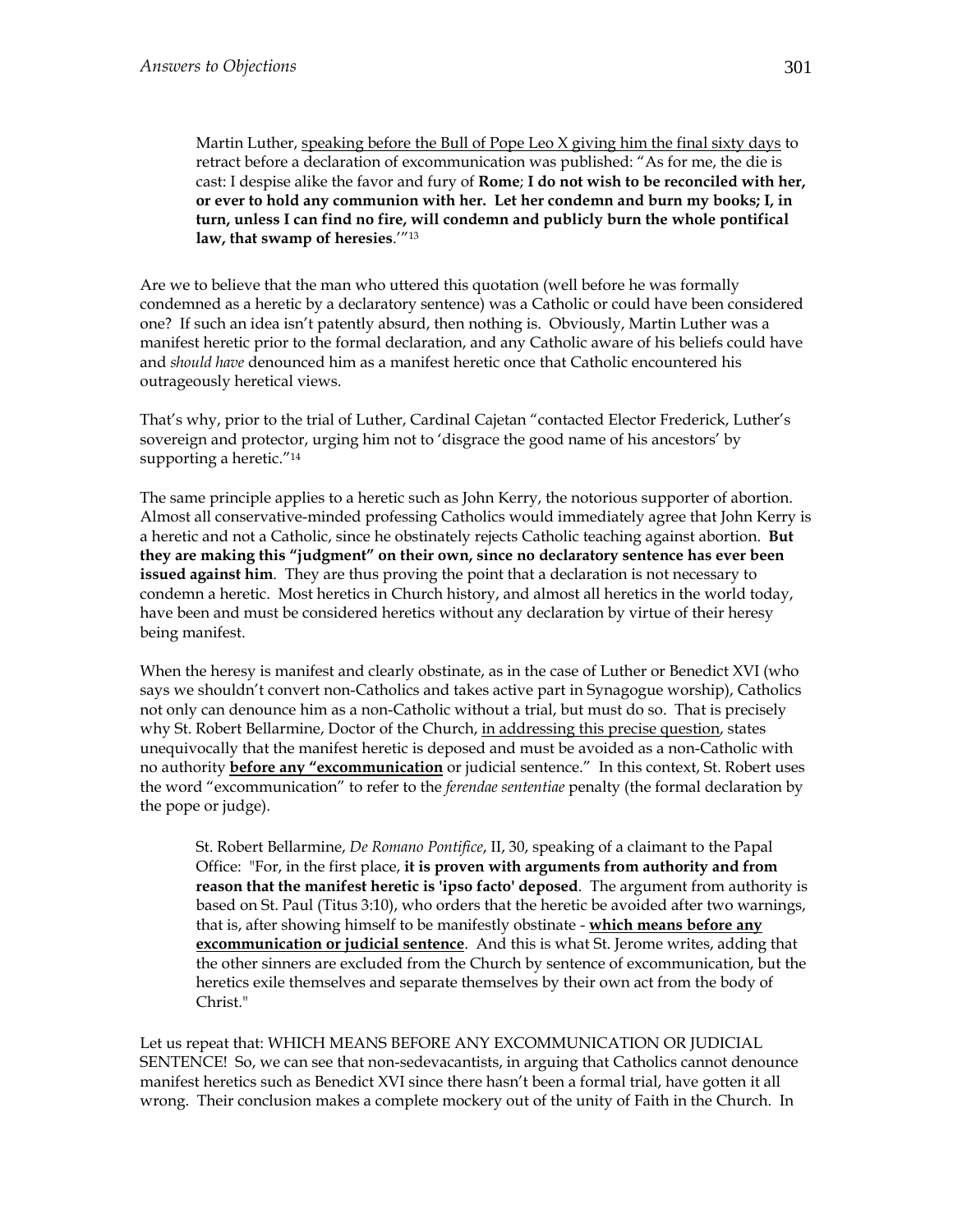case we have forgotten, there is a unity of Faith in the Catholic Church (as in **one**, holy, Catholic and apostolic.)

Pope Pius XII, *Mystici Corporis Christi* (# 22):

"As therefore **in the true Christian community** there is only one Body, one Spirit, one Lord, and one Baptism, so **there can be only one faith**. And therefore if a man refuse to hear the Church let him be considered – so the Lord commands – as a heathen and a publican. It follows that **those who are divided in faith or government cannot be living in the unity of such a Body**, nor can they be living the life of its one Divine Spirit."15

According to the non-sedevacantists' conclusion, Catholics would have to affirm communion with a man who publicly avowed that he wanted no communion with the Catholic Church, and held that the whole Pontifical law is a swamp of heresies; or a man who is obstinately proabortion, just because no formal declaration was made against him. To state that Catholics should hold communion with such a manifest heretic because no process against him had been completed, is contrary to Catholic teaching, Catholic Tradition and Catholic sense.

St. Robert Bellarmine, *De Romano Pontifice,* II, 30:

"… for men are not bound, or able to read hearts; BUT WHEN THEY SEE THAT SOMEONE IS A HERETIC BY HIS EXTERNAL WORKS, THEY JUDGE HIM TO BE A HERETIC PURE AND SIMPLE, AND CONDEMN HIM AS A HERETIC."

Objection 4): What about material heresy? Can't the Vatican II Popes only be material heretics?

Answer: A "material" heretic is a Catholic erring in good faith about a dogmatic issue. The Vatican II antipopes are without doubt real heretics. They cannot be material heretics (Catholics erring in good faith) for many reasons, most important among those reasons being: 1) they don't hold the essential mysteries of Faith; 2) they reject obvious dogmas of which they are fully aware.

"Material heretic" is a term used by theologians to describe a Catholic erring in good faith regarding some Church teaching, who has not denied it deliberately. The only way that one can be a "material heretic" is by being unaware that the position that he holds is contrary to the teaching of the Church. Such a person would change his position immediately upon being informed of the Church's teaching on the matter. Thus, a so-called "material heretic" is not a heretic, but rather a confused Catholic who denies nothing of that which he knows the Church to have taught. The fact that a so-called "material heretic" is not a heretic is proven by the fact that a so-called "material heretic" does not cease to be part of the Church; and we have already shown by many quotations that all heretics cease to be members of the Church.

Pope Eugene IV, *Council of Florence*, "Cantate Domino," 1441: "The Holy Roman Church firmly believes, professes and preaches that **all those who are outside the Catholic Church**, not only pagans **but also** Jews or **heretics** and schismatics…"16

Furthermore, a so-called "material heretic" (an erring Catholic) does not bring down on his head eternal punishment for denying the faith; and all heretics bring down on their heads eternal punishment for denying the faith.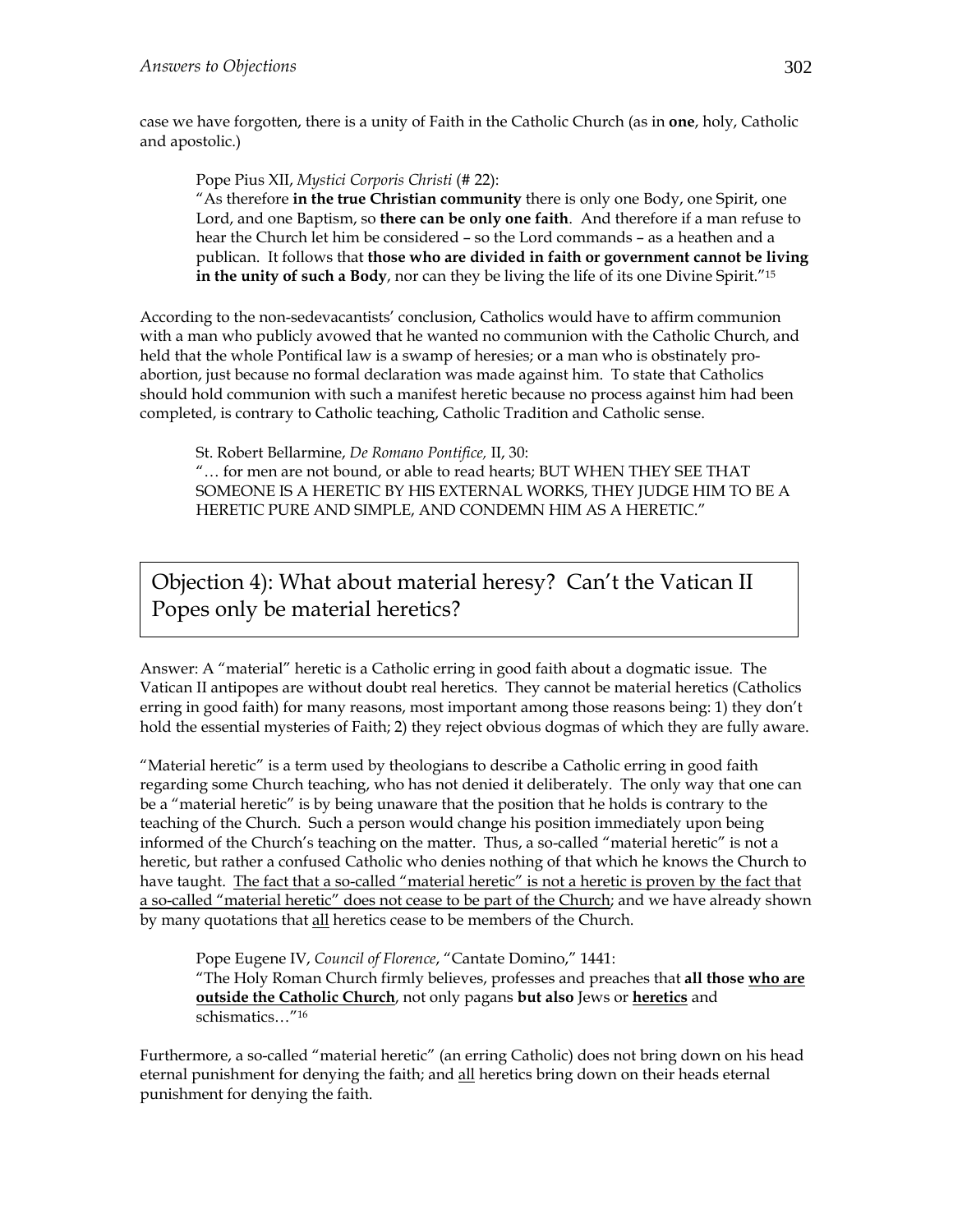Pope St. Celestine I, *Council of Ephesus*, 431:

"... ALL HERETICS corrupt the true expressions of the Holy Spirit with their own evil minds and they draw down on their own heads an inextinguishable flame."17

A material heretic, therefore, is not a heretic, but a Catholic who is innocently mistaken about some Church teaching. Hence, **those who claim that Benedict XVI is unaware of all of the dogmas that he denies, and is therefore only a "material heretic" (in other words, a mistaken Catholic) are not only arguing that which is absurd, but that which is IMPOSSIBLE.** It is impossible that Benedict XVI is only a so-called "material heretic" for three reasons:

Number 1): It is a fact that Benedict XVI knows of the many dogmas of the Church which he denies. He knows more about Catholic teaching than almost anyone in the world. He discourses on the Church's dogmatic pronouncements – the very same ones he contradicts and rejects, such as Vatican I – all the time.

Benedict XVI, *Principles of Catholic Theology* (1982), p. 239: "Anyone who inquires about the Church's teaching with regard to holy orders finds at his disposal a relatively rich supply of source materials; **three councils have spoken extensively on the subject: Florence, Trent, and Vatican II.** Mention should also be made of the important apostolic constitution of Pius XII (*Sacramentum ordinis*) of the year 1947."18

Benedict XVI, *Principles of Catholic Theology* (1982), pp. 197-198: "**On the part of the West, the maximum demand would be that the East recognize the primacy of the bishop of Rome in the full scope of the definition of 1870 [Vatican I]** and in so doing submit in practice, to a primacy such as has been accepted by the Uniate churches… **none of the maximum solutions offers any real hope of unity**."19

In these quotations we see just a glimpse of Benedict XVI's familiarity with Catholic teaching, including the very councils he denies. The same applies to John Paul II and his "predecessors." For example, in the 1999 agreement with the Lutheran Church on Justification, approved by John Paul II, John Paul II agreed that the Council of Trent no longer applies.

Vatican-Lutheran Agreement on the Doctrine of Justification, approved by Benedict XVI: "# 13. **IN LIGHT OF THIS CONSENSUS, THE CORRESPONDING DOCTRINAL CONDEMNATIONS OF THE 16TH CENTURY** [i.e., the canons of the Council of Trent] **DO NOT APPLY TO TODAY'S PARTNER**.**"20**

It goes without saying that he cannot be unaware of the Council of Trent if he agrees that it no longer applies. Further, **Benedict XVI holds several doctorates in theology and has written many books dealing with the intricacies of Catholic dogma. One of us has read 24 of his books, and can say that Benedict XVI is more familiar with what the Catholic Church teaches than almost anyone in the world**. To assert that Benedict XVI or John Paul II or Paul VI or John XXIII remained unaware of the simplest Church teachings which they denied on Our Lord, against Protestantism, on salvation, against false religions, on religious liberty, etc. is false and **ridiculous in the highest degree**. To assert, for instance, that Benedict XVI is unaware of the dogma that Protestants are bound under pain of heresy to accept the Papacy – remember that he teaches just the opposite – is pure insanity. It's equivalent to asserting that one can be the head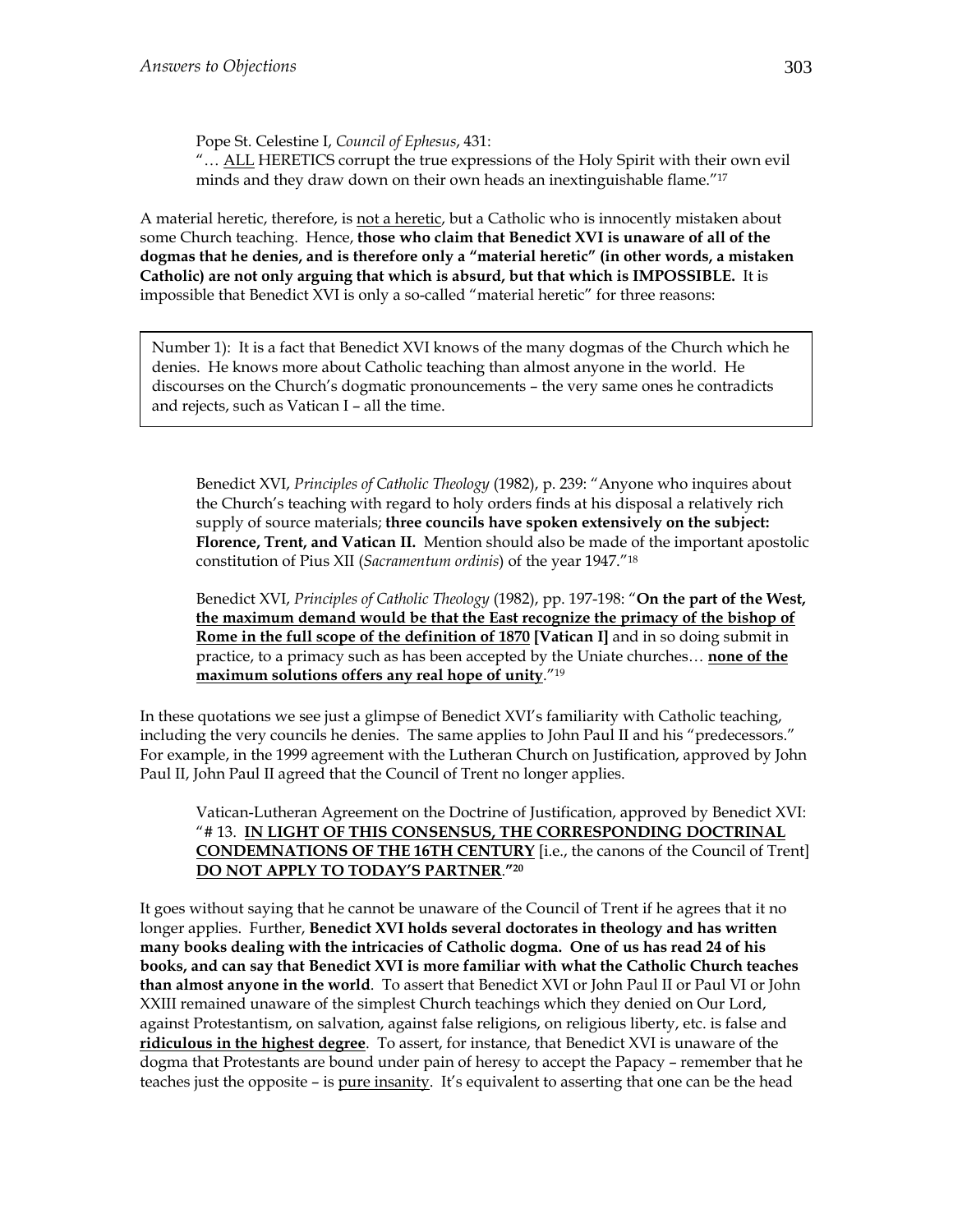chef at a five star restaurant and not know what lettuce is. But that's exactly what those who advance the "material heretic" argument would have us believe.

Number 2): It's impossible for Benedict XVI to be only a "material heretic" or a mistaken Catholic because – supposing for a moment that he were unaware of the many dogmas which he denies (which, as we have stated, is definitely not true) – being a man who claims to be a bishop and the pope, he is bound to have learned them. Therefore, there is no excuse for him on the grounds that he is unaware of the fundamental Church dogmas which he denies.

A canon law manual: "**If the delinquent making this claim be a cleric, his plea for mitigation must be dismissed,** either as untrue, or else as indicating ignorance which is affected, or at least crass and supine… His ecclesiastical training in the seminary, with its moral and dogmatic theology, its ecclesiastical history, not to mention its canon law, all insure that the Church's attitude towards heresy was imparted to him."21

Number 3): It is impossible that Benedict XVI is merely a "material heretic" because there are certain things that every adult must hold by a necessity of means in order to be a Catholic, and Benedict XVI doesn't hold those things. Every adult Catholic must believe in the Trinity, the Incarnation, that Jesus Christ and His Church are true, and that other religions outside of Jesus Christ are false. These essential mysteries must be known by *a necessity of means*.

Pope Benedict XIV, *Cum Religiosi* (# 1), June 26, 1754:

"We could not rejoice, however, when it was subsequently reported to Us that in the course of religious instruction preparatory to Confession and Holy Communion, it was very often found that these people were ignorant of the mysteries of the faith, **even those matters which must be known by** *necessity of means*; consequently they were ineligible to partake of the Sacraments."22

In other words, every Catholic above the age of reason must have a positive knowledge of certain mysteries of faith to be saved. There are no excuses, even for ignorance. Thus, if one holds a belief which destroys faith in those mysteries, even if he has been taught incorrectly, he is not a Catholic.

Pope Benedict XIV, *Cum Religiosi* (# 4):

"… confessors should perform this part of their duty whenever anyone stands at their tribunal who does not know **what he must by** *necessity of means* **know to be saved…"23**

Pope St. Pius X, *Acerbo Nimis* (# 2), April 15, 1905:

"And so Our Predecessor, Benedict XIV, had just cause to write: 'We declare that a great number of those who are condemned to eternal punishment suffer that everlasting calamity **because of ignorance of those mysteries of faith which must be known and believed in order to be numbered among the elect.'"24**

For instance, if one really believes in three different gods and not *one God in three divine persons*, then he is not a Catholic – period. This is true even if he was never taught the true doctrine on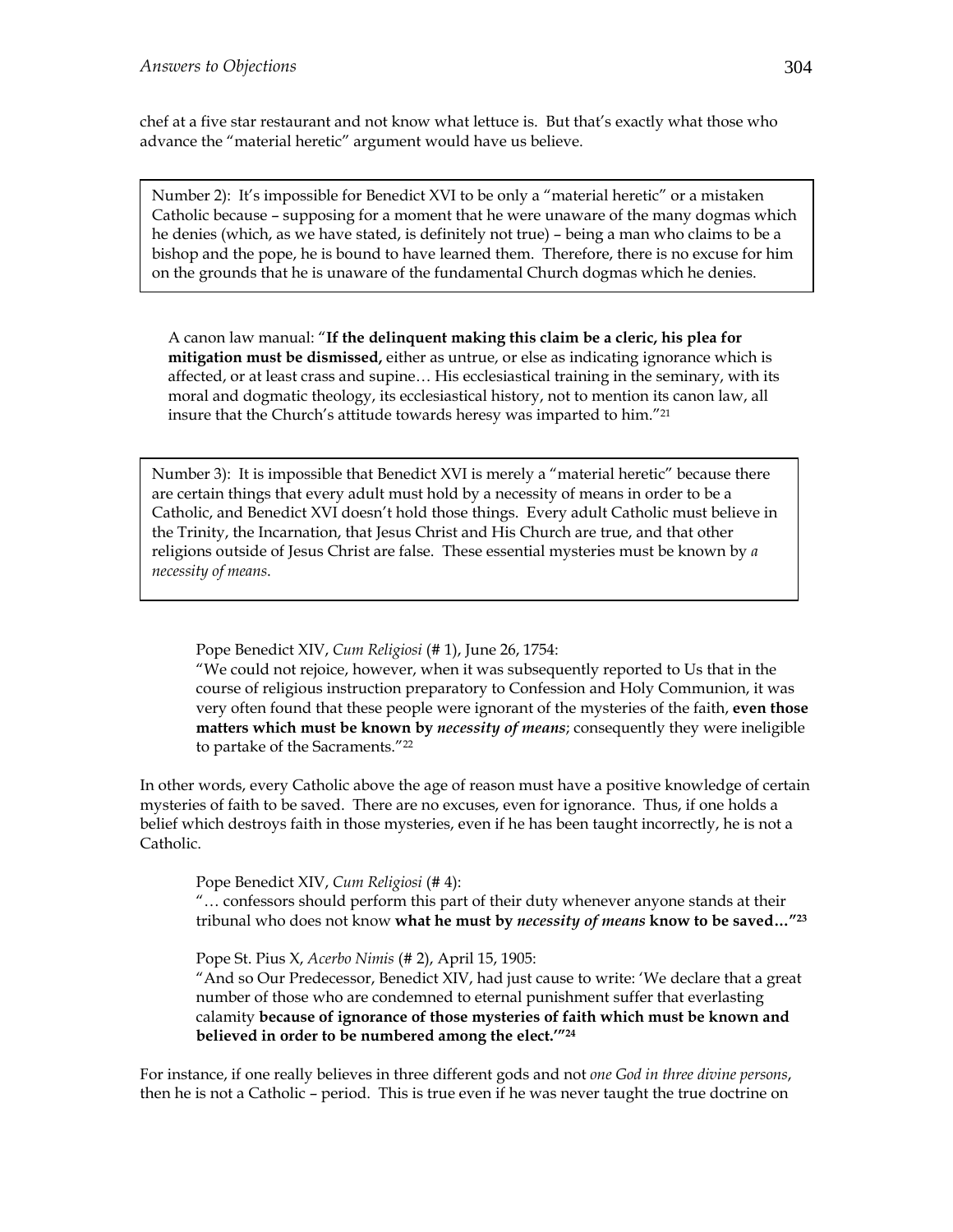the Trinity. He is not a Catholic, since his belief contradicts an *essential mystery* he must possess to hold the true Faith.

Likewise, if one believes that other religions, such as Islam, Judaism, etc. are also good, then one doesn't believe that Christ (and, by extension, His Church) is the only truth. If one doesn't believe that Christ (and, by extension, His Church) is the only truth, then one doesn't have the Catholic Faith – period. This is true even if he was never taught the true doctrine on this matter, which is why Pope Pius XI says that all who hold the opinion that all religions "are more or less good and praiseworthy" have abandoned the true religion – period.

#### Pope Pius XI, *Mortalium Animos* (# 2):

"… Certainly such attempts can nowise be approved by Catholics, founded as they are on **that false opinion which considers all religions to be more or less good and praiseworthy**, since they all in different ways manifest and signify that sense which is inborn in us all, and by which we are led to God and to the obedient acknowledgment of His rule. **Not only are those who hold this opinion in error and deceived, but also in distorting the idea of true religion they reject it**, and little by little, turn aside to naturalism and atheism, as it is called; **from which it clearly follows that one who supports those who hold these theories and attempt to realize them, is altogether abandoning the divinely revealed religion."25**

Well, we have shown that Benedict XVI and his "predecessors" believe that Judaism, Islam, etc. are good. Benedict XVI was even initiated into Islam in a mosque on Nov. 30, 2006. He and his "predecessors" praise these religions. Benedict XVI specifically called Islam "noble" and said that it represents "greatness." It's not possible for him to believe this and be a Catholic "material heretic," since he doesn't believe in an *essential mystery* he must possess to hold the true Faith: that Christ is the only truth. Therefore, Benedict XVI is not a Catholic – period.

This is also proven from another angle. Since it's an essential mystery of Catholic Faith that Christ (and, by extension, his Church) is the only truth, it follows that those who believe this mystery also hold that *Christ's Church must be believed*. This is the teaching of Pope Leo XIII.

Pope Leo XIII, *Satis Cognitum* (# 13), June 29, 1896: **"You are not to be looked upon as holding the true Catholic faith if you do not teach that the faith of Rome is to be held.**"26

If one holds that the Catholic religion doesn't have to be accepted by non-Catholics, then one is not a Catholic. As we've shown, the Vatican II antipopes teach that the Catholic religion doesn't have to be accepted by non-Catholics; they specifically teach that the Eastern Schismatics don't need to convert to the Catholic Faith.

Paul VI, Joint Declaration with the Schismatic "Pope" Shenouda III, May 10, 1973: "Paul VI, Bishop of Rome and Pope of the Catholic Church, and **Shenouda III, Pope of Alexandria and Patriarch of the See of St. Mark**… In the name of this charity, **we reject all forms of proselytism… Let it cease, where it may exist**…"27

John Paul II, *Homily*, Jan. 25, 1993: "'**The way to achieve Christian unity, in fact,' says the document of the Pontifical Commission for Russia, 'is not proselytism but fraternal dialogue...**"28

Benedict XVI, *Address to Protestants at World Youth Da*y, August 19, 2005: "And we now ask: What does it mean to restore the unity of all Christians?... **this unity does not mean**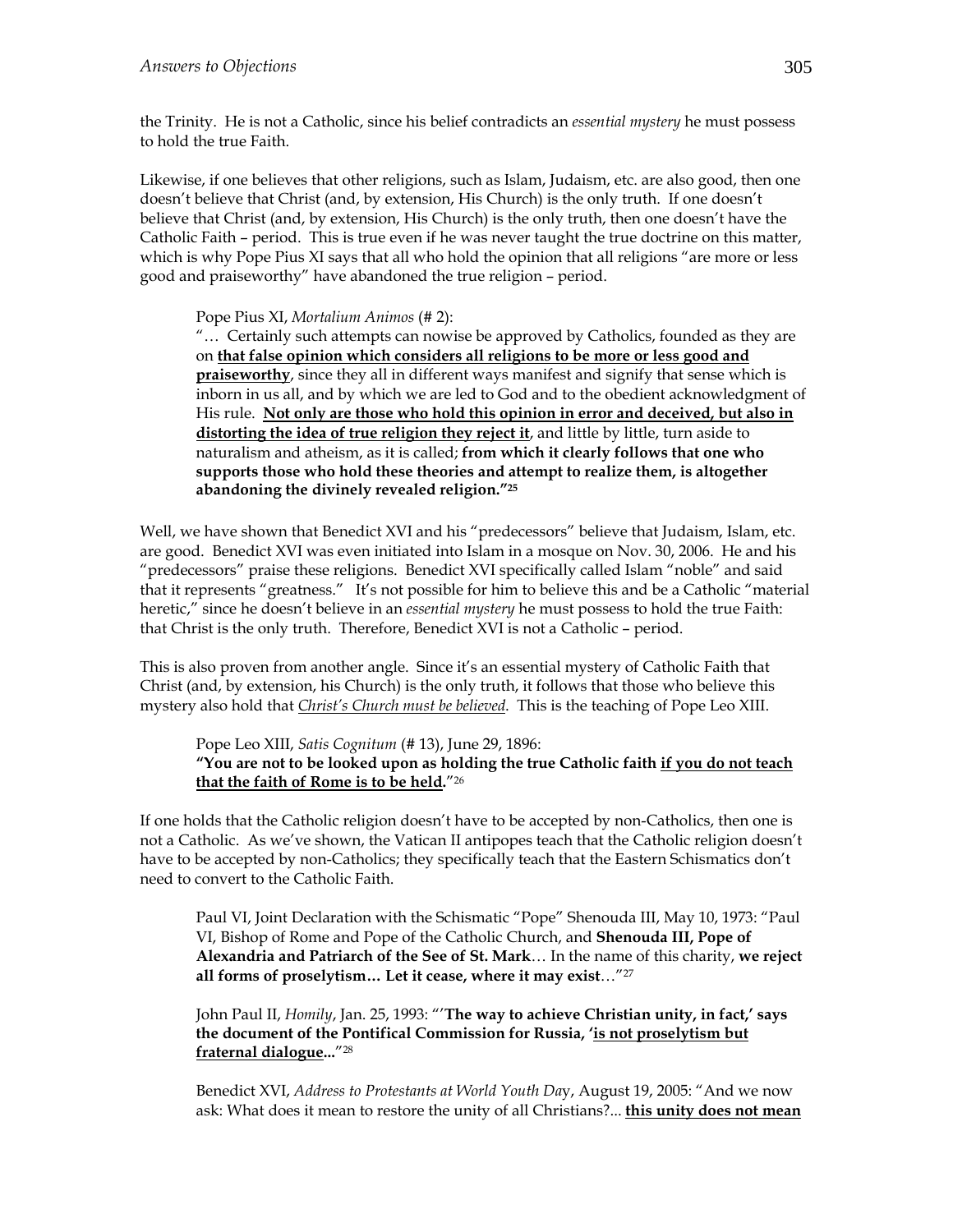**what could be called ecumenism of the return: that is, to deny and to reject one's own faith history. Absolutely not!"29**

Furthermore…

## **The law of the Church presumes pertinacity in heresy unless the contrary is proven.**

In addition to the above facts which demonstrate that the Vatican II antipopes are definitely formal heretics, the presumption of the law is against them:

Canon 2200.2, 1917 Code of Canon Law: "**When an external violation of the law has been committed, malice is presumed** in the external forum until the contrary is proven."

A commentary on this canon by Rev. Eric F. Mackenzie, A.M., S.T.L., J.C.L, states:

"**The very commission of any act which signifies heresy, e.g., the statement of some doctrine contrary or contradictory to a revealed and defined dogma, gives sufficient ground for juridical presumption of heretical depravity…** [E]xcusing circumstances have to be proved in the external forum, and **the burden of proof is on the person whose action has given rise to the imputation of heresy. In the absence of such proof, all such excuses are presumed not to exist."30**

Not only have the Vatican II antipopes made literally hundreds of statements contrary to revealed and defined dogma, but they have also explicitly declared themselves to be in communion with – in the same Church as – schismatics and heretics. They have, furthermore, confirmed these statements with acts which further manifest their adherence to heresy, such as *communicatio in sacris* (communication in sacred things) with various false religions. It is not, therefore, the law or the spirit of the Church to exonerate someone publicly spewing heresy, but rather to presume him guilty.

Pope Innocent IV, *First Council of Lyons*, 1245:

"The civil law declares that **those are to be regarded as heretics, and ought to be subject to the sentences issued against them, who even on slight evidence are found to have strayed from the judgment and path of the Catholic religion."31**

St. Robert Bellarmine explains why this must be.

St. Robert Bellarmine, *De Romano Pontifice, II, 30*:

"… for men are not bound, or able to read hearts; but **when they see that someone is a heretic by his external works, they judge him to be a heretic pure and simple, and condemn him as a heretic."**

A simple illustration will also demonstrate why this must be.

Suppose you had some sheep and you appointed a shepherd to watch over them. Suppose one day the shepherd became a wolf and began eating the sheep and tearing them to pieces. Would you, looking after the welfare of these sheep, **maintain the wolf as head of the sheep**? Would you demand that the other sheep not yet eaten subject themselves to the wolf, and thus place themselves in proximate danger of being eaten? Of course you wouldn't, and neither would God.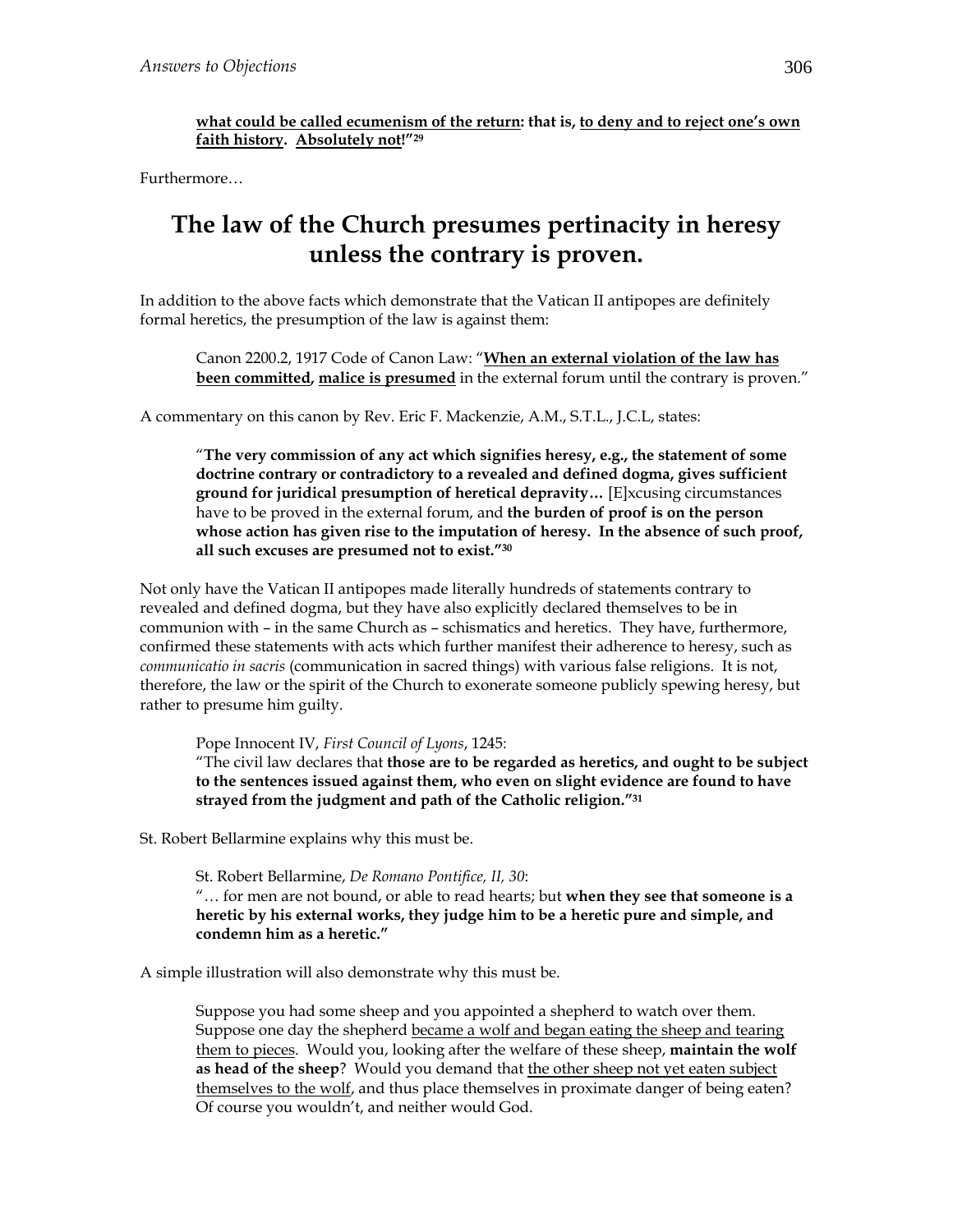God could never allow one who is promulgating manifest heresy in the external forum to maintain authority in the Church or be able to demand the submission of Catholics, regardless of what his intentions are. Remember, heresy kills souls. Suppose the wolf in our story is just hungry, or having a bad day. Does this change the fact that the sheep are being eliminated? No.

Furthermore, what wolf who was trying to deceive people would openly declare himself to be a non-Catholic or an enemy of the Church?

Matthew 7:15- "Beware of false prophets, *who come to you in clothing of sheep*, but inwardly they are ravening wolves."

There is no more effective way to assist a false prophet than to insist that he, despite his public profession of heresy, maintains authority in the Church. **Pope St. Celestine authoritatively confirms the principle that we cannot regard a public heretic as a person with authority when dealing with the case of the heretic Nestorius**. Nestorius, Patriarch of Constantinople, began to preach the heresy that Mary was not the Mother of God. The faithful reacted by breaking communion with him, having realized that since Nestorius was preaching public and notorious heresy he could not have authority in the Catholic Church. The following quote from Pope St. Celestine is found in *De Romano Pontifice*, the work of St. Robert Bellarmine.

#### Pope St. Celestine:

"**The authority of Our Apostolic See has determined** that the bishop, cleric, or simple Christian who had been deposed or excommunicated by Nestorius or his followers, **after the latter began to preach heresy** *shall not be considered deposed or excommunicated***. For he who had defected from the faith with such preachings, cannot depose or remove anyone whatsoever**."32

Pope Pius IX confirms this principle by teaching that one is considered a heretic or a schismatic even if one has not yet been declared as such by the Holy See.

Pope Pius IX, *Quartus Supra* (# 12), Jan. 6, 1873: "Since the faction of Armenia is like this, **they are schismatics even if they had not yet been condemned as such by Apostolic authority."33**

This is why the saints, theologians, doctors, canonists and popes who speak to the issue of a "heretical pope" avoid the terms "material" and "formal" heresy, for these are terms that imply a judgment of the internal forum. Rather, they use the words public, manifest, notorious, etc. – terms corresponding to the external forum.

F.X. Wernz, P. Vidal (1943):

"Through **notorious** and openly revealed heresy, **the Roman Pontiff, should he fall into heresy, by that very fact is deemed to be deprived of the power of jurisdiction even before any declaratory judgment of the Church**…"34

Canon 192, *1917 Code of Canon Law:*

"A person may be **unwillingly deprived** of, **or removed from, an office, either by operation of law** or an act of the lawful superior."

Canon 188.4, *1917 Code of Canon Law:*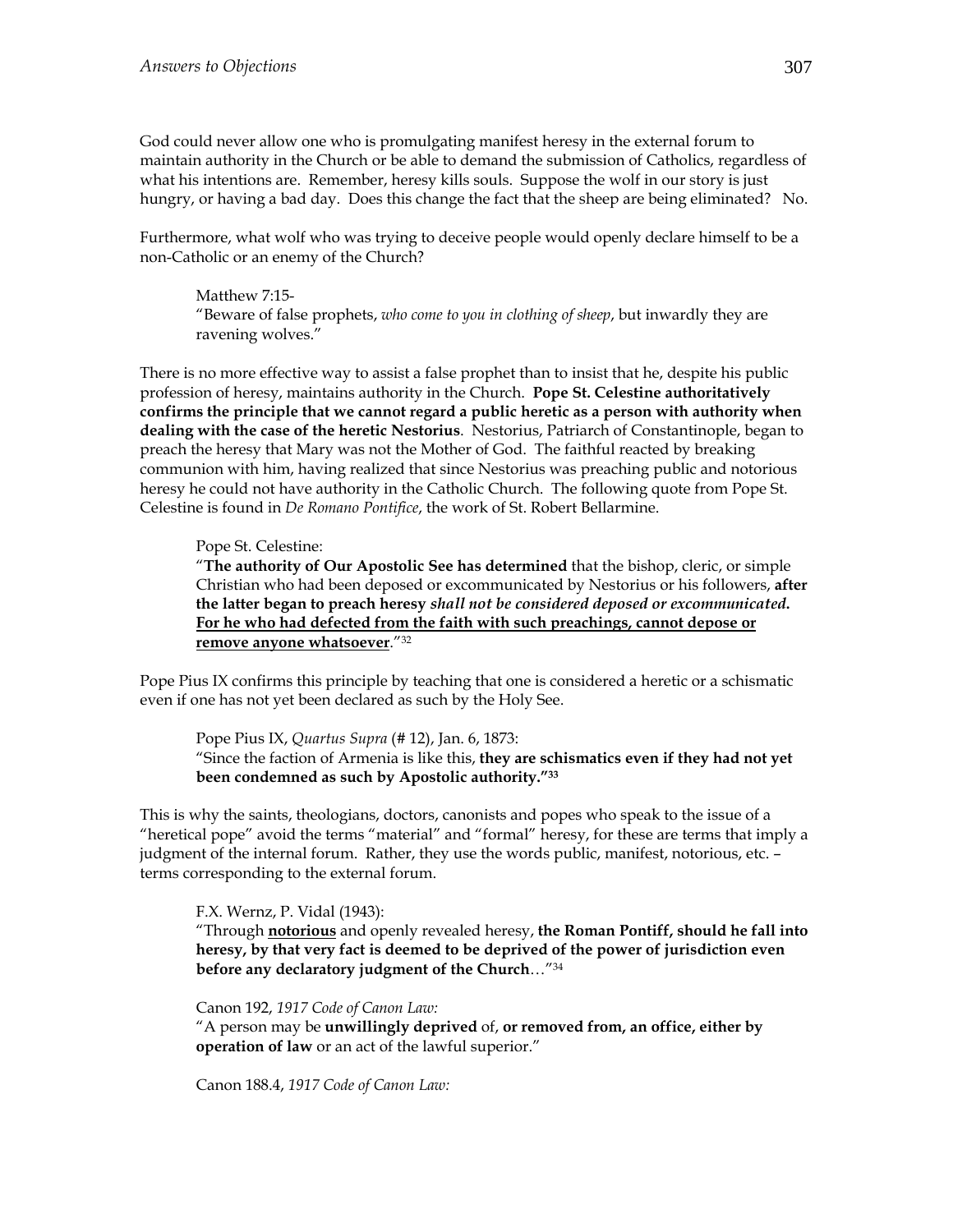*"*There are certain causes which effect the tacit (silent) resignation of an office, **which resignation is accepted in advance by operation of the law, and hence is effective without any declaration**. These causes are... (4) if he has publicly fallen away from the faith."

What is a public defection from the faith?

Canon 2197.1, *1917 Code of Canon Law:*  "A Crime is *public*: (1) if it is already commonly known or the circumstances are such as to lead to the conclusion that it can and will easily become so…"

Thus, we have shown in great detail why it's utterly false to assert that the Vatican II antipopes are merely "material heretics." They cannot be material heretics because 1) they know very well of the dogmas which they deny; 2) they are bound to know the Catholic Faith as "bishops," especially the dogmas which they deny; and 3) they lack and contradict the essential mysteries of Faith which one must hold to be a Catholic.

Objection 5): The Church cannot exist without a pope, or at least it cannot exist for 40 years without a pope, as sedevacantists say…

Answer: The Church has existed for years without a pope, and does so every time a pope dies. The Church has experienced a papal interregnum (i.e. period without a pope) over 200 different times in Church history. The longest papal interregnum (before the Vatican II apostasy) was between Pope St. Marcellinus (296-304) and Pope St. Marcellus (308-309). It lasted for more than three and a half years.35 Further, theologians teach that the Church can exist *for even decades without a pope*.

#### **FR. EDMUND JAMES O'REILLY CRUSHES THE NON-SEDEVACANTISTS' MAIN ARGUMENT ON THE LENGTH OF A PAPAL INTERREGNUM (PERIOD WITHOUT A POPE) BY TEACHING THAT THE CHURCH CAN EXIST FOR DECADES WITHOUT A POPE**

Fr. Edmund James O'Reilly was an eminent theologian who lived at the time of Vatican I. Writing *after* Vatican I and its definitions on the perpetuity of the Papal Office, he taught that God could leave the Church without a pope for over 39 years – e.g., during the entire span of the Great Western Schism (1378-1417). Here is a quote from Father O'Reilly's discussion of the Great Western Schism:

"We may here stop to inquire what is to be said of the position, at that time, of the three claimants, and their rights with regard to the Papacy. In the first place, there was all through, from the death of Gregory XI in 1378, a pope – with the exception, of course, of the intervals between deaths and elections to fill up the vacancies thereby created. There was, I say, at every given time a pope, really invested with the dignity of the Vicar of Christ and Head of the Church, whatever opinions might exist among many as to his genuineness; **not that an interregnum covering the whole period would have been impossible or inconsistent with the promises of Christ, for this is by no means manifest**, but that, as a matter of fact, there was not such an interregnum."36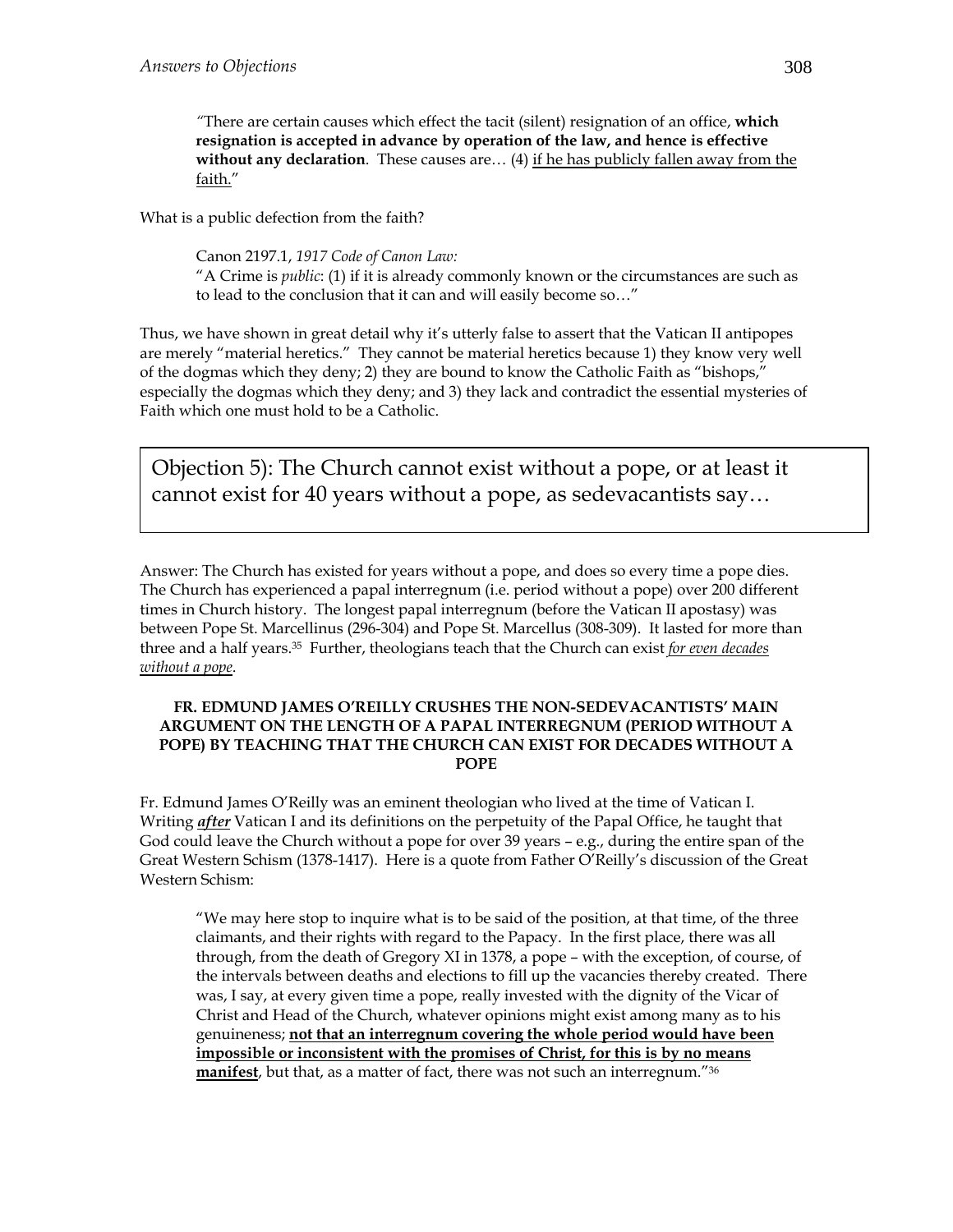**Fr. O'Reilly says that an interregnum (a period without a pope) covering the entire period of the Great Western Schism is by no means incompatible with the promises of Christ about His Church**. The period Fr. O'Reilly is speaking about began in 1378 with the death of Pope Gregory XI and ended essentially in 1417 when Pope Martin V was elected. **That would be a 39-year interregnum (period without a pope).** And Fr. O'Reilly was one of the most eminent theologians of the 19th Century.

It's obvious that Fr. O'Reilly is on the side of those who, in rejecting the Vatican II antipopes, hold the possibility of a long-term vacancy of the Holy See. In fact, on page 287 of his book, Fr. O'Reilly gives this prophetic warning:

"The great schism of the West suggests to me a reflection which I take the liberty of expressing here. **If this schism had not occurred, the hypothesis of such a thing happening would appear to many chimerical [absurd]. They would say it could not be; God would not permit the Church to come into so unhappy a situation**. Heresies might spring up and spread and last painfully long, through the fault and to the perdition of their authors and abettors, to the great distress too of the faithful, increased by actual persecution in many places where the heretics were dominant. **But that the true Church should remain between thirty and forty years without a thoroughly ascertained Head, and representative of Christ on earth, this would not be**. **Yet it has been**; **and we have no guarantee that it will not be again**, though we may fervently hope otherwise. What I would infer is, that **we must not be too ready to pronounce on what God may permit. We know with absolute certainty that He will fulfill His promises**… We may also trust that He will do a great deal more than what He has bound Himself by His promises. We may look forward with cheering probability to exemption for the future from some of the trouble and misfortunes that have befallen in the past. **But we, or our successors in the future generations of Christians, shall perhaps see stranger evils than have yet been experienced**, even before the immediate approach of that great winding up of all things on earth that will precede the day of judgment. I am not setting up for a prophet, nor pretending to see unhappy wonders, of which I have no knowledge whatever. **All I mean to convey is that contingencies regarding the Church, not excluded by the Divine promises, cannot be regarded as practically impossible, just because they would be terrible and distressing in a very high degree**."37

This is an excellent point. Fr. O'Reilly explains that if the Great Western Schism had never occurred, Catholics would say that such a situation (three competing claimants to the Papacy with no thoroughly ascertained head for decades) is impossible – just like those today who say the sedevacantist "thesis" is impossible, even though the facts prove that it is true.

The Great Western Schism did happen, Fr. O'Reilly says, and we have no guarantee that worse things, that are not excluded by divine promises, won't happen. There is nothing contrary to indefectibility in saying that we haven't had a pope since the death of Pope Pius XII in 1958. **There is everything contrary to the indefectibility of the Catholic Church in asserting that true popes could promulgate Vatican II, officially endorse false and pagan religions, promulgate the Protestant New Mass, and hold that non-Catholics don't need to convert for salvation**. Leaving the Church without a pope for an extended period of the Great Apostasy is the punishment inflicted by God on our generation for the wickedness of the world.

Prophecy of St. Nicholas of Fluh (1417-1487): "The Church will be punished because the majority of her members, high and low, will become so perverted. **The Church will sink deeper and deeper until she will at last seem to be extinguished, and the succession of Peter and the other Apostles to have expired**. But, after this, she will be victoriously exalted in the sight of all doubters." 38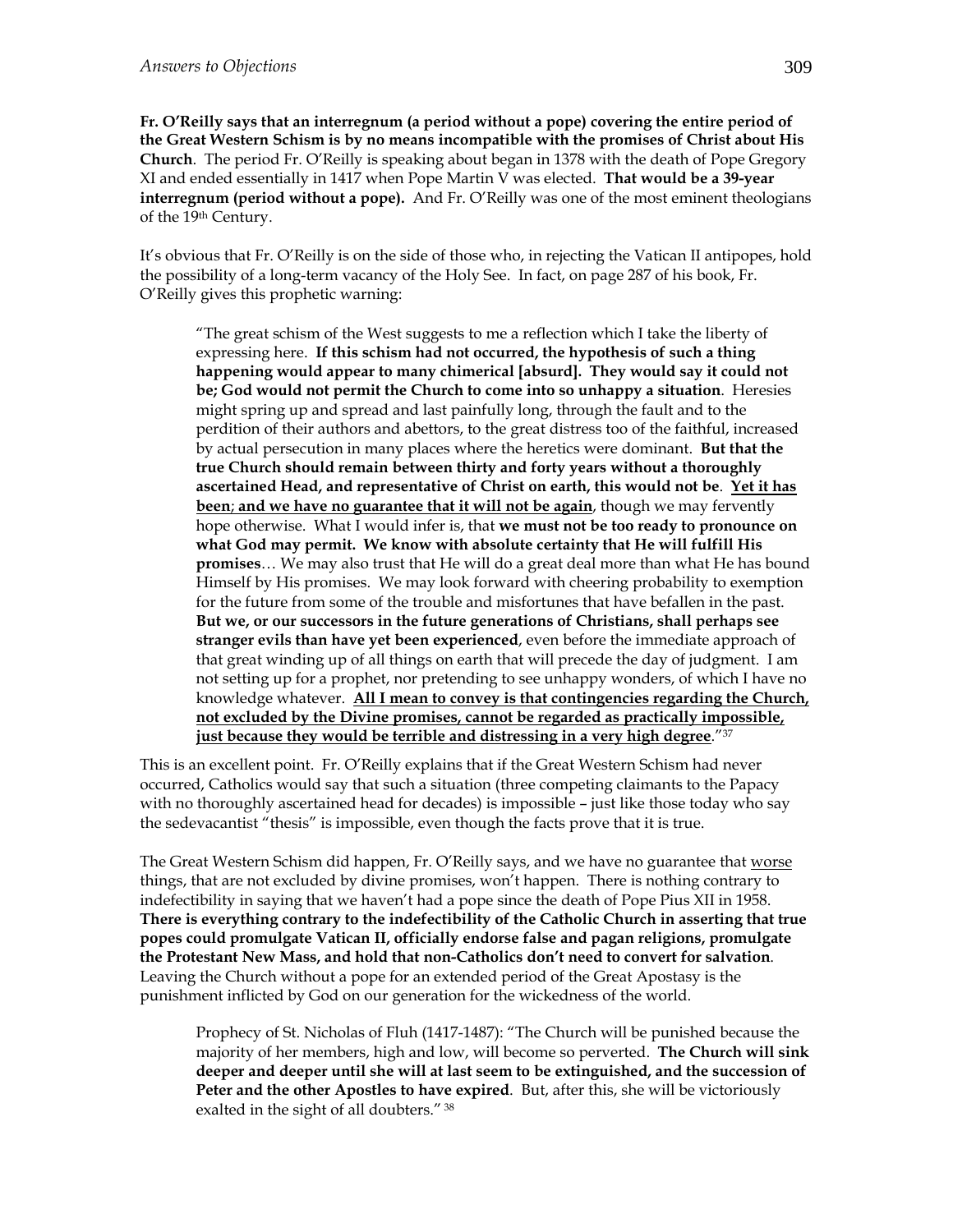Objection 6): Vatican I's definitions on the perpetuity of the Papal Office contradict the claims of the sedevacantists.

Answer: Vatican I's dogmas don't contradict a vacancy of the Papal See; in fact, it's only those who reject the Vatican II antipopes who can consistently accept these papal dogmas, since Benedict XVI utterly rejects them.

#### **ANSWERS TO SPECIFIC PASSAGES FROM VATICAN I CITED BY NONSEDEVACANTISTS – AND THE ABSURDITY OF A "POPE" WHO DOESN'T BELIEVE IN VATICAN I**

People attempting to refute sedevacantism often cite three passages from Vatican I. We will specifically address all three of those passages. Before we do that, we must emphasize the fact we just discussed: there have been long periods of time when the Church has had no pope. We've already mentioned the three and a half year interregnum between Pope St. Marcellinus and Pope St. Marcellus.

Although Pope St. Gregory VII died on May 25, 1085, it was not until almost two years later - May 9, 1087 - that his successor, Pope Victor III, was elected. On June 25, 1243, Pope Innocent IV became the 179th successor to St. Peter; his immediate predecessor, Pope Celestine IV, however, had died over a year and a half before - November 10, 1241. Later in the same century, Catholics would be forced to wait nearly three years as the Church, upon the death of Pope Clement IV on November 29, 1268, delayed naming a new Pope until St. Gregory X was picked on September 1, 1271. Other examples of a year or more space between popes can be cited, the point here being that while the quick transfer of papal power has been common, exceptions are to be found. **Today's crisis, then, certainly is not the first time in which the Church has suffered for a significant period of time without a pope**.

We've already discussed antipopes who reigned from Rome while posing as the pope, something we saw in the case of Anacletus II and the Great Western Schism. There is also a theological axiom, "plus or minus does not mutate the species, a change in degree does not affect the principle." If the Church did not defect or lose perpetual papal succession during a 3 year and 7 month vacancy, then the Church will not defect or lose perpetual papal succession during a 40 year vacancy. The principle is the same, unless one can cite a specific teaching of the Church which declares a limit to a papal interregnum.

Since there is no teaching which puts a limit on such a papal interregnum (a period without a pope), and since the definitions of Vatican I on the perpetuity of Papal Office make absolutely no mention of papal vacancies or how long they can last, if the definitions of Vatican I disprove the sedevacantist position (as some claim), then they also disprove the indefectibility of the Catholic Church – every single time the Church finds itself without a pope. But this is impossible and ridiculous, of course.

**Thus, in order to be consistent**, non-sedevacantists who quote Vatican I against the sedevacantist "thesis" must argue that the Church can never be without a pope, not even for a moment (a patent absurdity). But this is exactly what one of them argued in a very interesting slip-up in an article. This serves to reveal his profound bias and the errors at the heart of his position: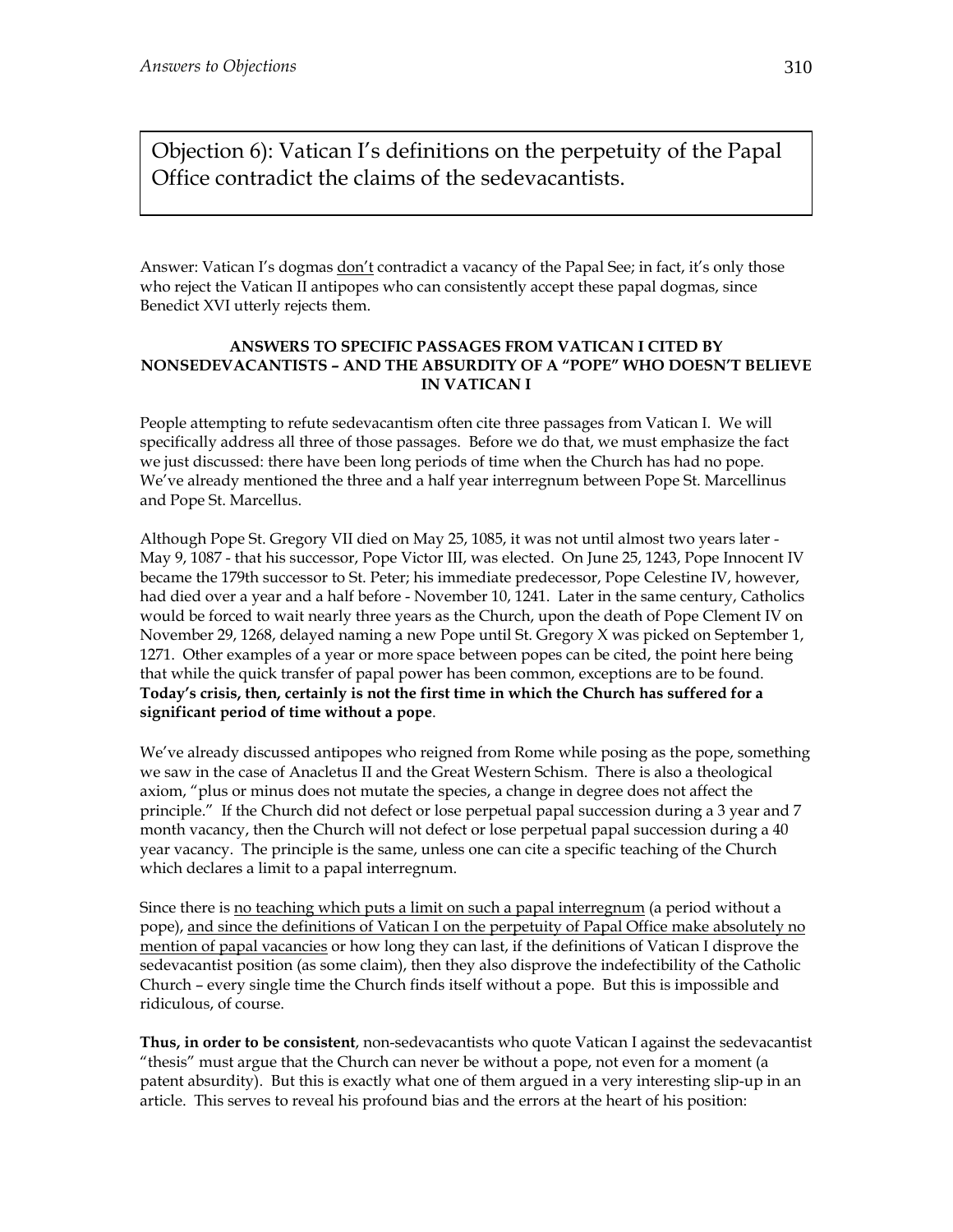Chris Ferrara, "Opposing the Sedevacantist Enterprise," Catholic Family News, August 2005, p. 19: "**Never in Her history has the Church, even for a moment, been without a successor to Peter**, validly elected upon the death of his validly elected predecessor."39

This is obviously absurd and completely false. The writer knows that this is false because, in the next sentence, he declares:

Ferrara: "Indeed, **the longest interregnum between two popes in Church history was only two years and five months**, between the death of Pope Nicholas IV (1292) and the election of Pope Celestine V (1294)."40

First, the interregnum he mentions was not the longest in Church history (as we saw above). Second, he admits that the Church existed without a pope for years. So there have been quite a few "moments" in Church history that the Church has been without a pope. Why would he say that the Church cannot be without a pope "even for a moment" when he knows that this is not true?

Now that the fact that the Church can be without a pope for a long period of time has been established, let's look at the passages of Vatican I:

1. Vatican I declares that the Papacy is the Perpetual Principle and Visible Foundation of Unity

Vatican I, Dogmatic Constitution on the Church of Christ, Sess. 4, July 18, 1870: "But, that the episcopacy itself might be one and undivided, and that the entire multitude of the faithful through priests closely connected with one another might be preserved in the unity of faith and communion, **placing Peter over the other apostles He established in him the perpetual principle and visible foundation of both unities**, upon whose strength the eternal temple might be erected, and the sublimity of the Church might rise in the firmness of this faith."41

That what Christ instituted in St. Peter (THE OFFICE OF PETER) remains the perpetual principle and visible foundation of unity EVEN TODAY, AND WHEN THERE IS NO POPE, is proven every time a Catholic who is a sedevacantist converts an Eastern "Orthodox" Schismatic to the Catholic Faith.

The Catholic (who is a sedevacantist) charitably informs the Eastern Schismatic that he (the Eastern Schismatic) is not in the unity of the Church because he doesn't accept what Christ instituted in St. Peter (the office of the Papacy), in addition to not accepting what the successors of St. Peter have bindingly taught in history (the Council of Trent, etc.). **This is a clear example of how the Office of the Papacy still serves – and will always serve – as the perpetual principle of visible unity, distinguishing the true faithful from the false (and the true Church from the false)**. This is true when there is no pope, and for the sedevacantist today. This dogmatic teaching of Vatican I doesn't exclude periods without a pope and it is not contrary to the sedevacantist thesis in any way.

In fact, while this definition remains true for the sedevacantist, it must be stated clearly that **THIS DEFINITION OF VATICAN I ONLY REMAINS TRUE FOR THE SEDEVACANTIST.** THIS DEFINITION OF VATICAN I ON THE PAPACY BEING THE PERPETUAL PRINCIPLE AND VISIBLE FOUNDATION OF UNITY IS MOST CERTAINLY NOT TRUE FOR THOSE UNDER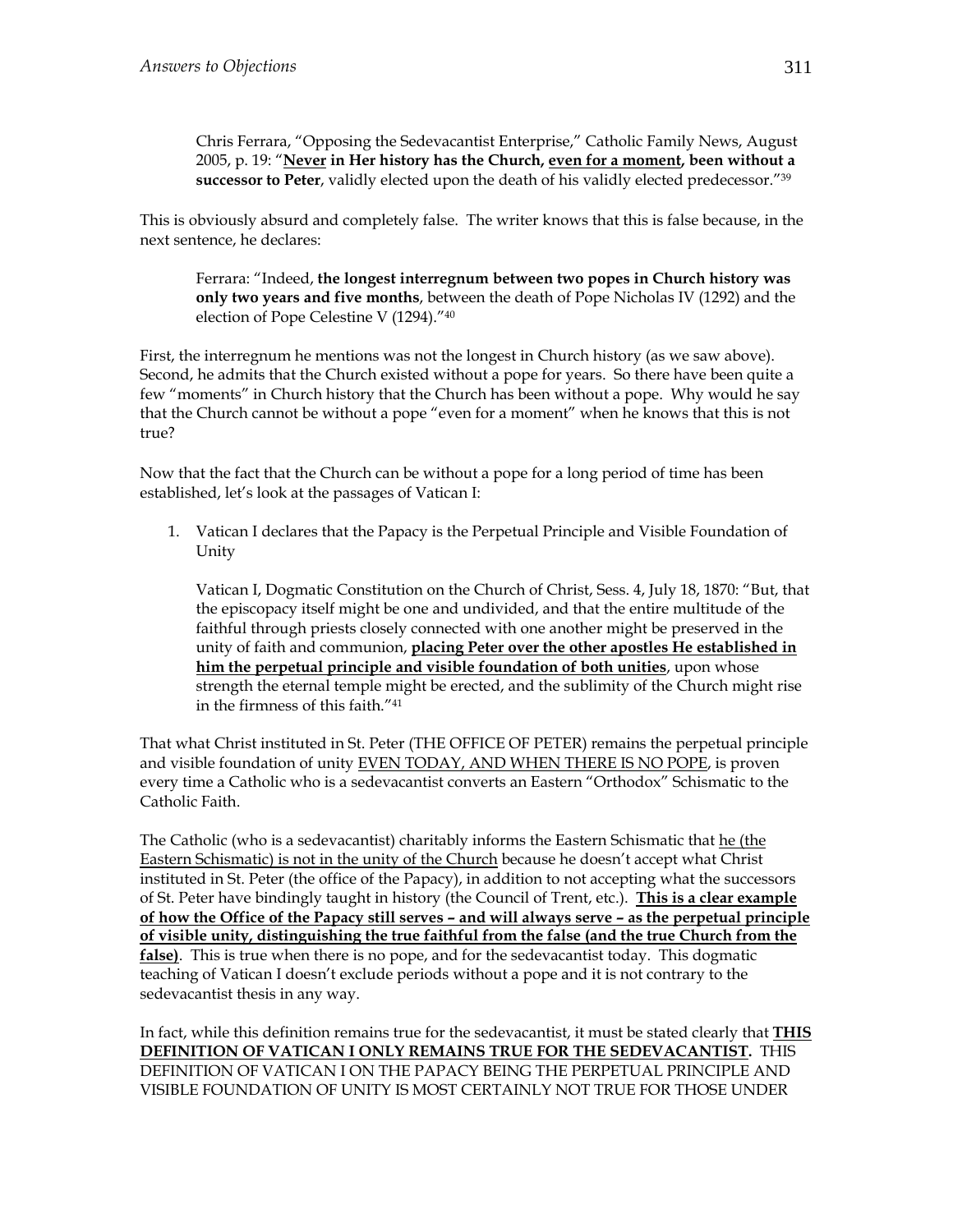BENEDICT XVI. This teaching of Vatican I only remains true for the sedevacantist (not those under Benedict XVI) because Vatican II teaches just the opposite:

Vatican II document, *Lumen Gentium* (# 15): "For several reasons the Church recognizes that it is joined to those who, though baptized and so honoured with the Christian name, do not profess the faith in its entirety or do not preserve communion under the successor of St. Peter."42

We see that Vatican II teaches that the Papacy is not the visible foundation of the unities of faith and communion. It teaches that those who reject the Papacy are in communion with the Church. Since this is the official teaching of the Vatican II sect and its antipopes, those who adhere to them contradict the above teaching of Vatican I.

Second, the teaching of Vatican I on the perpetuity of the Papal Office only remains true for the sedevacantist because **Benedict XVI explicitly teaches that accepting the Papacy is not essential for unity**!

Benedict XVI, *Principles of Catholic Theology*, 1982, pp. 197-198: "**On the part of the West, the maximum demand would be that the East recognize the primacy of the bishop of Rome in the full scope of the definition of 1870 [Vatican I]** and in so doing submit in practice, to a primacy such as has been accepted by the Uniate churches… **As regards Protestantism, the maximum demand of the Catholic Church would be that the Protestant ecclesiological ministers be regarded as totally invalid and that Protestants be converted to Catholicism**;… **none of the maximum solutions offers any real hope of unity**."43

We've already shown – but it was necessary to quote it again here – that Benedict XVI specifically mentions, and then bluntly rejects, the traditional teaching of the Catholic Church that the Protestants and Eastern Schismatics must be converted to the Catholic Faith and accept Vatican I ("the full scope of the definition of 1870") for unity and salvation. He specifically rejects that the dogmatic definition of Vatican I (accepting the Papacy, etc.) is binding for Church unity. Besides the fact that this is another clear example of manifest heresy from the Vatican II antipopes, **this proves that BENEDICT XVI (THE MAN THEY ACTUALLY CLAIM IS THE "POPE") DENIES THE VERY DOGMA FROM VATICAN I THAT THIS OBJECTION BRINGS FORWARD**!

2. The Papacy will endure forever

Vatican I, Dogmatic Constitution on the Church of Christ, Sess. 4, Chap. 2: "Moreover, **what the Chief of pastors and the Great Pastor of sheep, the Lord Jesus, established in the blessed Apostle Peter** for the perpetual salvation and perennial good of the Church, this by the same Author **must endure always in the Church which was founded upon a rock and will endure firm until the end of ages**."44

Yes, what Christ instituted in St. Peter (i.e., THE OFFICE OF THE PAPACY) must endure always until the end of ages. What is the Office of the Papacy? The Office of the Papacy is the office of St. Peter which is occupied by every true and lawful Bishop of Rome. This means and guarantees that every time there is a true and valid occupant of the office he is endowed by Christ with infallibility (in his authoritative and binding teaching capacity), he is endowed with supreme jurisdiction over the universal Church, and he is the visible head of the Church. **That remains true for every true and lawful occupant of the Papal Office until the end of time. This doesn't mean that the Church will always have such an occupant, as Church history and more than 200 papal vacancies prove**, nor does it mean that antipopes reigning from Rome are an impossibility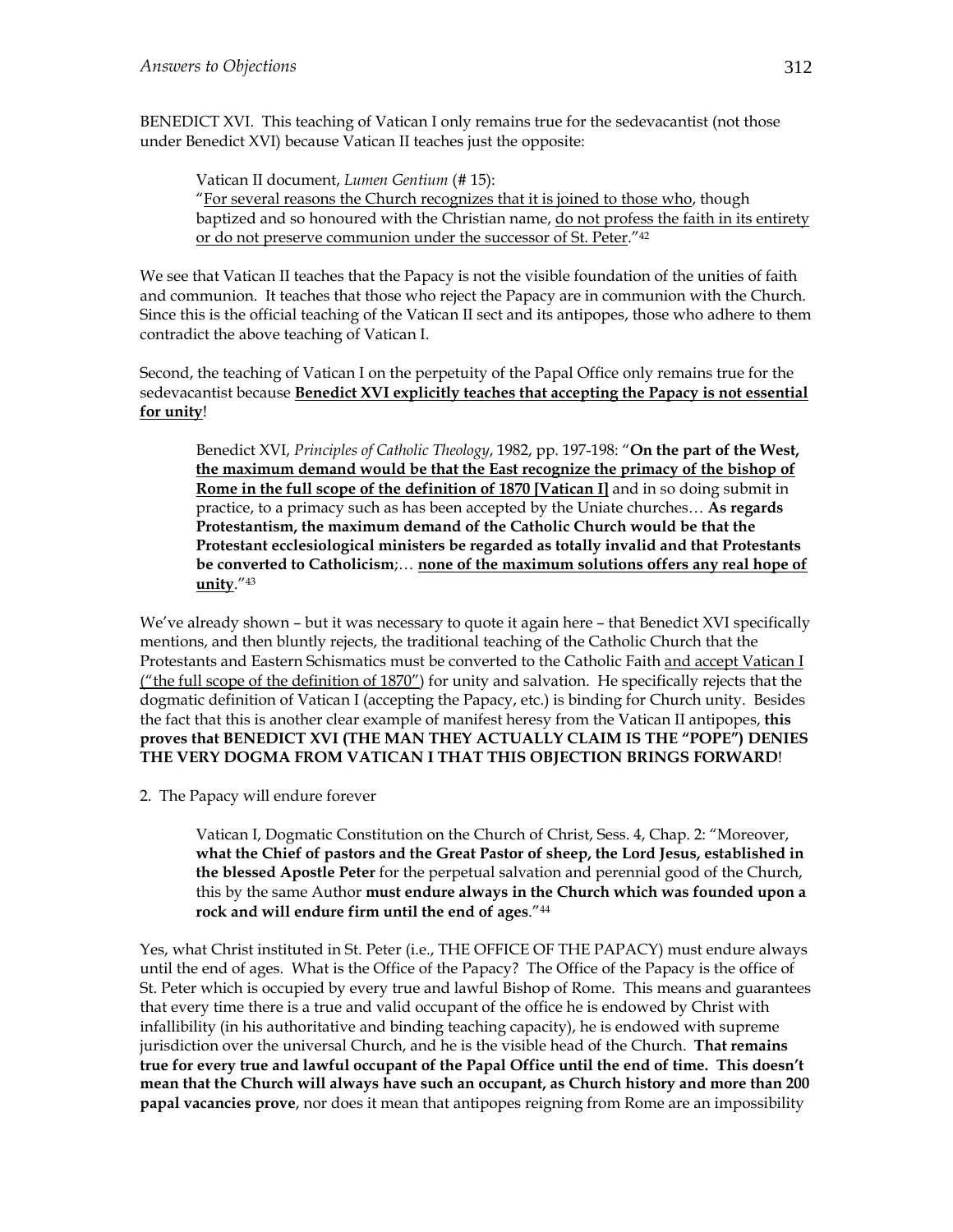(such as Antipope Anacletus II, who reigned in Rome from 1130-1138). This definition proves nothing for the non-sedevacantist, so let's move on.

3. Peter will have perpetual successors in the Primacy over the Universal Church

Pope Pius IX, *First Vatican Council*, Sess. 4, Chap. 2, [Canon]. "If anyone then says that it is not from the institution of Christ the Lord Himself, or by divine right that the blessed Peter has perpetual successors in the primacy over the universal Church, or that the Roman Pontiff is not the successor of blessed Peter in the same primacy, let him be anathema."45

This is the favorite canon of those who argue against the sedevacantist "thesis"; but, as we will see, it also proves nothing for their position. Words and distinctions are very important. Understanding distinctions and words can often be the very difference between Protestantism and Catholicism.

The canon from Vatican I condemns those who deny "*that Peter has perpetual successors in the primacy over the universal Church*." Notice the phrase "perpetual successors **IN THE PRIMACY**." This, as we have seen, does not mean and cannot mean that we will always have a pope. That is why it doesn't say that "we will always have a pope." It's a fact that there have been periods without a pope. So what does the canon mean?

In understanding this canon, we must remember that there are schismatics who hold that St. Peter himself was given the primacy over the universal Church by Jesus Christ, but that the primacy over the universal Church stopped with St. Peter. **They hold that the Bishops of Rome aren't successors to the same primacy that St. Peter had**. They hold that the full-blown force of the primacy doesn't descend to the popes, even though they succeed St. Peter as Bishop of Rome. **Again: the "Orthodox" schismatics would admit that the Bishops of Rome are successors of St. Peter in a certain way because they succeed him as Bishops of Rome, but not successors with the same jurisdictional primacy** over the universal Church which St. Peter held in his life. This is the heresy that is the subject of the canon above.

This heresy – which denies that a pope is the successor of St. Peter in the same primacy *perpetually* (that is, *every time there is a pope until the end of time, he is a successor in the same primacy*, with the same authority St. Peter possessed) – is precisely what this canon condemns.

Pope Pius IX, *First Vatican Council*, Sess. 4, Chap. 2, [Canon]. "If anyone then says that it is not from the institution of Christ the Lord Himself, or by divine right that the blessed Peter has perpetual successors in the primacy over the universal Church, or that the Roman Pontiff is not the successor of blessed Peter in the same primacy, let him be anathema."46

When we understand this we clearly see the meaning of this canon. This is emphasized at the end by the words "or that the Roman Pontiff is not the successor of blessed Peter **in the same primacy**" let him be anathema. The canon is not declaring that we will have a pope at all times or that there won't be gaps, as we clearly have had. The meaning of the canon is clear from what it says. It condemns those who deny that Peter has perpetual successors in the primacy – that is, those who deny that every time there is a true and lawful pope until the end of time he is a successor in the same primacy, with the same authority that St. Peter possessed.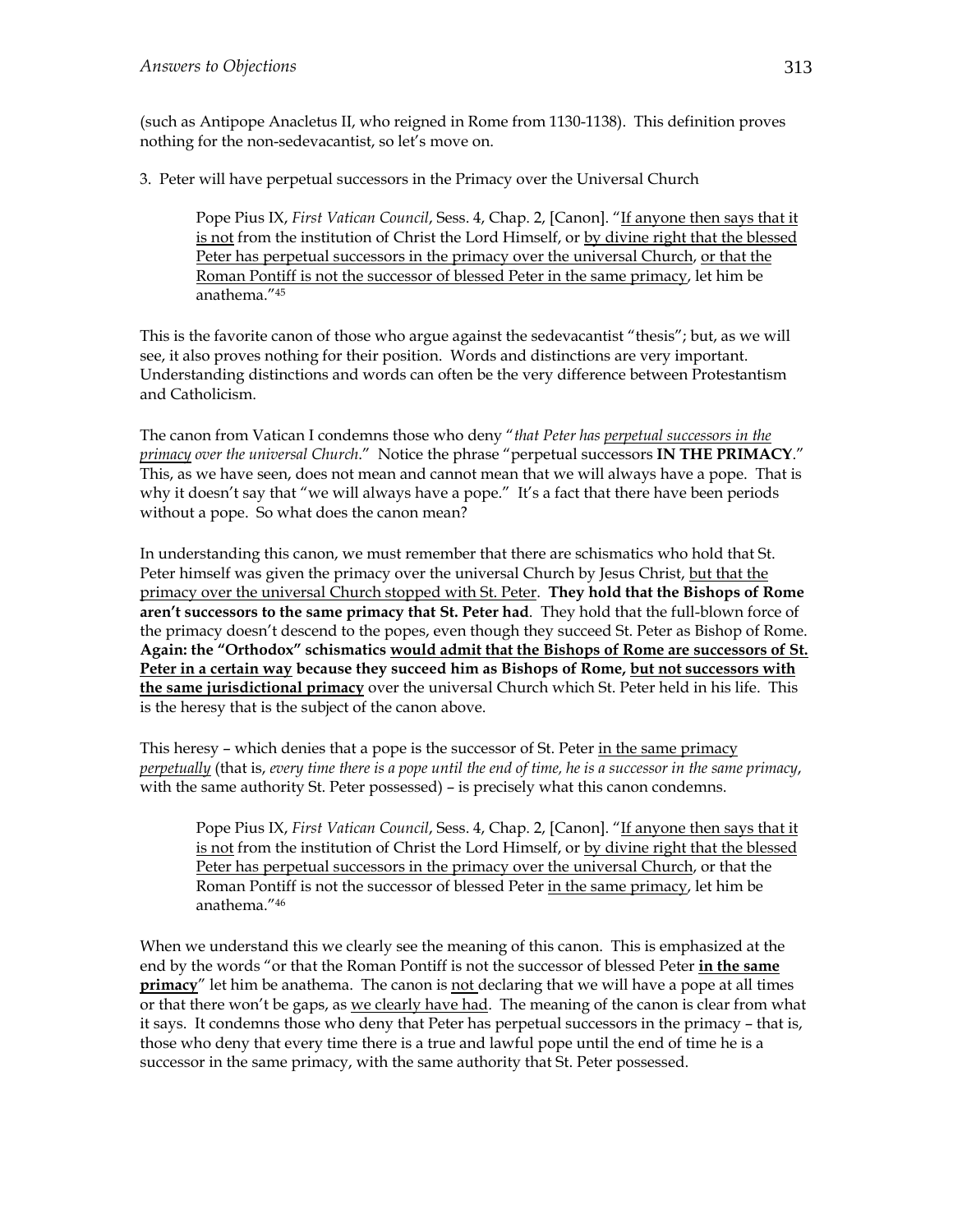This canon proves nothing for the non-sedevacantist, but it does prove something for us. Remember, Benedict XVI also rejects this dogma on the primacy of the popes!

#### BENEDICT XVI COMPLETELY REJECTS THIS CANON AND VATICAN I

Benedict XVI, *Principles of Catholic Theology* (1982), p. 198: "**Nor is it possible, on the other hand, for him to regard as the only possible form and, consequently, as binding on all Christians the form this primacy has taken in the nineteenth and twentieth centuries** *[ed.- This means the schismatics don't have to accept Vatican I].* **The symbolic gestures of Pope Paul VI and, in particular, his kneeling before the representative of the Ecumenical Patriarch [the schismatic Patriarch Athenagoras] were an attempt to express precisely this** and, by such signs, to point the way out of the historical impasse... **In other words, Rome must not require more from the East with respect to the doctrine of the primacy than had been formulated and was lived in the first millennium**. **When the Patriarch Athenagoras** [the non-Catholic, schismatic Patriarch], on July 25, 1967, on the occasion of the Pope's visit to Phanar, **designated him as the successor of St. Peter, as the most esteemed among us, as one who presides in charity, this great Church leader was expressing the ecclesial content of the doctrine of the primacy as it was known in the first millennium. Rome need not ask for more.**"47

This means, once again, that **according to Benedict XVI all Christians are not bound to believe in the Papacy as defined by Vatican I in 1870. This means that the "Orthodox" schismatics are free to reject the Papacy.** This is a blatant denial of Vatican Council I and the necessity of accepting the primacy by the man who claims to be "the pope." Who will cry out against this abominable madness?

Pope Pius IX, *Vatican Council I*, 1870, Sess. 4, Chap. 3, ex cathedra: "… **all the faithful of Christ must believe that the Apostolic See and the Roman Pontiff hold primacy over the whole world, and the Pontiff of Rome himself is the successor of the blessed Peter, the chief of the apostles, and is the true vicar of Christ and head of the whole Church**... Furthermore We teach and declare that the Roman Church, by the disposition of the Lord, holds the sovereignty of ordinary power over all others… **This is the doctrine of Catholic truth from which no one can deviate and keep his** *faith* **and salvation**."48

Moreover, notice that Benedict XVI admits that Paul VI's symbolic gestures with the schismatic Patriarch "were an attempt to express precisely this" – that is to say, his gestures (such as kneeling before the representative of the non-Catholic, schismatic Patriarch Athenagoras) expressed that the schismatics don't have to believe in the Papacy and Vatican I! Consider this a smashing vindication of all that we have said with regard to John Paul II's incessant gestures toward the schismatics: giving them relics; giving them donations; praising their "Churches"; sitting on equal chairs with them; signing common declarations with them; lifting the excommunications against them.

We pointed out again and again that these actions alone (not even considering his other statements) constituted a teaching that the schismatics don't have to accept the dogma of the Papacy. Countless false traditionalists and members of the Vatican II Church denied this and tried to explain these gestures away as either merely scandalous or something else, but not heretical. Well, here we have Ratzinger – now Benedict XVI, the new "head" of the Vatican II Church – admitting precisely what we said.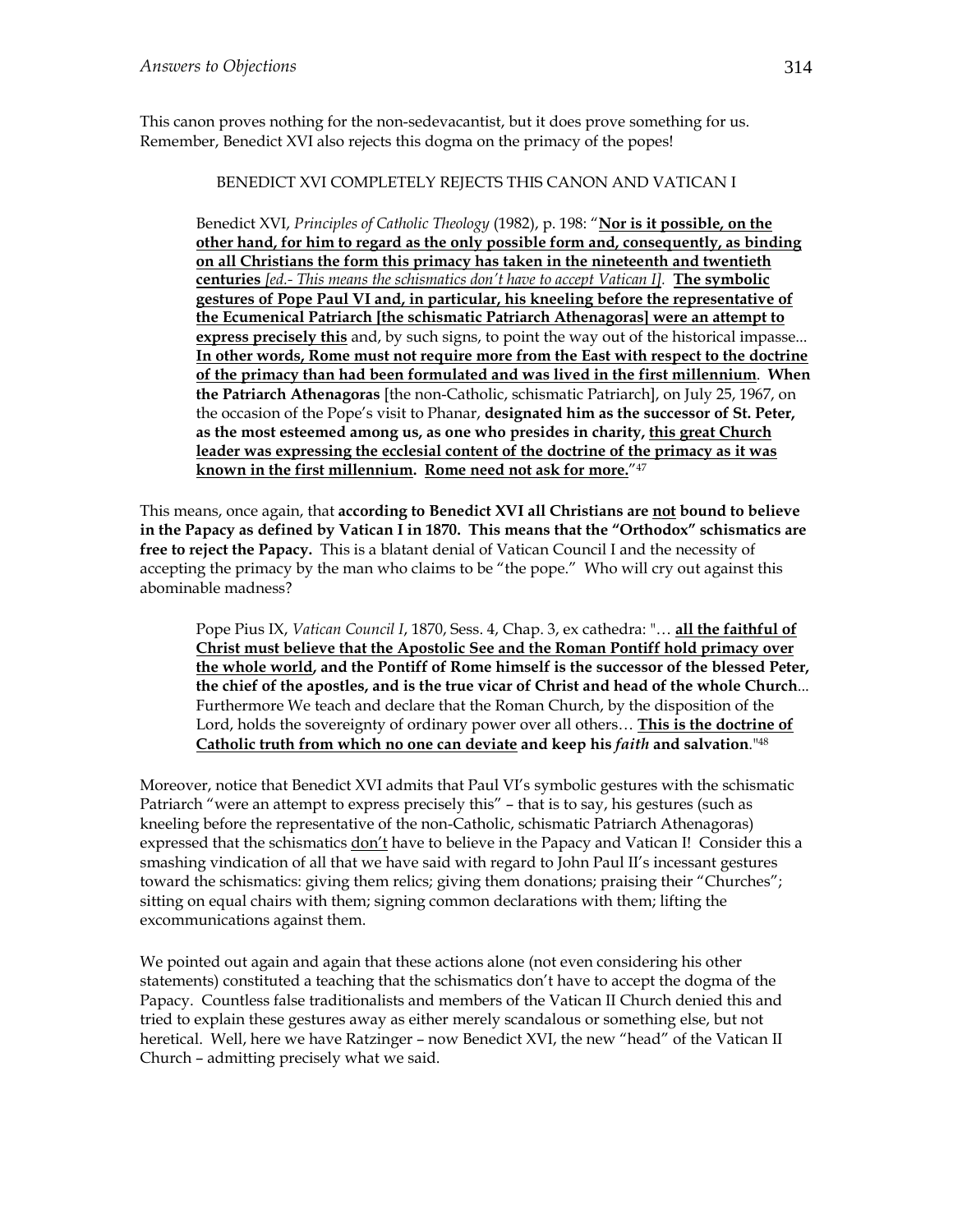In the section on Benedict XVI's heresies, we covered in even more detail his other denials of Vatican I. We will not repeat all of that here; please consult that section for more.

So, please tell me, dear reader: who denies Vatican I? Who denies the dogmas on the perpetuity, authority, and prerogatives of the Papal Office? Who denies what Christ instituted in St. Peter? Is it the sedevacantists, who correctly point out that a man who denies Vatican I is outside the Church, outside of the unity – since he rejects, among other things, the perpetual principle of unity (the Papacy) – and therefore cannot occupy an office or head a Church which he doesn't even believe in?

St. Robert Bellarmine (1610), Doctor of the Church: "**A pope who is a manifest heretic automatically (***per se***) ceases to be pope and head**, just as he ceases automatically to be a Christian and a member of the Church. Wherefore, he can be judged and punished by the Church. This is the teaching of all the ancient Fathers who teach that manifest heretics immediately lose all jurisdiction."

St. Francis De Sales, Doctor of the Church: "**It would indeed be one of the strangest monsters that could be seen – if the head of the Church** *were not of the Church*."49

Or are the real deniers of the Papacy and Vatican I those who profess union with a man who clearly doesn't even believe in Vatican I; a man who doesn't even believe that the Papacy and Vatican I are binding on all Christians; a man who doesn't even believe that the Papacy was held in the first millennium?

The answer is obvious to any sincere and honest person who considers these facts. It is Antipope Benedict XVI, and all who obstinately insist on union with him, who deny the Papacy; it is the sedevacantists who are faithful to the Papacy.

Objection 7): No one can judge the Holy See… thus the Vatican II popes are true popes.

Answer: First, people need to understand what the teaching "No one can judge the Holy See" means. It comes from the early Church. In the early Church, when a bishop was accused of a crime, there would sometimes be a trial presided over by other bishops or by a patriarch of greater authority. These bishops would sit in judgment on the accused bishop. The Bishop of Rome, however, since he is the supreme bishop in the Church, cannot be subjected to any trial by other bishops or by other people.

Pope St. Nicholas, epistle (8), *Proposueramus quidem*, 865: "… Neither by Augustus, nor by all the clergy, nor by religious, nor by the people will the judge be judged… **'The first seat will not be judged by anyone**.'"50

This is what "No one can judge the Holy See" means. It does not refer to recognizing a manifest heretic who claims to be the pope as one who is not a true pope. And this brings us to the second point, which is the most important in this regard.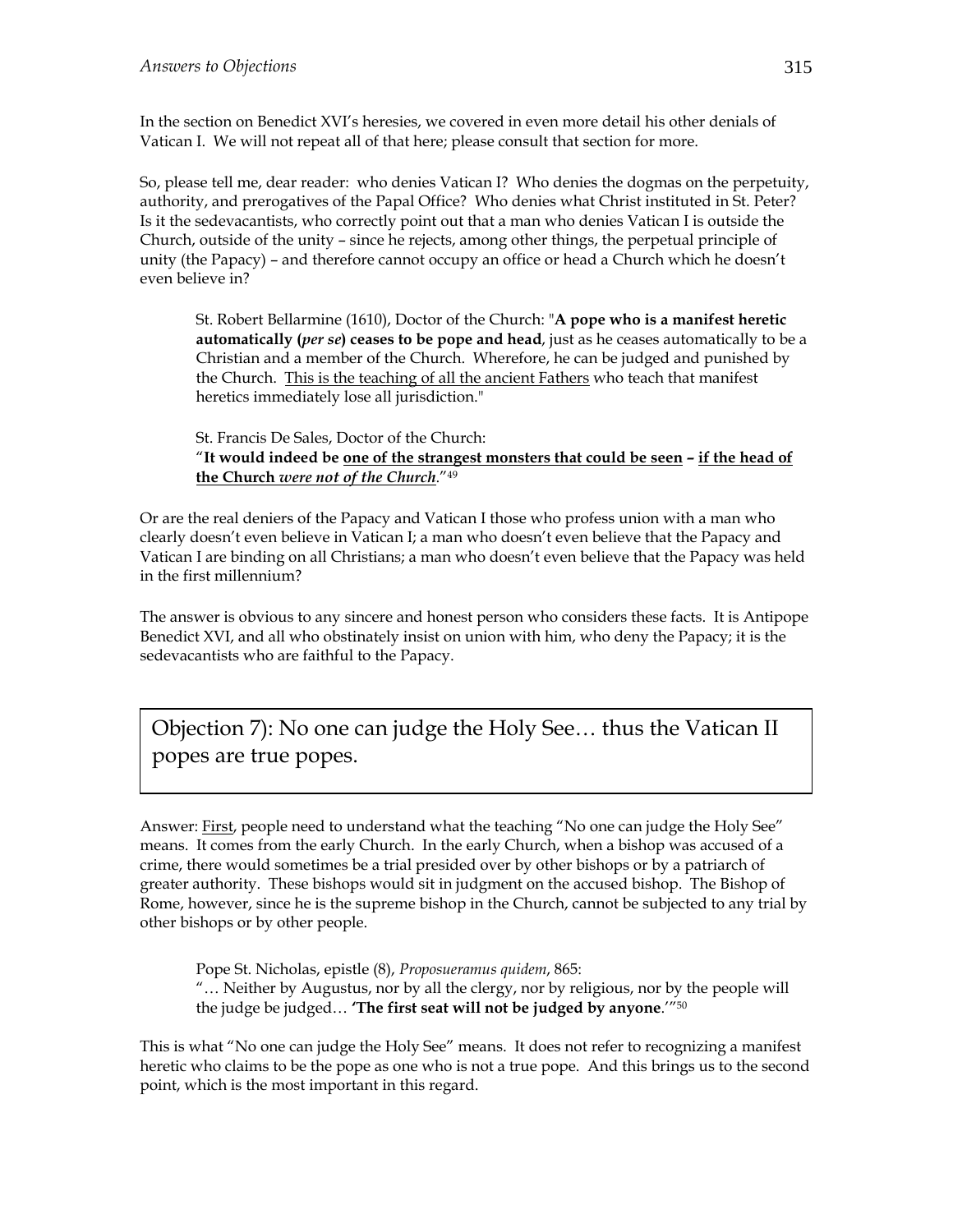Second, **the Holy See has told us that no heretic can be accepted as the valid occupant of the Holy See (the Pope)!** With the fullness of his authority, Pope Paul IV defined that anyone who has been promoted to the Papacy as a heretic is not a true and valid pope, and that he can be rejected as a warlock, heathen, publican and heresiarch.

Pope Paul IV, Bull *Cum ex Apostolatus Officio*, Feb. 15, 1559: "6. In addition, [by this Our Constitution, which is to remain valid in perpetuity, We enact, determine, decree and define:] that if ever at any time it shall appear that any Bishop, even if he be acting as an Archbishop, Patriarch or Primate; or any Cardinal of the aforesaid Roman Church, or, as has already been mentioned, any legate, **or even the Roman Pontiff, prior to his promotion or his elevation as Cardinal or Roman Pontiff, has deviated from the Catholic Faith or fallen into some heresy:**

(i) the promotion or elevation, even if it shall have been uncontested and by the unanimous assent of all the Cardinals, shall be null, void and worthless; (ii) it shall not be possible for it to acquire validity (nor for it to be said that it has thus acquired validity) through the acceptance of the office, of consecration, of subsequent authority, nor through possession of administration, nor through the putative enthronement of a Roman Pontiff, or Veneration, or obedience accorded to such by all, nor through the lapse of any period of time in the foregoing situation;

(iii) it shall not be held as partially legitimate in any way…

(vi) those thus promoted or elevated shall be deprived automatically, and without need for any further declaration, of all dignity, position, honour, title, authority, office and power…

7. Finally, [by this Our Constitution, which is to remain valid in perpetuity, We] also [enact, determine, define and decree]: that any and all persons who would have been subject to those thus promoted or elevated if they had not previously deviated from the Faith, become heretics, incurred schism or provoked or committed any or all of these, be they members of anysoever of the following categories:

(i) the clergy, secular and religious; (ii) the laity; (iii) the Cardinals [etc.]... shall be permitted at any time to withdraw with impunity from obedience and devotion to those thus promoted or elevated and to avoid them as warlocks, heathens, publicans, and heresiarchs (the same subject persons, nevertheless, remaining bound by the duty of fidelity and obedience to any future Bishops, Archbishops, Patriarchs, Primates, Cardinals and Roman Pontiff canonically entering).

10. No one at all, therefore, may infringe this document of our approbation, reintroduction, sanction, statute and derogation of wills and decrees, or by rash presumption contradict it. If anyone, however, should presume to attempt this, let him know that he is destined to incur the wrath of Almighty God and of the blessed Apostles, Peter and Paul.

Given in Rome at Saint Peter's in the year of the Incarnation of the Lord 1559, 15th February, in the fourth year of our Pontificate.

+ I, Paul, Bishop of the Catholic Church…"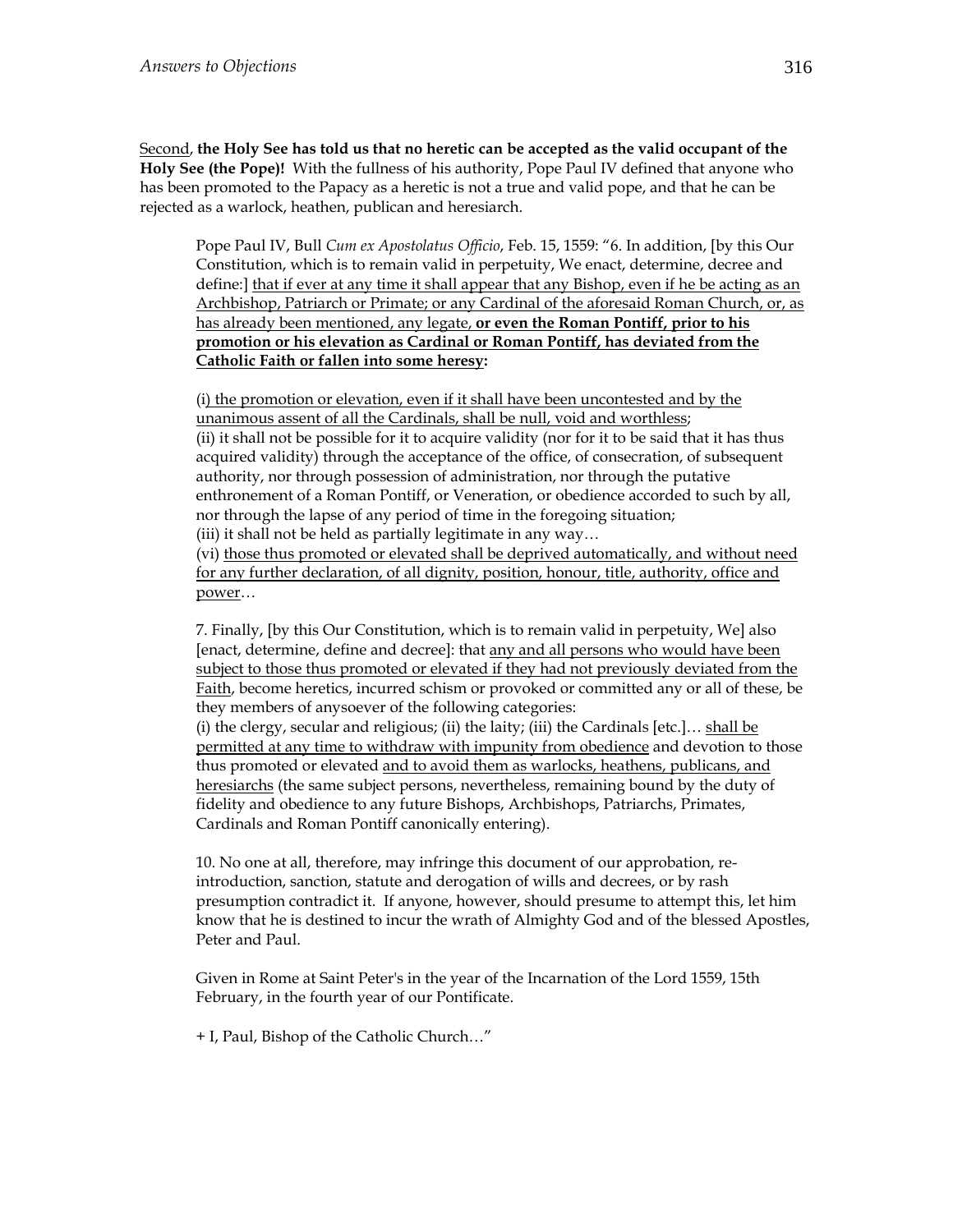Thus, one is obeying and adhering to the teaching of the Holy See in rejecting as invalid the heretical post-Vatican II claimants. They are not true popes, according to the teaching of the Holy See.

Third, it was near the beginning of this Bull, prior to the declaration that the faithful can reject as totally invalid the "election" of a heretic, that Pope Paul IV repeated the teaching that no one can judge the pope.

Pope Paul IV, Bull *Cum ex Apostolatus Officio*, Feb. 15, 1559: "1. In assessing Our duty and the situation now prevailing, We have been weighed upon by the thought that a matter of this kind [i.e. error in respect of the Faith] is so grave and so dangerous that **the Roman Pontiff, who is the representative upon earth of God and our God and Lord Jesus Christ, who holds the fullness of power over peoples and kingdoms, who may judge all and be judged by none in this world**, may nonetheless be contradicted if he be found to have deviated from the Faith."

Could there be a more stunning confirmation that the sedevacantist position doesn't contradict the teaching that "No one can judge the pope or the Holy See" than the fact that Pope Paul IV's Bull repeats this teaching about no one judging the pope **immediately prior to declaring that the faithful must recognize as invalid the election of a heretic!**

Pope Paul IV, unlike non-sedevacantists who use the "no one can judge the Holy See" argument, correctly distinguishes between a true Catholic pope whom none can judge, and a manifest heretic (e.g. Benedict XVI) who has shown himself to be a non-Catholic who is not the pope, since he is outside of the true Faith. This is striking proof that sedevacantists who hold as invalid the "election" of the manifest heretic Joseph Ratzinger are not judging a pope.

Fourth, many of the people who attempt to defend the Vatican II "popes" by saying "no one can judge the Holy See" are themselves guilty of judging the most authoritative actions of the men they think occupy the Holy See. Most of the traditionalists reject Vatican II, the "canonizations" of the Vatican II "popes," etc. This is a schismatic position, which rejects the authoritative actions of that which they deem to be the Holy See. It proves that these "popes" are not popes at all and do not, in fact, occupy the Holy See.

Objection 8): St. Robert Bellarmine said that one cannot depose a pope, but that one can licitly resist him. Sedevacantists judge, punish and depose the pope…

St. Robert Bellarmine, *De Romano Pontifice*, Book II, Chap. 29: "Just as it is licit to resist the Pontiff who attacks the body, so also is it licit to resist him who attacks souls or destroys the civil order or above all, tries to destroy the Church. I say that it is licit to resist him by not doing what he orders and by impeding the execution of his will. **It is not licit, however, to judge him, to punish him, or to depose him**."

Answer: Many of those who believe Benedict XVI is the pope, yet reject the official actions of his "Church," such as Vatican II, attempt to see a justification for their false position in this passage from St. Robert Bellarmine. In fact, this passage is one of the most commonly used pieces of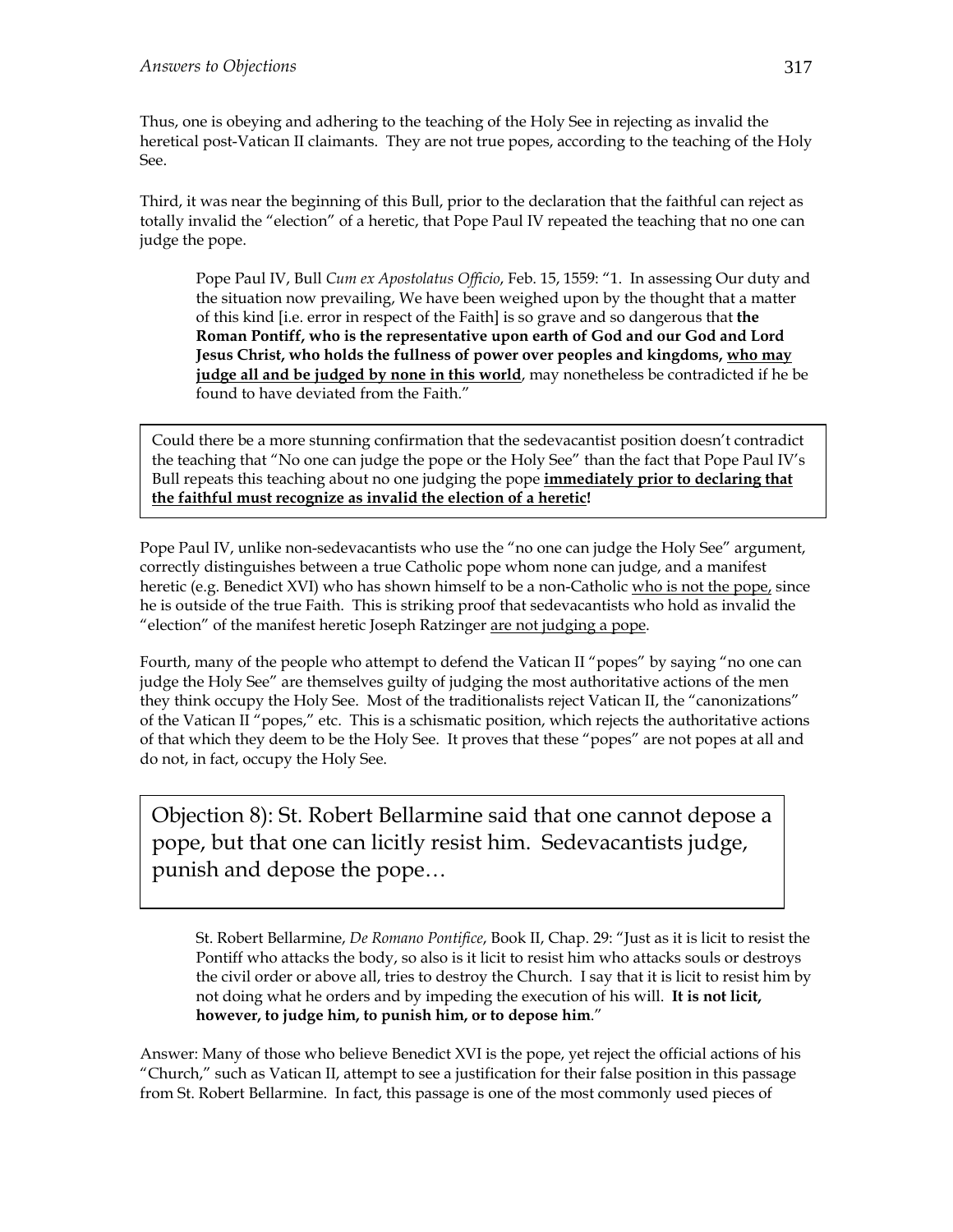evidence that people attempt to throw against the sedevacantist position. Unfortunately, **the passage has been completely misapplied and distorted**.

First, in the chapter immediately following the above quote from Bellarmine, he teaches this:

"**A pope who is a manifest heretic automatically (***per se***) ceases to be pope and head**, just as he ceases automatically to be a Christian and a member of the Church. **Wherefore**, **he can be judged and punished** by the Church. *This is the teaching of all the ancient Fathers* who teach that manifest heretics immediately lose all jurisdiction."51

Now, hold on a second. In chapter 29 (the quote cited in objection 2), St. Robert says that you cannot "judge, punish or depose" the pope. In chapter 30, he says that a manifest heretic ceases to be pope (i.e., he is deposed) and he can be "judged and punished" by the Church.

My question to the objector is this: *Is St. Robert Bellarmine an idiot?* 

| St. Robert Bellarmine, De Romano Pontifice, chapter 29 | One cannot "judge, punish or depose" a pope                           |
|--------------------------------------------------------|-----------------------------------------------------------------------|
| St. Robert Bellarmine, De Romano Pontifice, chapter 30 | A pope who is a manifest heretic is deposed, "judged and<br>punished" |

St. Robert Bellarmine is neither an idiot nor contradicting himself. He is a doctor of the Church, and knows exactly what he is trying to say. It is blatantly obvious, therefore, that **he is not speaking about a manifestly heretical pope in chapter 29**, but rather a true pope who gives bad example, who is not a manifest heretic. The context of the chapter confirms this beyond any doubt.

Chapter 29 involves St. Robert's lengthy refutation of nine arguments favoring the position that the pope is subject to secular power (emperor, king, etc.) and to an ecumenical council (the heresy of conciliarism). During the Middle Ages, the heresy of conciliarism (subjecting a pope to an ecumenical council) became a major problem. In contradiction to this heresy, St. Robert Bellarmine says that while a Catholic can resist a bad pope, he cannot depose him, even if the pope gives bad example, disturbs the state or kills souls by his action. He is speaking of a bad pope who is not a manifest heretic; for he deals with the proper reaction to manifest heresy in the next chapter! It's quite simple. He says that a manifest heretic is considered not to be the pope in the next chapter!

With this in mind, the objection raised from Bellarmine against sedevacantism is refuted. He is not talking about a manifest heretic in chapter 29, but a true pope who acts inappropriately; for he explains that a manifestly heretical pope *is* deposed, judged and punished in chapter 30. It is a mortal sin of omission for "Catholic" writers to quote over and over again the passage of chapter 29, without ever giving St. Robert's statement on manifestly heretical popes in chapter 30. Among such people we include those who write for some of the more popular "traditional" publications. These writers suppress St. Robert's teaching in chapter 30, along with all the other saints, popes and canonists who teach that manifestly heretical popes lose their office, because they want to deceive their readers into thinking that St. Robert condemns sedevacantism, when in reality he and *all the early Church Fathers* support the fact that a manifest heretic is not a pope.

St. Robert Bellarmine, *De Romano Pontifice*, II, 30:

"For, in the first place, **it is proven with arguments from authority and from reason that the manifest heretic is 'ipso facto' deposed**. The argument from authority is based on St. Paul (Titus 3:10), who orders that the heretic be avoided after two warnings, that is, after showing himself to be manifestly obstinate – **which means before any**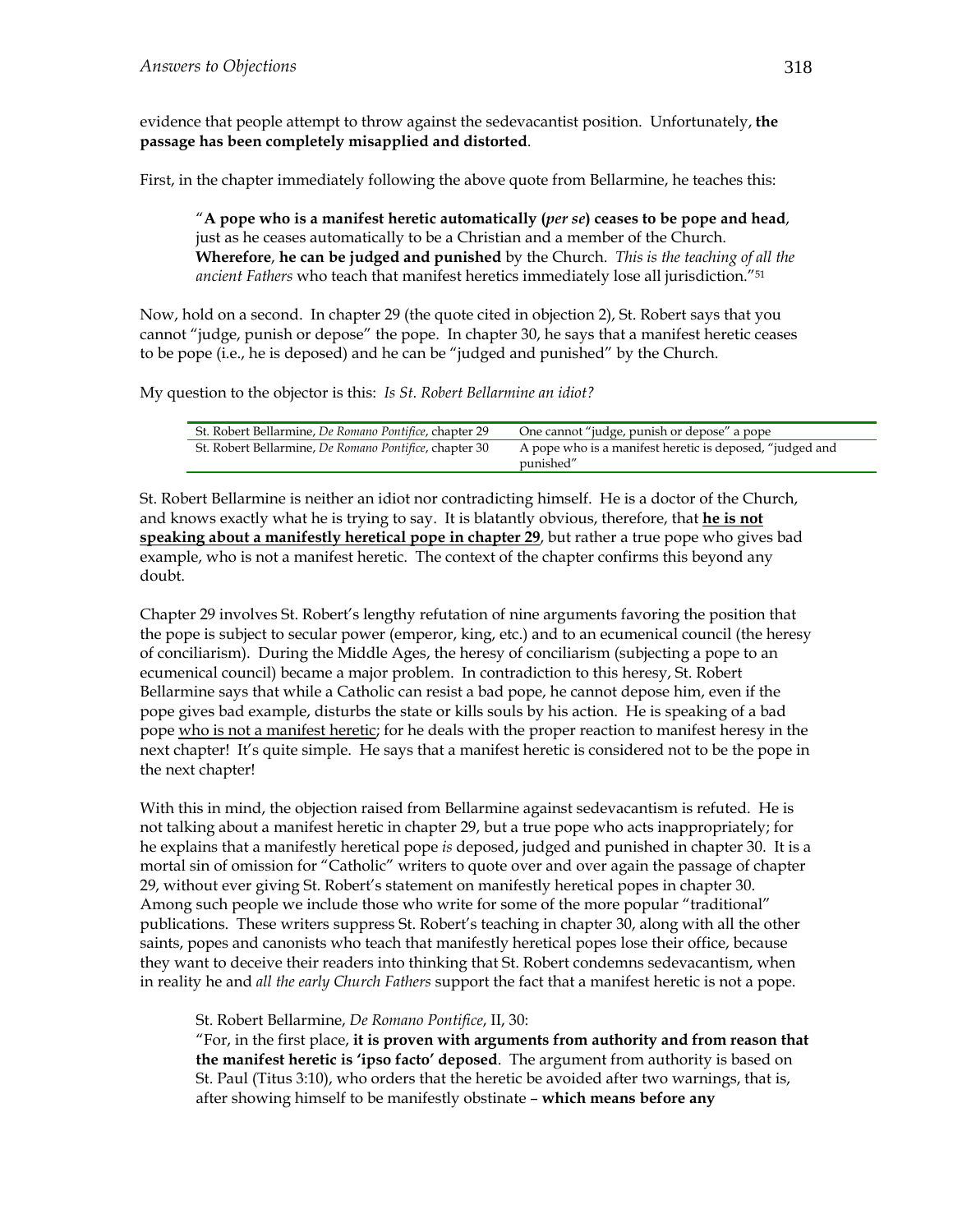**excommunication or judicial sentence**. And this is what St. Jerome writes, adding that the other sinners are excluded from the Church by sentence of excommunication, but the heretics exile themselves and separate themselves by their own act from the body of Christ."

And again St. Robert Bellarmine teaches:

"**This principle is most certain**. **The non-Christian cannot in any way be Pope**, as Cajetan himself admits (ib. c. 26). The reason for this is that he cannot be head of what he is not a member; now he who is not a Christian is not a member of the Church, **and a manifest heretic is not a Christian**, **as is clearly taught by St. Cyprian (lib. 4, epist. 2), St. Athanasius (Scr. 2 cont. Arian.), St. Augustine (lib. De great. Christ. Cap. 20), St. Jerome (contra Lucifer.) and others; therefore the manifest heretic cannot be Pope**."52

Objection 9): Pope Liberius gave in to the Arian heretics and excommunicated St. Athanasius, yet he remained the pope…

Answer: It is not true that Pope Liberius gave in to the Arians, signed any Arian formula, or even excommunicated St. Athanasius. Pope Liberius was a staunch defender of the truth during the Arian crisis, but his return from exile gave some the idea that he had compromised, when, in fact, he had not. We quote Pope Pius IX.

Pope Pius IX, *Quartus Supra* (# 16), January 6, 1873, On False Accusations: "And previously the Arians falsely accused Liberius, also Our predecessor, to the Emperor Constantine, because *Liberius refused to condemn St. Athanasius, Bishop of Alexandria, and refused to support their heresy."53* 

Pope Benedict XV, *Principi Apostolorum Petro* (# 3), Oct. 5, 1920: "Indeed, lest they should prove faithless from their duty, some went fearlessly into exile, as did Liberius and Silverius and Martinus*."54*

According to Pope Pius IX and Pope Benedict XV, Pope Liberius didn't falter in any way during the Arian crisis, and was falsely accused by the Church's enemies for standing firm. Pope St. Anastasius I bears witness to this as well.

Pope St. Anastasius I, epistle *Dat mihi plurimum*, about 400 AD:

"For at this time when Constantius of holy memory held the world as victor, the heretical African faction was not able by any deception to introduce its baseness because, as we believe, our God provided that the holy and untarnished faith be not contaminated through any vicious blasphemy of slanderous men… *For this faith those who were then esteemed as holy bishops gladly endured exile, that is Dionysius, thus a servant of God, prepared by divine instruction, or those following his example of holy recollection, LIBERIUS bishop of the Roman Church*, Eusebius also of Vercelli, Hilary of the Gauls, to say nothing of many, on whose decision the choice could rest to be fastened to the cross rather than blaspheme God Christ, which the Arian heresy compelled, or call the Son of God, God Christ, a creature of the Lord."55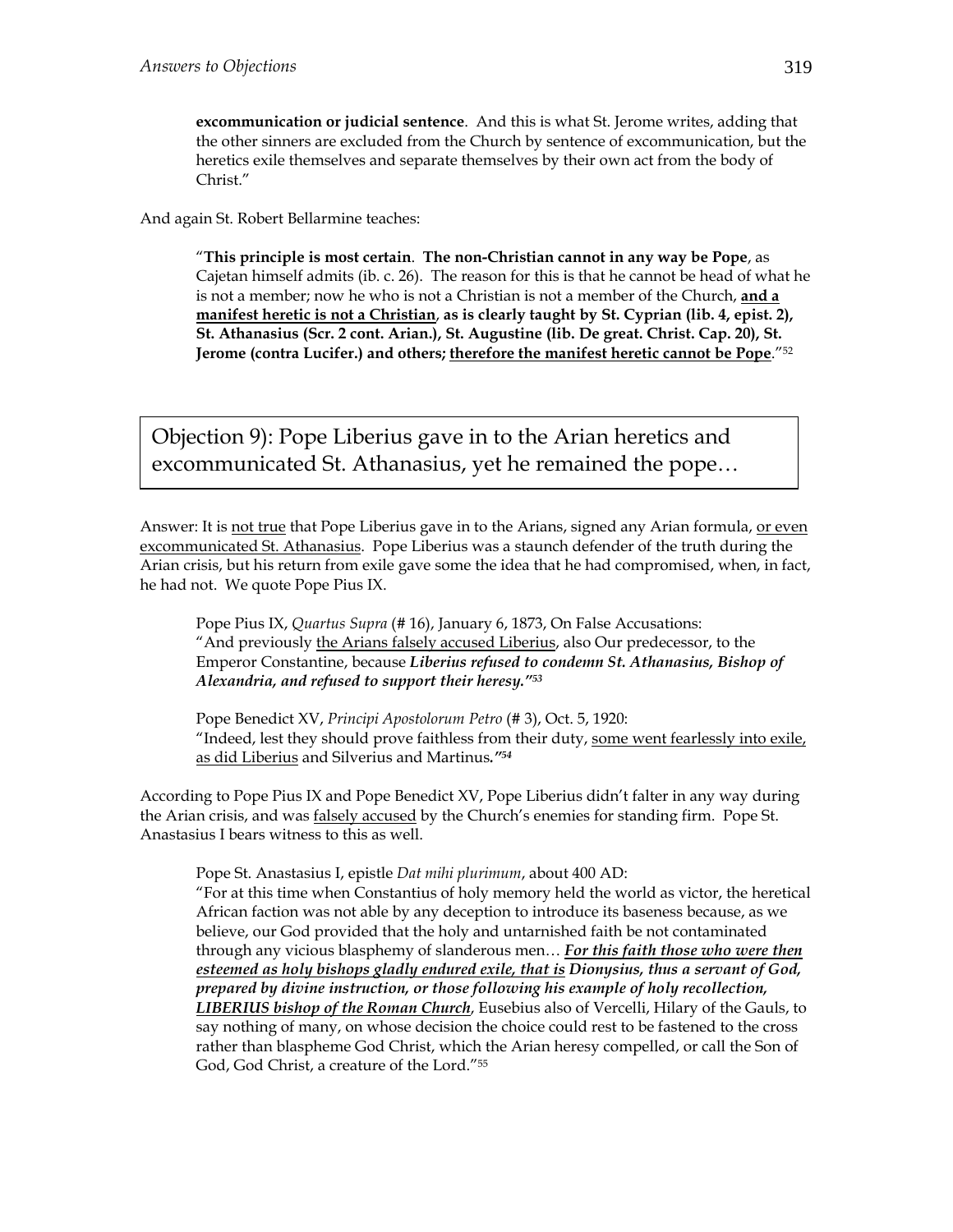It was not Pope Liberius, but the pseudo-bishop Ischyras, who, before he usurped the See of Alexandria, ejected St. Athanasius from his See.

Pope Pius VI, *Charitas* (# 14), April 13, 1791:

"Perhaps in appreciation of these actions, the bishop of Lidda, Jean Joseph Gobel, was elected Archbishop of Paris, while the archbishop was still living. **He is following the example of Ischyras, who was proclaimed bishop of Alexandria at the Council of Tyre as payment for his sinful service in accusing St. Athanasius and ejecting him from his See."56**

Objection 10): Pope Pius XII declared in *Vacantis Apostolicae Sedis* that a cardinal, no matter what excommunication he's under, can be elected pope.

Pope Pius XII, *Vacantis Apostolicae Sedis*, Dec. 8, 1945: "34. None of the cardinals may in any way, or by pretext of any excommunication, suspension, or interdict whatsoever, *or of any other ecclesiastical impediment*, be excluded in the active and passive election of the Supreme Pontiff. We hereby suspend such censures solely for the purposes of the said election; at other times they are to remain in vigor (AAS 38 [1946], p. 76)."

ANSWER: As we've already shown, it's a dogma that 1) heretics are not members of the Church; and 2) that a pope is the head of the Church. It is a dogmatic fact, therefore, that a heretic cannot be the head of the Church, since he is not a member of it.

What, then, does Pope Pius XII mean in *Vacantis Apostolicae Sedis?* First off, one needs to understand that excommunication can be incurred for many things. **Historically, excommunications were distinguished by the terms** *major* **and** *minor*. Major excommunications were incurred for heresy and schism (sins against the faith) and certain other major sins. Those who received major excommunication for heresy were not members of the Church (as we have just proven at length). Minor excommunication, however*, did not remove one from the Church*, but forbade one to participate in the Church's sacramental life. Pope Benedict XIV made note of the distinction.

Pope Benedict XIV, *Ex Quo Primum* (# 23), March 1, 1756: "*Moreover heretics and schismatics are subject to the censure of major excommunication by the law of Can. de Ligu. 23, quest. 5, and Can. Nulli, 5, dist. 19***.**"57

Minor excommunication, on the other hand, was incurred for things such as violating a secret of the Holy Office, falsifying relics (c. 2326), violating a cloister (c. 2342), etc. These are all ecclesiastical or Church penalties. Such actions, though gravely sinful, *did not separate a person from the Church*. And though the terms major and minor excommunication are no longer used, it remains a fact that **a person could incur an excommunication (for something other than heresy) which would not separate him from the Church**, and he could incur an excommunication for heresy which would separate him from the Church.

**Therefore, a cardinal who receives an excommunication for heresy is no longer a cardinal** because heretics are outside the Catholic Church (*de fide*, Pope Eugene IV). But a cardinal who receives an excommunication for something else is still a cardinal, though in a state of grave sin.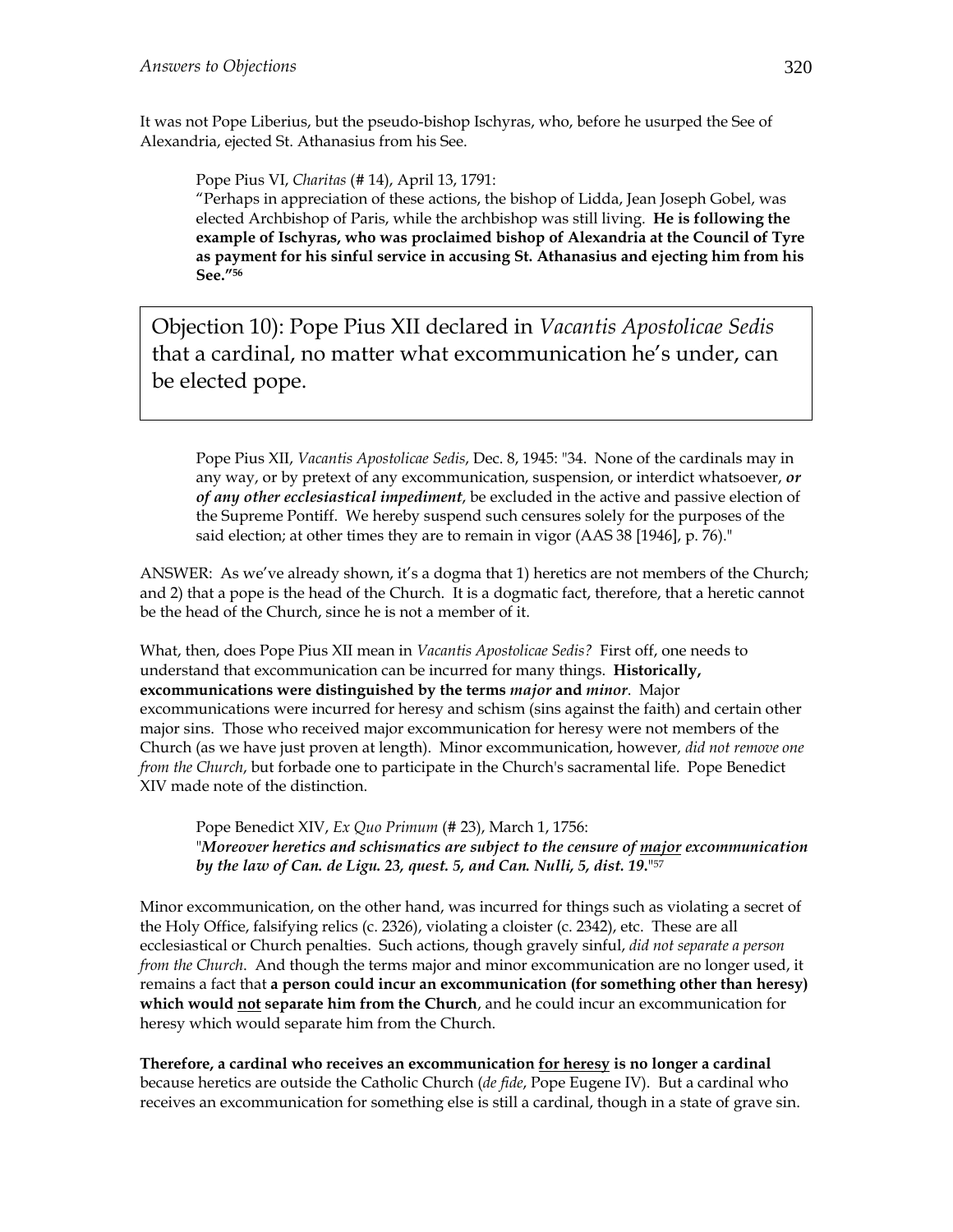So when Pope Pius XII says that all cardinals, whatever *ecclesiastical impediment* they are under, can vote and be elected in a Papal conclave, **this presupposes cardinals who have received an excommunication for something other than heresy, since a cardinal who has received an excommunication for heresy is not a cardinal at all**. The key point to understand is that heresy is not merely an *ecclesiastical impediment* – thus it is not what Pius XII is talking about – but an impediment by divine law.

The canonist Maroto explains: "**Heretics and schismatics are barred from the Supreme**  Pontificate by the divine law itself, because, although by divine law they are not considered incapable of participating in certain types of ecclesiastical jurisdiction, nevertheless, they must certainly be regarded as excluded from occupying the throne of the Apostolic See…"58

Notice, heretics are not excluded from the Papacy by merely ecclesiastical impediments, but impediments flowing from the divine law. Pius XII's legislation doesn't apply to heresy because he was speaking about ecclesiastical impediments: "…or any other *ecclesiastical* impediment…". Thus, his legislation does not show that heretics can be elected and remain popes, which is why he didn't mention heretics. Pope Pius XII was referring to Catholic cardinals who may have been under excommunication.

To further prove the point, let's assume *for the sake of argument* that Pope Pius XII's legislation did mean that a heretical cardinal could be elected pope. Notice what Pius XII says:

"We hereby suspend such censures solely for the purposes of the said election; **at other times they are to remain in vigor**."

Pius XII says that the excommunication is suspended *only for the time of the election*; at other times it remains in vigor. This would mean that the excommunication for heresy would fall back into force immediately after the election and then the heretic who had been elected pope would lose his office! Thus, no matter what way you look at it, a heretic could not be validly elected and remain pope.

St. Antoninus (1459): "**In the case in which the pope would become a heretic, he would find himself, by that fact alone and without any other sentence, separated from the Church**. A head separated from a body cannot, as long as it remains separated, be head of the same body from which it was cut off. A pope who would be separated from the Church by heresy, therefore, would by that very fact itself cease to be head of the Church. **He could not be a heretic and remain pope, because, since he is outside of the Church, he cannot possess the keys of the Church**." (*Summa Theologica*, cited in *Actes de Vatican I*. V. Frond pub.)

If a heretic (one who denies the faith) could be the head inside the Church, then the dogma that the Church is **one in faith** (as in *one, holy, Catholic and apostolic*) would be false.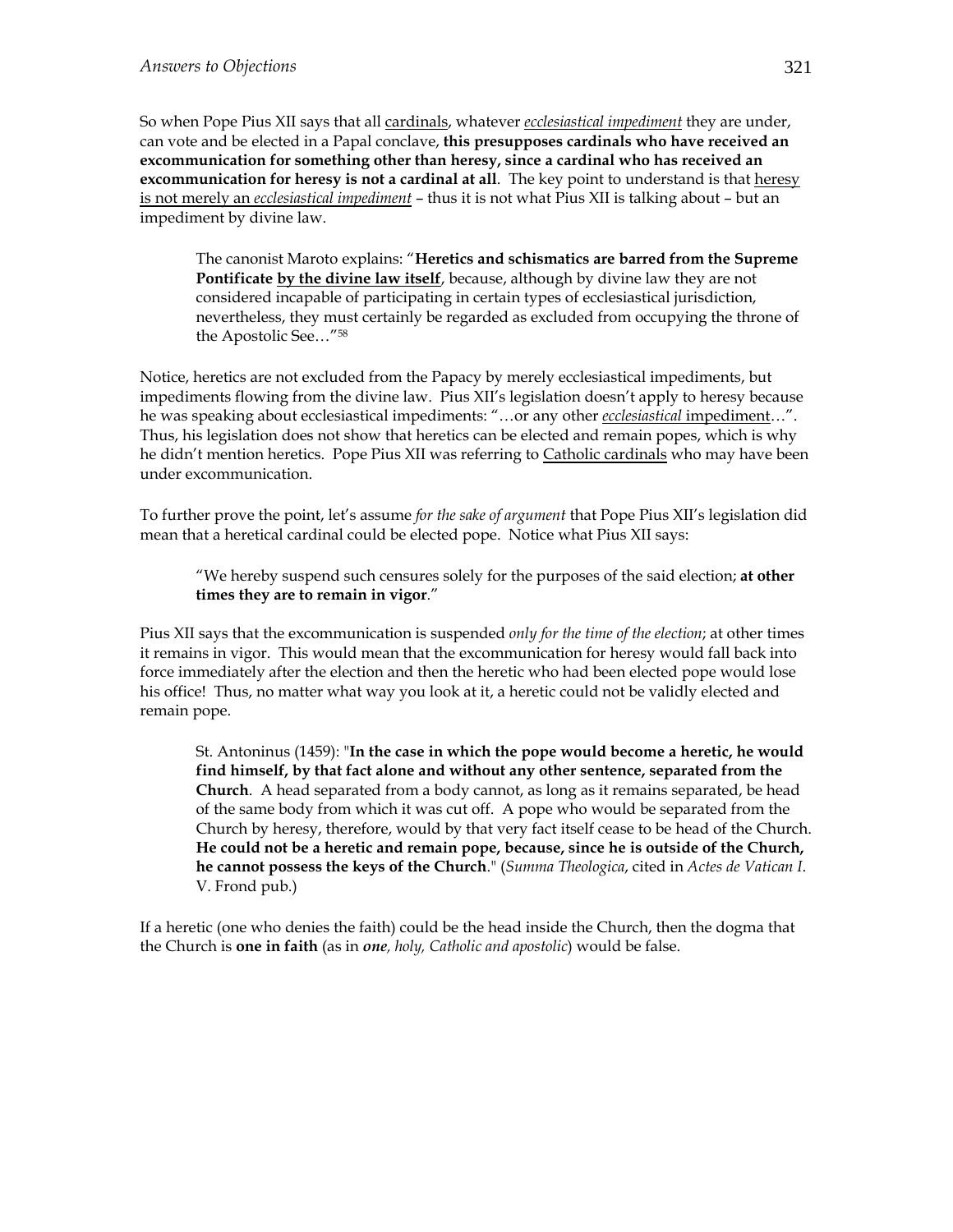Objection 11): What does it matter whether or not Benedict XVI is a pope? The issue does not concern me.

Answer: If whether or not Benedict XVI is a pope does not matter, then the non-Catholicism of the Vatican II sect does not matter, the New Mass doesn't matter, etc. One cannot separate one from the other. You cannot separate pope and Church. Furthermore, to maintain that Benedict XVI is the head of the Catholic Church is to assert that the gates of Hell have prevailed against Her.

Further, to obstinately recognize Benedict XVI as the pope is to commit a sin against the Faith; for it is to assert that one has the true Faith who, in fact, is a manifest heretic and apostate against it. Moreover, to recognize Benedict XVI and the other Vatican II antipopes as true popes is to scandalize non-Catholics; it is to be unable to consistently present the Faith to a non-Catholic. On this point, we must now see *The Devastating Dilemma* to demonstrate just how much this issue matters.

## *The Devastating Dilemma***: Why Catholics cannot even present the Faith to a Protestant if they accept the Vatican II antipopes as true popes**

Suppose that tomorrow you encounter a well-informed Protestant who is interested in becoming a Catholic. While this man claims to be interested in becoming "Catholic," he has major problems with the teaching of the Catholic Church on justification: he rejects the canons and decrees of the 16th century Council of Trent. As he explains his position you think to yourself: "How does this man expect to become Catholic when he doesn't believe in the teaching of the Council of Trent on justification?"

So you, being a charitable Catholic, inform him that if he wants to become Catholic he *must*  accept and believe the Council of Trent's teaching on justification and repudiate Luther's view of justification by faith alone (*sola fide*), since the Catholic Church (not to mention scripture – James 2:24) condemns the idea of justification by faith alone.

Pope Paul III, *Council of Trent*, Session 6, Chap. 10, *ex cathedra*: "'You see, that by works a man is justified **AND NOT BY FAITH ALONE' (James 2:24)."59**

But the Protestant responds by saying:

"Excuse me sir, I do not have to accept and believe the Council of Trent's teaching on justification to become Catholic. Nor do I have to believe that justification by faith alone is a heresy, as you say. Your pope, Benedict XVI, and his predecessor, John Paul II, who are both Catholics agree with and have approved of a document that says that faith alone is not a heresy, and that Trent's canons on justification do not apply to the Lutheran explanation of justification." And he proceeds to make three points in succession to prove this.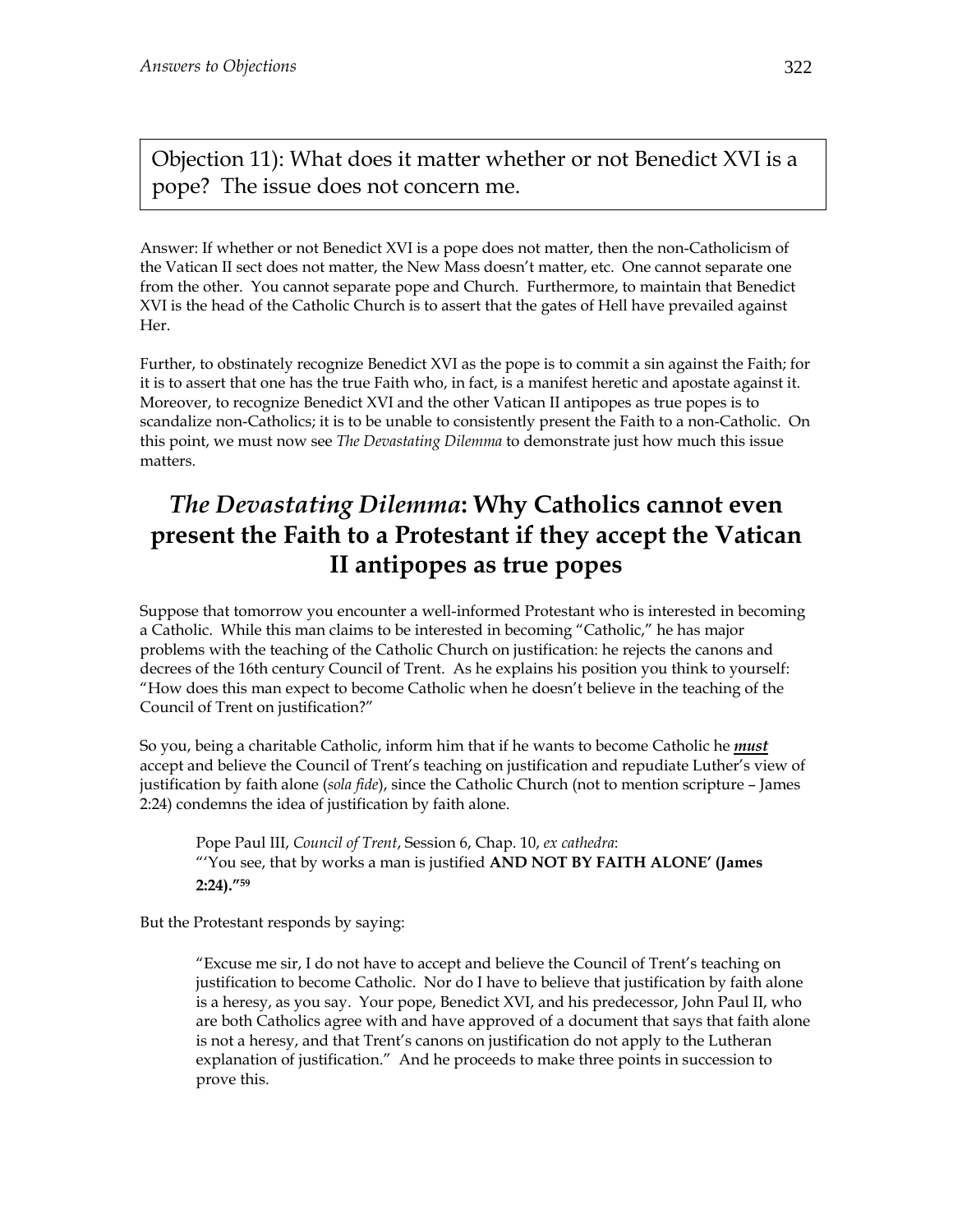#1) The Protestant first cites the *Joint Declaration with the Lutherans on the Doctrine of Justification*, approved by the Vatican on Oct. 31, 1999. He quotes two selections from the *Joint Declaration with the Lutherans on the Doctrine of Justification*, which he happens to have in his briefcase.

**Joint Declaration With Lutherans: "# 5. THE PRESENT JOINT DECLARATION** has this intention: namely, to show that on the basis of their dialogue the subscribing Lutheran churches and the Roman Catholic Church are now able to articulate a common understanding of our justification by God's grace through faith in Christ. It does not cover all that either church teaches about justification; it does encompass a consensus on basic truths of the doctrine of justification and **SHOWS THAT THE REMAINING DIFFERENCES ARE NO LONGER THE OCCASION FOR DOCTRINAL CONDEMNATIONS."60**

After citing this, the Protestant correctly explains that this rules out any condemnation of the Lutheran view of justification (*faith alone*, etc.). He then cites # 13.

Joint Declaration With Lutherans: "# 13. IN LIGHT OF THIS CONSENSUS, THE CORRESPONDING DOCTRINAL CONDEMNATIONS OF THE 16TH CENTURY DO NOT APPLY TO TODAY'S PARTNER."61

After citing this, the Protestant rightly explains that this also means that Trent's condemnations (in the 16th century) of the Lutheran view of justification no longer apply.

#2) To further substantiate his point, the Protestant proceeds to cite two more selections from the same Joint Declaration With the Lutherans.

#### **Joint Declaration With Lutherans: "# 41. Thus the doctrinal condemnations of the 16th century, in so far as they are related to the doctrine of justification, appear in a new light: THE TEACHING OF THE LUTHERAN CHURCHES PRESENTED IN THIS DECLARATION DOES NOT FALL UNDER THE CONDEMNATIONS FROM THE COUNCIL OF TRENT."62**

The Protestant points out the obvious fact that this means that none of the Lutheran teaching contained in the Joint Declaration is condemned by the Council of Trent. He then proves that justification by *faith alone* is among the teaching of the Lutheran churches in the Joint Declaration.

**Joint Declaration With Lutherans: "# 26. ACCORDING TO THE LUTHERAN UNDERSTANDING, GOD JUSTIFIES SINNERS IN FAITH ALONE (***sola fide***).** In faith they place their trust wholly in their Creator and Redeemer and thus live in communion with him."63

He concludes, with perfect logic, that according to the Vatican's own agreement with the Lutherans on justification, faith alone is most assuredly not condemned by the Council of Trent. Thus, he says to you:

"**You see, sir, the Catholics who adhere to and believe in the** *Joint Declaration with the Lutherans on the Doctrine of Justification* **do not hold that faith alone is a heresy that is anathematized** infallibly by decree of the Council of Trent, as you claim a Catholic must believe in order to be Catholic."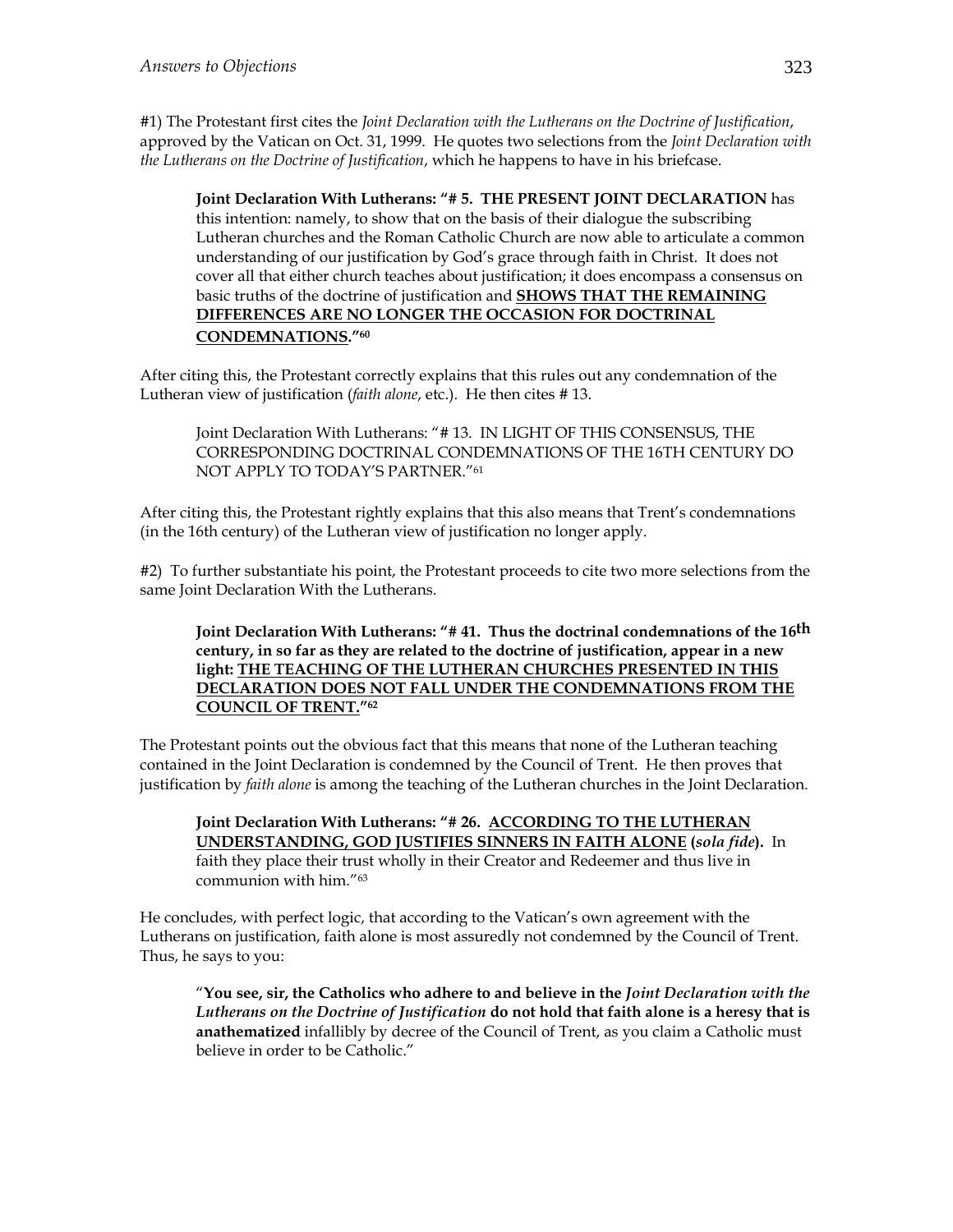#3) Finally, this smart Protestant knows that you will try to say that John Paul II and Benedict XVI didn't sign the *Joint Declaration with the Lutherans on the Doctrine of Justification*. So he points out that the Joint Declaration was signed under John Paul II's auspices and repeatedly approved by Benedict XVI.

John Paul II, Jan. 19, 2004, *At a Meeting with Lutherans From Finland*: "… I wish to express my gratitude for the ecumenical progress made between Catholics and Lutherans in the five years **since the signing of the** *Joint Declaration on the Doctrine of Justification*."64

Benedict XVI, *Address to Methodists*, Dec. 9, 2005: "**I have been encouraged by the initiative which would bring the member churches of the World Methodist Council into association with the Joint Declaration on the Doctrine of Justification, signed by the Catholic Church and the Lutheran World Federation in 1999**."65

The Protestant concludes his presentation by saying:

"Benedict XVI (and, before him, John Paul II) is a Catholic and adheres to the Joint Declaration with the Lutherans on the doctrine of justification, **which declaration explicitly teaches that faith alone is not anathematized by Trent, and that the remaining differences between Lutherans and Catholics on justification are not the occasion for any doctrinal condemnations**. **Therefore, when I become a Catholic, I will hold the same position as Benedict XVI and as the Joint Declaration with the Lutherans sets forth. I will hold that faith alone justifies, and I will not hold that it is an anathematized heresy!** And I will not embrace the canons and decrees of the Council of Trent, because John Paul II and Benedict XVI have accepted, endorsed and agreed with the Joint Declaration, which explains that Trent's canons are no longer in force*."*

You know that as a Catholic, you have a strict obligation to tell him that belief in faith alone and belief in the Catholic religion are incompatible. So what do you say in response?

*If you hold that Benedict XVI and John Paul II are/were valid popes*, you spit back the following response, which is the only thing that you can think of:

"*John Paul II and Benedict XVI are wrong. They aren't infallible in everything they say or do. The Joint Declaration is not infallible. The Council of Trent is infallible.*"

And the smart Protestant, quickly detecting the flaws in this illogical and poor response, replies:

"S*ir, I never said that the Joint Declaration is infallible. Infallibility has nothing to do with our discussion. The bottom-line is that you admit that Benedict XVI is a Catholic with whom you are in communion, and with whom every Catholic must be in communion. You admit that he is not a heretic who is outside the communion of the Catholic Church for embracing the Joint Declaration with the Lutherans on the Doctrine of Justification, so you must admit that I will also be a Catholic in communion with the Church (not a heretic) when I take the same position. "*

**If you hold that Benedict XVI is a valid pope, you would then have nothing to say in response to this Protestant.** The debate is over, and you have lost. You cannot on the one hand say that acceptance of *faith alone and the Joint Declaration With the Lutherans on the Doctrine of Justification* is incompatible with this Protestant's entrance into the Catholic Church (which you must as a Catholic, since this was defined infallibly at Trent), while you simultaneously give obedience to Benedict XVI as head of the Catholic Church, who has demonstrated his acceptance of the *Joint*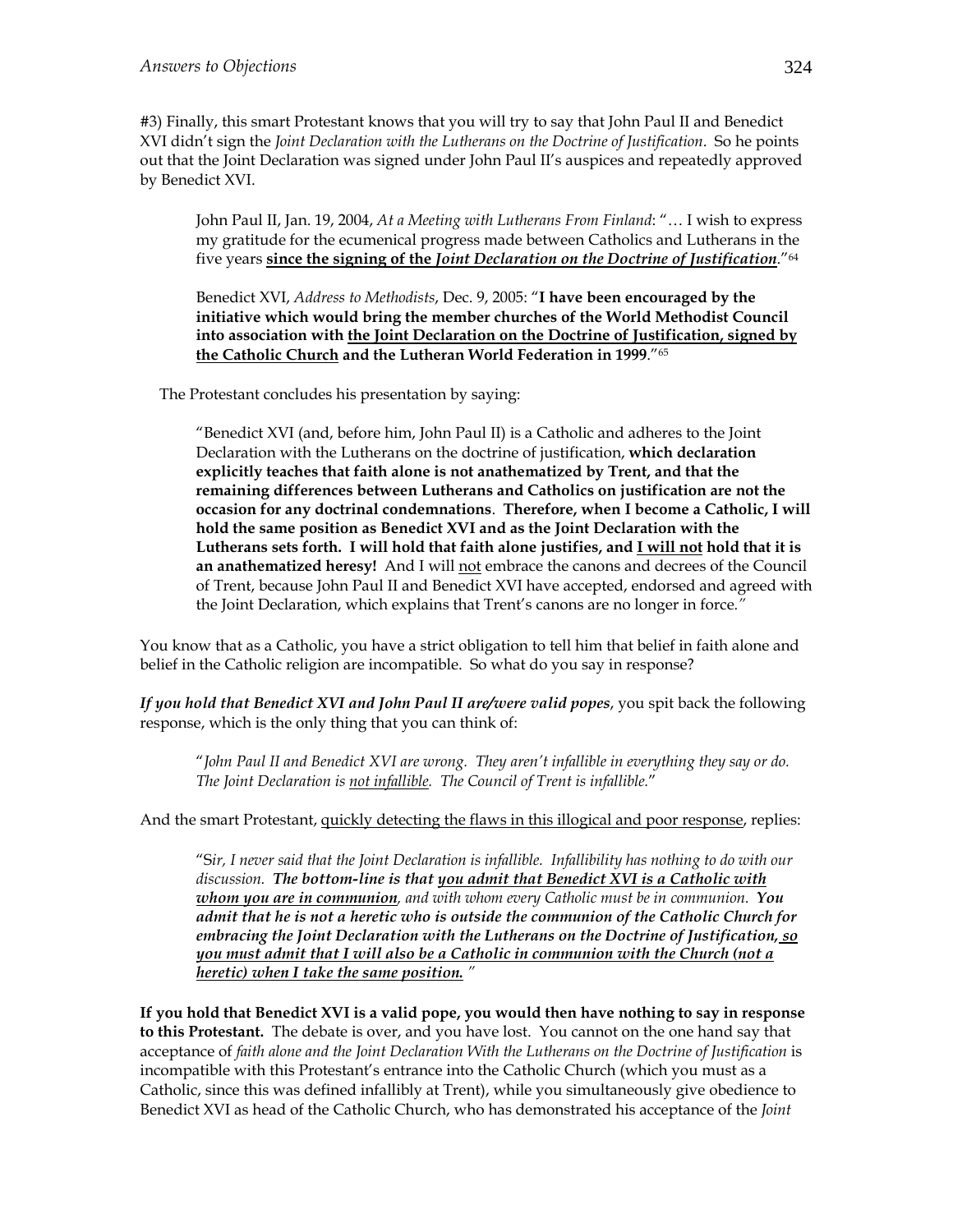*Declaration with the Lutherans on the Doctrine of Justification* quite publicly. The Protestant has cornered you and you are forced to admit that he can indeed become Catholic and hold to what is taught in the Joint Declaration. This proves that those who accept Benedict XVI as the pope cannot even consistently present the Catholic Faith to a Protestant. **THEY MUST ADMIT THAT ONE CAN BE A "CATHOLIC" AND HOLD THAT FAITH ALONE IS NOT AN ANATHEMATIZED HERESY, AND THAT TRENT'S CANONS DO NOT APPLY TO THE LUTHERAN VIEW OF JUSTIFICATION**.

As long as one acknowledges Benedict XVI as the Catholic pope, he is defending a Church that has repudiated the Council of Trent, a "Church" that is, by definition, a non-Catholic Church – a Church of heretics.

Pope Innocent III, *Eius exemplo*, profession of faith, Dec. 18, 1208: "By the heart we believe and by the mouth we confess **THE ONE CHURCH, NOT OF HERETICS**, but the Holy Roman, Catholic, and Apostolic Church outside of which we believe that no one is saved."66

The same judgment and authority by which you determined that this non-denominational Protestant was a heretic and outside the Catholic Church – a judgment you made upon meeting him and finding out what he believed and how he repudiated the Council of Trent – is the same exact judgment that you absolutely are forced to make about Benedict XVI. It should hit you in a striking and illuminating way that you are not guilty of judging the Holy See or a pope when you correctly judge that Benedict XVI is a non-Catholic; rather, you are identifying a non-Catholic for what he is, just as you correctly identified the non-denominational Protestant you met as a non-Catholic, as well as any Calvinist, Methodist or Episcopalian.

Objection 12): How could the entire Church and all the cardinals recognize an antipope, such as in the case of John XXIII (1958-1963)?

Answer: Pope Paul IV declared that Catholics could not accept such a heretical claimant, **even if obedience were given to him by "all" – indicating by such a statement that all giving obedience to such an antipope is a possibility.** 

Pope Paul IV, Bull *Cum ex Apostolatus Officio*, Feb. 15, 1559: "6. **In addition, [by this Our Constitution, which is to remain valid in perpetuity We enact, determine, decree and define:]** that if ever at any time it shall appear that… the Roman Pontiff, prior to his promotion or his elevation as Cardinal or Roman Pontiff, has deviated from the Catholic Faith or fallen into some heresy… (ii) **it shall not be possible for it to acquire validity (nor for it to be said that it has thus acquired validity) through the acceptance of the office, of consecration, of subsequent authority, nor through possession of administration, nor through the putative enthronement of a Roman Pontiff, or Veneration, or obedience accorded to such by all, nor through the lapse of any period of time in the foregoing situation;…"**

But we've already had a situation where all of the cardinals recognized an antipope! As covered earlier in the book, during the Great Western Schism **15 of the 16 cardinals who had elected Pope Urban VI withdrew from his obedience on the grounds that the unruly Roman mob had made the election uncanonical**. The one cardinal who did not repudiate Pope Urban VI was Cardinal Tebaldeschi, but he died shortly thereafter, on Sept. 7 – **leaving a situation where not**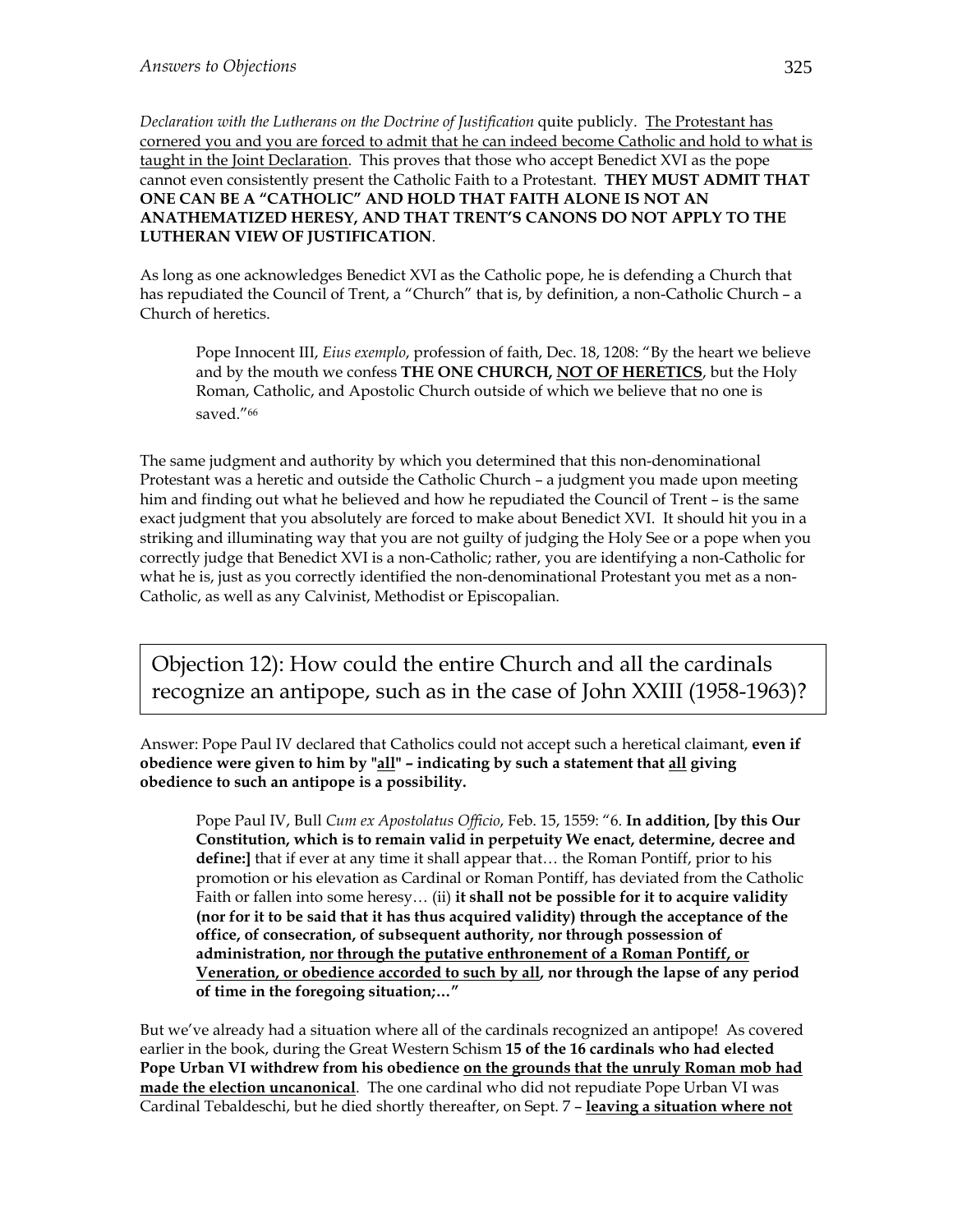#### **one of the cardinals of the Catholic Church recognized the true pope, Urban VI**. **All of the living cardinals then regarded his election as invalid.67**

In the  $12<sup>th</sup>$  century, Antipope Anacletus II – who reigned eight years in Rome while rivaling the true Pope, Innocent II – gained the majority of the cardinals, the Bishop of Porto, the Dean of the Sacred College, and the entire populace of Rome as his supporters.<sup>68</sup>

Objection 13): John XXII was a heretic, who was even denounced by Cardinal Orsini as a heretic, yet he remained the pope.

Chris Ferrara, "Opposing the Sedevacantist Enterprise," Catholic Family News, August 2005, p. 21: "**Compare the [Sedevacantist] Enterprise's lack of success in finding 'manifest' heresy in the pronouncements of the conciliar popes with the historical example of Pope John XXII. In 1331, certain French theologians and Cardinal Orsini denounced John XXII as a heretic when, in a series of sermons, he taught that the souls of the blessed departed, after finishing their appointed time in Purgatory, do not see God until after the last judgment. Cardinal Orsini called for a general council to pronounce the Pope a heretic**… Confronted in this public manner, John XXII replied that he had not intended to bind the whole Church to his sermons, and he impaneled a commission of theologians to consider the question. The commission informed the Pope that he was in error, and he did retract the error several years later, the day before his death. **Yet despite being denounced as a heretic and threatened with a general council to declare his heresy**, John XXII never ceased to be regarded by the Church as Pope, and Church history duly records him as such."69

Answer: John XXII was not a heretic, and his reign is no proof that heretics can be popes.

First, we want the reader to notice something very interesting: when Ferrara (the person launching this objection) is discussing John XXII, notice that the affair is exaggerated. He doesn't hesitate to label it as an example of actual heresy. But when he is addressing the clear heresies of the Vatican II "popes," they are all diminished so much that he denies that any of them even constitute heresy. For instance:

Chris Ferrara, "Opposing the Sedevacantist Enterprise," Catholic Family News, August 2005, p. 21: "But **the [Sedevacantist] Enterprise does not even get to first base since**, as we shall see, despite its indefatigable efforts **it has failed to identify any 'manifest' heresy among the many ambiguous pronouncements and disturbing (even scandalous) actions of John Paul II or Paul VI**..."70

Okay, so none of the clear heresies from John Paul II and Paul VI (e.g., teaching that there are saints in other religions; stating that we shouldn't convert non-Catholics; etc.) even constitute heresy, according to Ferrara; but the case of John XXII *certainly* rose to the level of heresy. What complete nonsense! Does anyone not see the profound hypocrisy and utter dishonesty here? When Ferrara and other non-sedevacantists feel that it is an advantage to belittle the heresy, they raise the bar for heresy, so that basically nothing rises to the level of actual heresy. But when they deem it useful to exaggerate a heresy (as in the case of John XXII), because they think it will successfully oppose sedevacantism, they overstate it and make it seem much worse than it was.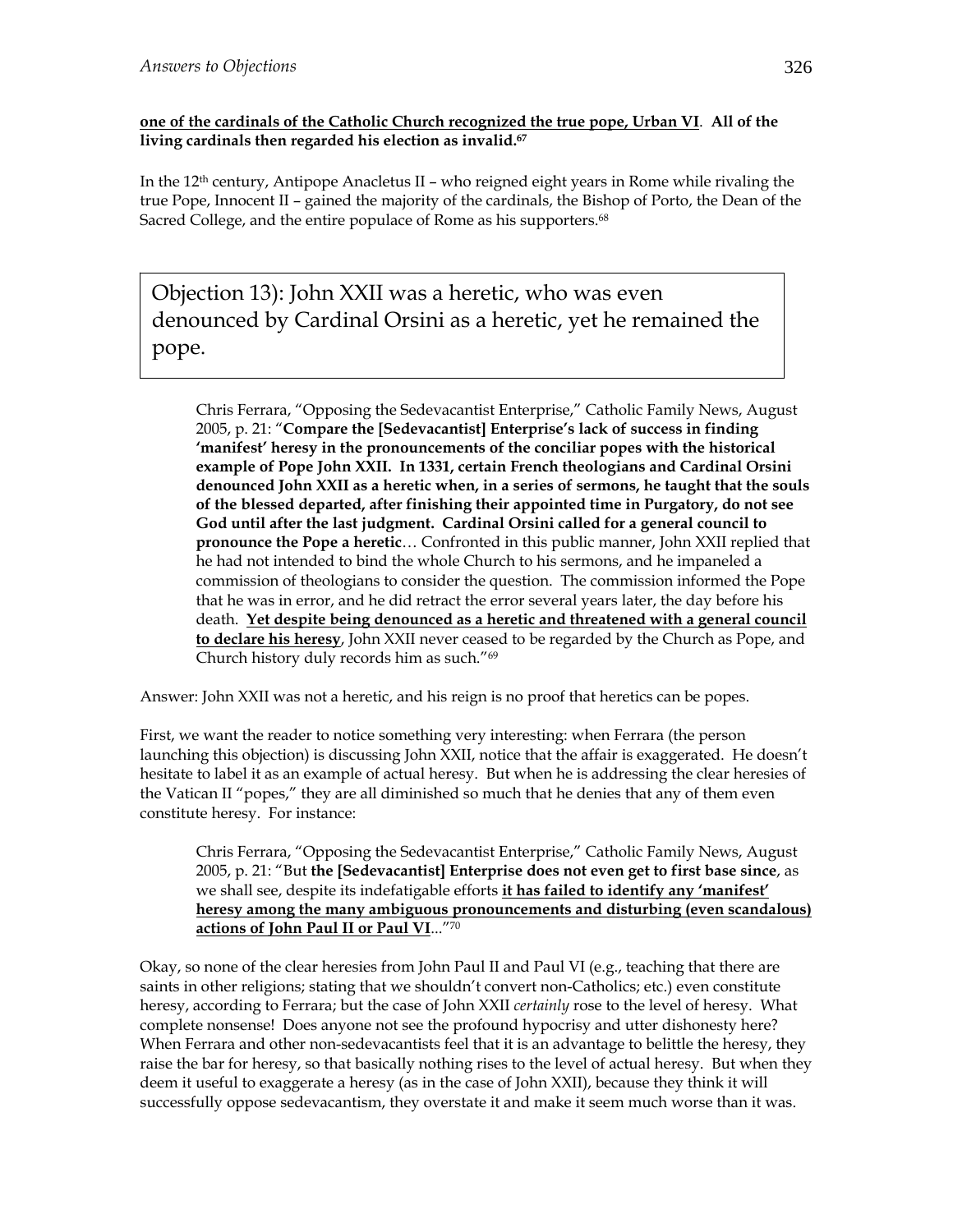The fact of the matter is that John XXII was not a heretic. John XXII's position that the souls of the blessed departed don't see the Beatific Vision until after the General Judgment was not a matter that had yet been specifically defined as a dogma. This definition occurred two years after Pope John XXII's death by Pope Benedict XII in *Benedictus Deus*, 71 but apparently Ferrara didn't feel that it was important to mention that fact.

The fact that Cardinal Orsini denounced John XXII as a heretic doesn't prove anything, especially when we consider the context of the events. To provide a brief background: **John XXII had condemned as heretical the teaching of "the Spirituals."** This group held that Christ and the apostles had no possessions individually or in common. John XXII condemned this view as contrary to Sacred Scripture, and declared that all who persistently adhere to it are heretical.<sup>72</sup> "The Spirituals" and others like them, including King Louis of Bavaria, were condemned as heretics.

When the controversy about John XXII's statements on the Beatific Vision occurred, the Spirituals and King Louis of Bavaria profited by it and accused the pope of heresy. **These enemies of the Church were supported by Cardinal Orsini, the man Ferrara mentions in his article.** 

*The Catholic Encyclopedia*, "John XXII," Vol. 8, 1910, p. 433: "**The Spirituals, always in close alliance with Louis of Bavaria, profited by these events to accuse the pope of heresy, being supported by Cardinal Napoleon Orsini. In union with the latter, King Louis wrote to the cardinals, urging them to call a general council and condemn the pope**."73

With this background, we can see that Ferrara's statement that "Cardinal Orsini called for a general council to pronounce the pope a heretic…" takes on a different light: Yes, Cardinal Orsini and his good friends, the excommunicated heretics. In fact, even Ferrara's own "pope," in his book *Dogmatic Theology*, notes that the scandal was exploited by the enemies of the Church for political ends:

"Cardinal" Joseph Ratzinger (Benedict XVI), *Dogmatic Theology*, 1977, p. 137: "**The scandal [of John XXII] was exploited for political ends in the accusation of heresy brought by the pope's Franciscan opponents** [the Spirituals] in the circle of William of Ockham at the court of the emperor Louis of Bavaria."74

Ferrara places himself right in the company of the enemies of the Church with his exaggeration of the case of John XXII. John XXII was not a heretic. **In addition to the fact that the matter had not yet been specifically defined as a dogma, John XXII also made it clear that he bound no one to his (false) opinion and was not arriving at a definitive conclusion on the matter**:

#### *The Catholic Encyclopedia*, on Pope John XXII:

"**Pope John wrote to King Phillip IV on the matter (November, 1333), and emphasized the fact that, as long as the Holy See had not given a decision, the theologians enjoyed perfect freedom in this matter**. In December, 1333, the theologians at Paris, after a consultation on the question, decided in favor of the doctrine that the souls of the blessed departed saw God immediately after death or after their complete purification; **at the same time they pointed out that the pope had given no decision on this question but only advanced his personal opinion**, and now petitioned the pope to confirm their decision. John appointed a commission at Avignon to study the writings of the Fathers, and to discuss further the disputed question. **In a consistory held on 3 January, 1334, the pope explicitly declared that he had never meant to teach anything contrary to**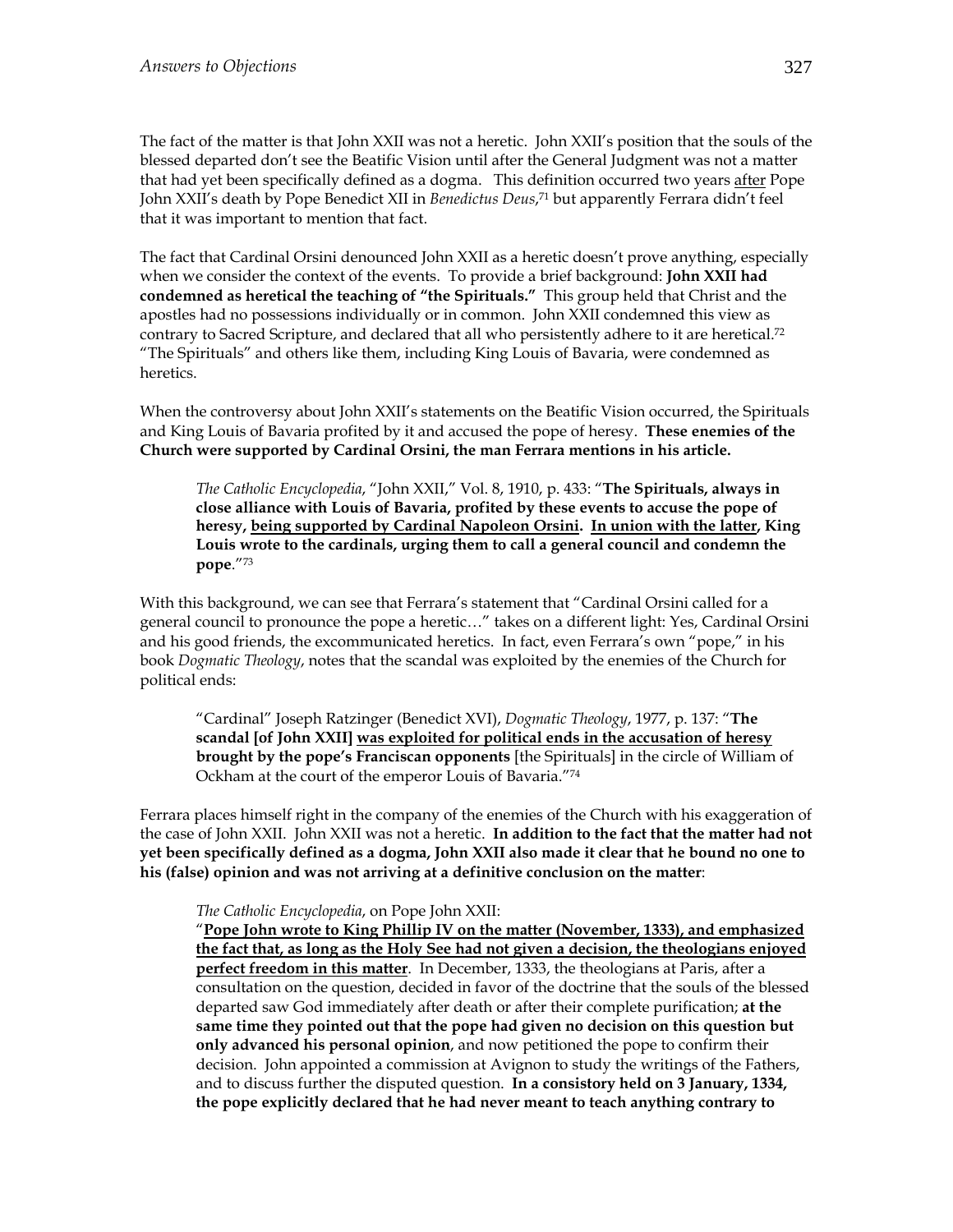**Holy Scripture or the rule of faith and in fact had not intended to give any decision whatever**. Before his death he withdrew his former opinion, and declared his belief that souls separated from their bodies enjoyed in heaven the Beatific Vision."75

All of this serves to show that John XXII was not a heretic. He held a personal opinion that was dead wrong, one which he explicitly declared was nothing more than opinion. In fact, despite his significant error, John XXII was quite vigorous against heresy. His condemnation of the Spirituals and King Louis of Bavaria is proof that he did condemn heresy. To compare him to the Vatican II antipopes who don't even believe that heresy exists is utterly ridiculous. As established already, Benedict XVI doesn't even believe that Protestantism is heresy! What a satanic joke that anyone would *obstinately* (in the face of these facts) assert that this man is a Catholic! The fact is wherever non-sedevacantists want to turn (to the dogma of the Papacy, or the actions of Luther, etc.), they are refuted. For instance, since we're on the topic of John XXII and the General Judgment, it should remembered that Benedict XVI denies perhaps the most central Catholic dogma regarding the General Judgment: the Resurrection of the Body, as we demonstrated in the previous section on his heresies.

Benedict XVI, *Introduction to Christianity*, 2004, p. 349: "**It now becomes clear that the real heart of faith in the resurrection does not consist at all in the idea of the restoration of bodies**, to which we have reduced it in our thinking; such is the case even though this is the pictorial image used throughout the Bible."76

Benedict XVI, *Introduction to Christianity,* 2004, pp. 357-358: "To recapitulate, **Paul teaches, not the resurrection of physical bodies**, but the resurrection of persons…"77

So, when non-sedevacantists bring up the issue of John XXII and the Last Judgment, they do nothing except remind us of another dogma which Benedict XVI denies and another proof why he is not the pope.

Objection 14): Pope Honorius was condemned for heresy by a general council after his death, yet the Church does not consider him to have ceased to be pope, even though he was accused of heresy during his reign.

Answer: As we have already seen, it's a dogmatic fact that a heretic cannot be the pope, since it's an infallibly defined dogma that a heretic is not a member of the Catholic Church.

Pope Eugene IV, *Council of Florence*, *ex cathedra*: "The Holy Roman Church firmly believes, professes and preaches that **all those who are outside the Catholic Church**, not only pagans **but also** Jews or **heretics** and schismatics …"78

The case of Pope Honorius doesn't prove that a heretic can be the pope. In condemning Pope Honorius as a heretic after his death, **the** *III Council of Constantinople* **made no statement – nor has the Church ever made a statement – that he remained pope until his death**.

*Third Council of Constantinople*, Exposition of Faith, 680-681:

"… the contriver of evil did not rest, finding an accomplice in the serpent and through him bringing upon human nature the poised dart of death, so now too he has found instruments suited to his own purpose – namely, Theodore… Sergius, Pyrrhus, Paul and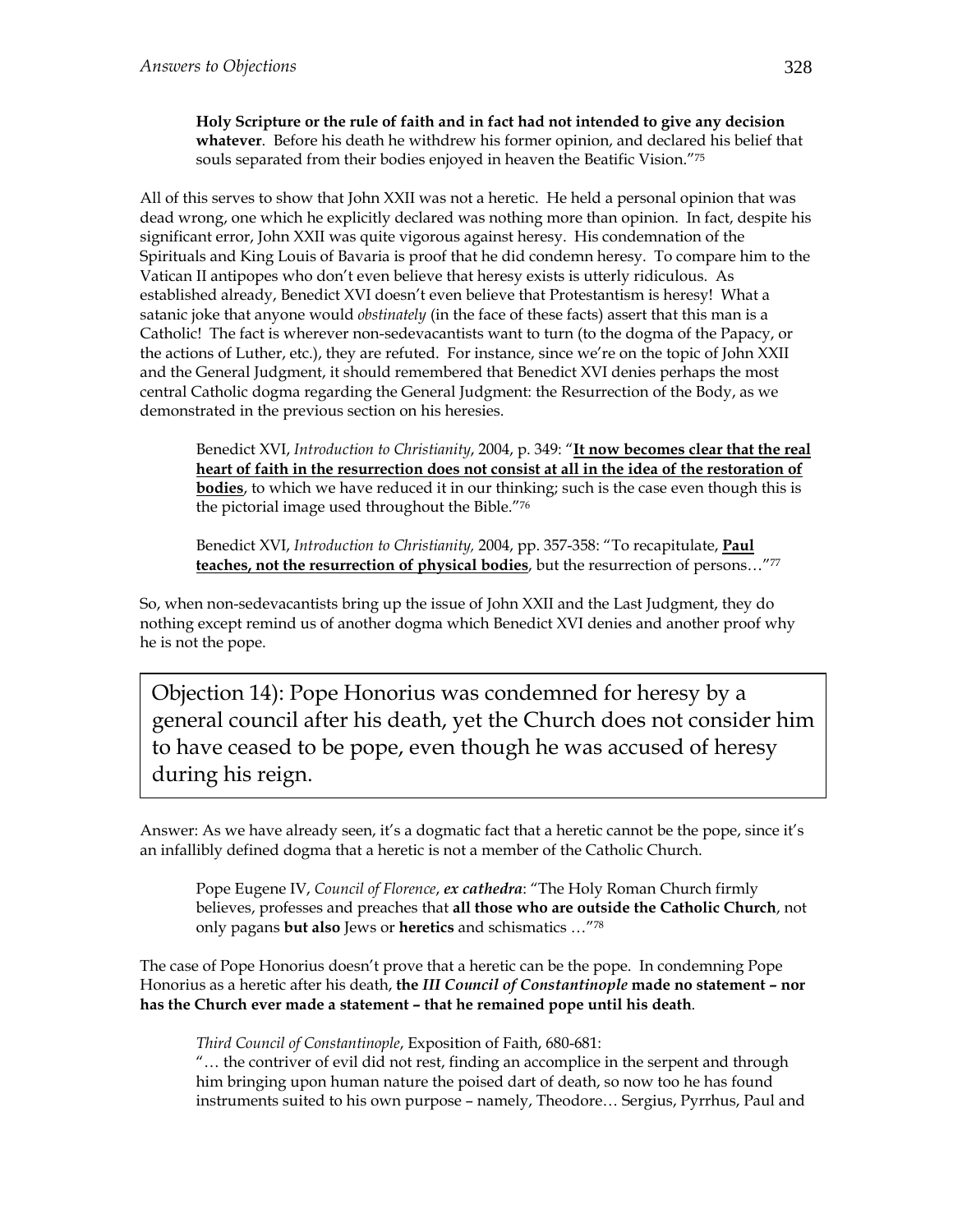Peter… and further Honorius, who was pope of elder Rome, Cyrus… and Macarius… and has not been idle in raising through them obstacles of error against the full body of the Church, sowing with novel speech among the orthodox people the heresy of a single will and a single principle of action…*"*<sup>79</sup>

The Church didn't address the issue of whether Honorius lost the Papal Office after falling into heresy; it simply condemned him. (Honorius was also condemned by the *Fourth Council of Constantinople* and the *Second Council of Nicea*.) Since Honorius was a validly elected pope (which is why he is listed in the list of true popes), if he became a true heretic during his reign then he did lose the Papal Office; for, as even non-sedevacantists who make this argument admit, "**heretics are not Catholics, and non-Catholics cannot be popes."** 

Pope Honorius had been dead for more than 40 years when he was condemned by the *III Council of Constantinople*. Honorius had issued no dogmatic decrees, and only "reigned" for three and ½ years after the incident of heresy occurred. Hence, the question of whether he remained the pope and ruled the universal Church for the last three and  $\frac{1}{2}$  years of his thirteen-year pontificate wasn't especially relevant to the faithful at the time.

**Therefore, it is perfectly understandable that the Church didn't issue any proclamation that Honorius lost his office because nothing was riding on the issue at the time, and it would have involved a major theological discussion and an entire can of worms that didn't need to be opened**.

Further, there still remains some confusion among people (including among Honorius's successors) as to whether Pope Honorius had been a heretic or merely guilty of failing to stamp out heresy or whether he had been completely misunderstood, as *The Catholic Encyclopedia* of 1907 states. Certain scholars who have even studied the question in great detail remain unconvinced that Honorius was condemned as a true heretic by the *III Council of Constantinople*. Their argument rests in the fact that **Pope St. Agatho, who was alive during the council, died before it was over**. Since a council's decrees only possess the authority which are given to them in the confirmation by the pope, they argue that Pope St. Leo II, the pope who actually confirmed the council, *only confirmed the condemnation of Honorius in the sense that he failed to stamp out heresy*, and therefore allowed the faith to be polluted. This confusion is surely why we see that St. Francis De Sales says what he says (see below) about Honorius.

In order to further differentiate the case of Honorius from the Vatican II antipopes, it's important to point out that **the lapse of Pope Honorius was almost completely unknown during his reign and for years after his reign.** Honorius's two letters which favored the monothelite heresy (written in 634) were letters to Sergius, the Patriarch of Constantinople. These letters were not only almost completely unknown at the time, but were also misunderstood by a pope who reigned just after Honorius.

For instance, **Pope John IV (640-643), who was the second pope to reign after Pope Honorius, defended Honorius from any charge of heresy**. Pope John IV was convinced that Honorius had not taught the monothelite heresy (that Christ has only one will), but that Honorius merely emphasized that Our Lord doesn't have two contrary wills.

Pope John IV, "Dominus qui dixit" to Constantius the Emperor, Regarding Pope Honorius, 641: "…So, **my aforementioned predecessor [Honorius] said** concerning the mystery of the incarnation of Christ, that there were not in Him, as in us sinners, contrary wills of mind and flesh; **and certain ones converting this to their own meaning,**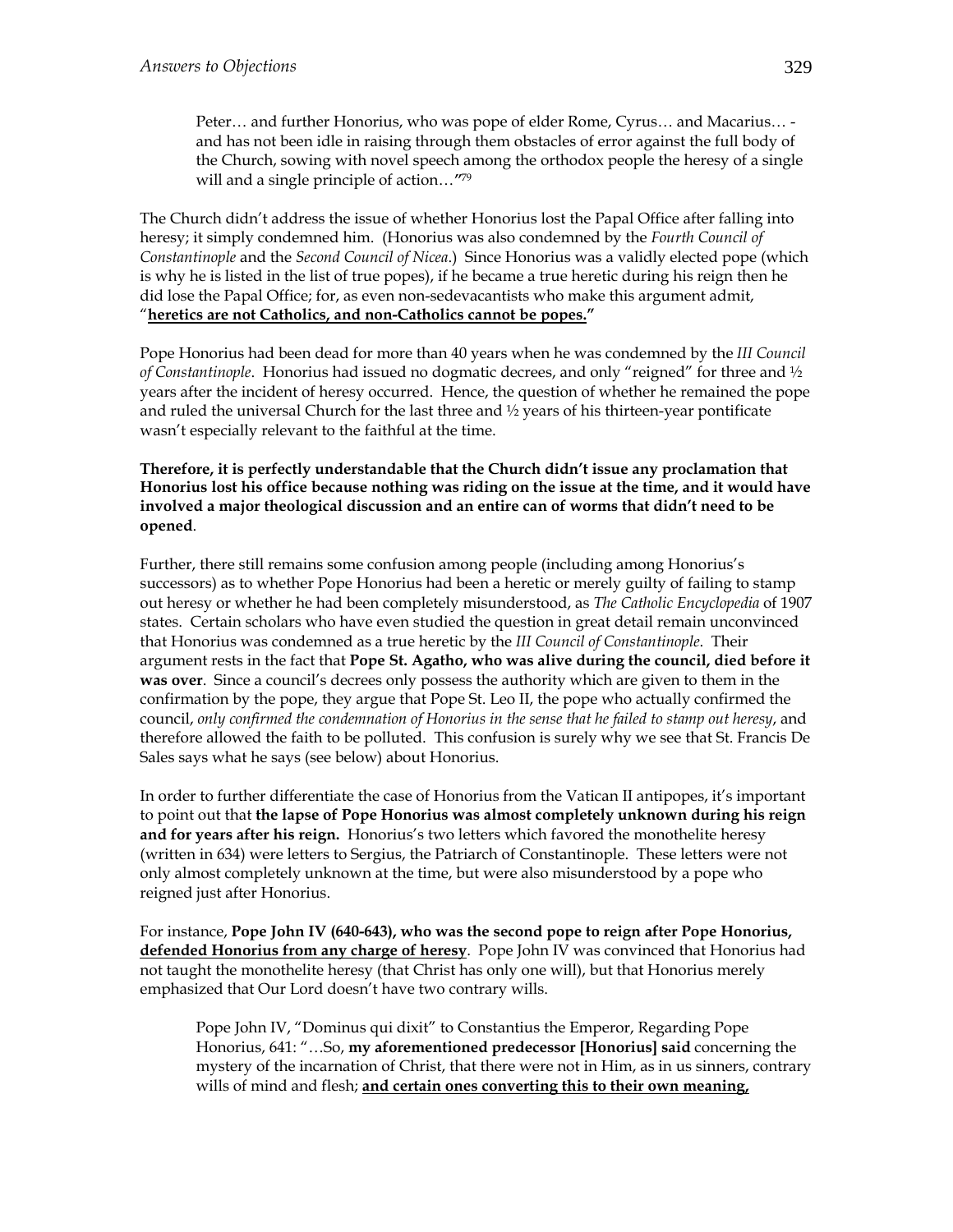#### **suspected that he taught one will of His divinity and humanity which is altogether contrary to the truth**."80

With these facts in mind, one can see: 1) the case of Pope Honorius doesn't prove that heretics can be popes, since the Church has never declared that he remained the pope after his lapse; and 2) **the facts of the case of Pope Honorius are drastically different from the case of the Vatican II antipopes, since Honorius's two letters containing heresy were almost completely unknown at the time, and were even misunderstood by popes who succeeded him**. To compare Pope Honorius's two letters to the acts and statements of the manifest heretics Paul VI, John Paul II and Benedict XVI is like comparing a grain of sand to the seashore.

Finally, if you want further confirmation that heretics *ipso facto* cease to be popes, **and that the case of Pope Honorius provides no evidence to the contrary**, you don't have to take our word for it.

St. Francis De Sales (17th century), Doctor of the Church, *The Catholic Controversy*, pp. 305- 306: "**Thus we do not say that the Pope cannot err in his private opinions, as did John XXII; or be altogether a heretic, as perhaps Honorius was**. **Now when he [the Pope] is explicitly a heretic, he falls** *ipso facto* **from his dignity and out of the Church**..."81

In the same paragraph in which St. Francis De Sales (Doctor of the Church) mentions Pope Honorius, **he states unequivocally that a pope who would become a heretic would cease to be pope**. St. Francis De Sales wasn't sure if Pope Honorius was a heretic or merely failed to stamp out heresy; but, whatever it was, St. Francis knew the case of Honorius didn't affect the truth that heretics cannot be popes.

St. Robert Bellarmine and St. Alphonsus were also familiar with the case of Pope Honorius. His case didn't cause them to hesitate in declaring:

St. Robert Bellarmine (1610), Doctor of the Church: "**A pope who is a manifest heretic automatically (***per se***) ceases to be Pope and head, just as he ceases automatically to be a Christian and a member of the Church**. Wherefore, he can be judged and punished by the Church. This is the teaching of all the ancient Fathers who teach that manifest heretics immediately lose all jurisdiction."

St. Alphonsus Liguori (1787), Doctor of the Church: "**If ever a pope, as a private person, should fall into heresy, he would at once fall from the Pontificate**."82

With these facts in mind, we can see that the argument from Honorius doesn't prove anything for the non-sedevacantist; but rather it reminds us of the Doctors of the Church who, while recalling his case, simultaneously declared that heretics cannot be popes.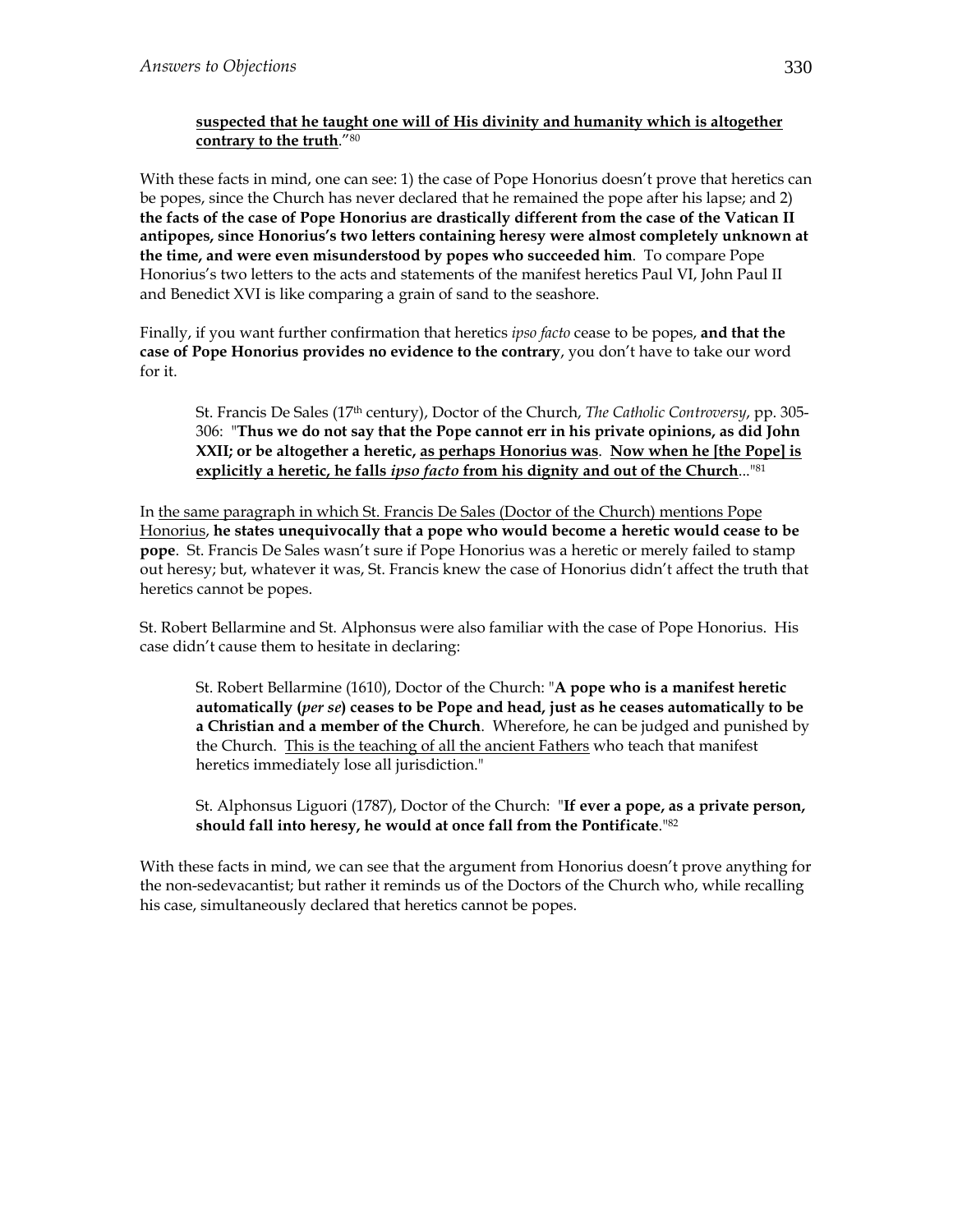Objection 15): The Church and the hierarchy will always be visible. If the Vatican II Church is not the true Catholic Church, then the Church and hierarchy are no longer visible.

Answer: 1) People misunderstand in what the visibility of the Church consists; 2) the Vatican II sect cannot be the visible Church of Christ; and 3) the Vatican II sect denies this very teaching on the visibility of the Church.

No one denies that the Catholic Church could cease to exist in all the countries of the world except one. The visibility of the Church does not require that the faithful or the hierarchy be seen in every single geographical location around the globe. This has never been the case. Simply, the visibility of the Church signifies real Catholic faithful who externally profess the one true religion, even if they are reduced to a very small number. These faithful who externally profess the one true religion will always remain the visible Church of Christ, even if their ranks are reduced to just a handful.

And that is precisely what is predicted to happen at the end of the world.

Our Lord Himself indicates that the size of the Church will become frighteningly small in the last days.

#### Luke 18:8: **"But yet, when the Son of man cometh, shall He find, think you, faith on earth?"**

The Apocalypse of St. John seems to indicate the same.

Apocalypse 11:1-2:

"And there was given me a reed like unto a rod, and it was said to me: Arise, and measure the temple of God, and *the altar*, and them that adore in it. But the court, which is without the temple, cast out, and measure it not, because it is given to the Gentiles…"

The *Haydock version of the Douay-Rheims Bible*, a popular compilation of Catholic commentary on the Scriptures by Rev. Fr. Geo. Leo Haydock, contains the following comment on Apoc. 11:1-2.

Catholic Commentary on Apoc. 11:1-2, *Haydock version of the Douay-Rheims Bible*: **"The churches consecrated to the true God, are so much diminished in number, that they are represented by St. John as one church; its ministers officiate at** *one altar***; and all the true faithful are so few, with respect to the bulk of mankind, that the evangelist sees them assembled in one temple, to pay their adorations to the Most High**. - Pastorini."83

The Magisterium of the Catholic Church has never taught that there must always be a certain number of bishops or faithful for the Church to exist. As long as there is at least one priest or bishop and at least a few faithful, the Church and the hierarchy are alive and visible. Today there is much more than a handful of faithful left who maintain the unchanging Catholic Faith. Thus, the argument of our opponents from the standpoint of visibility lacks any merit and is contrary to the prophecies of Sacred Scripture.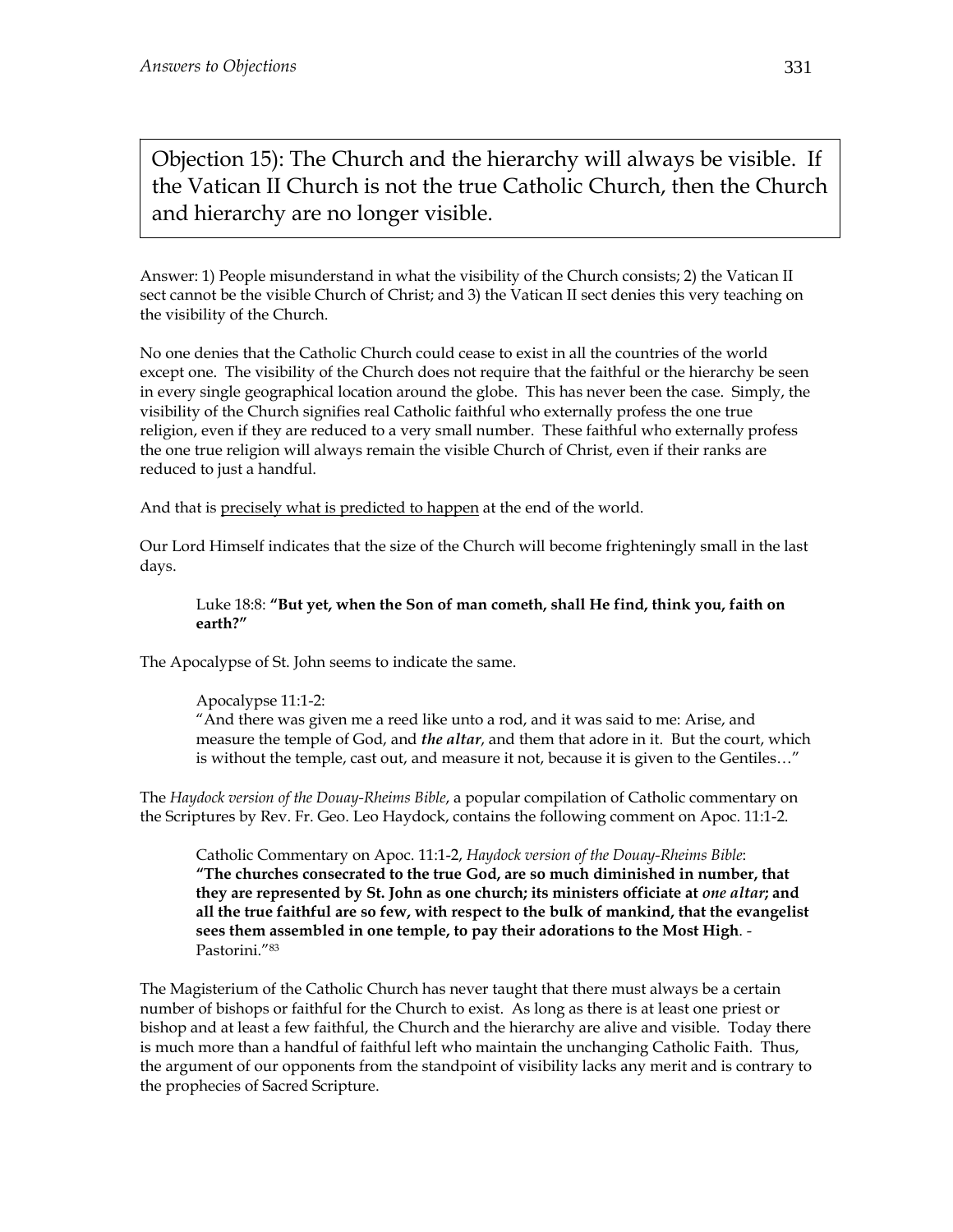Further, during the Arian crisis the true Faith was eliminated from entire regions, so much so that there were hardly any Catholic bishops to be found anywhere.

Fr. William Jurgens: "At one point in the Church's history, only a few years before Gregory's [Nazianz] present preaching (+380 A.D.), perhaps the number of Catholic bishops in possession of sees, as opposed to Arian bishops in possession of sees, was no greater than something between 1% and 3% of the total. **Had doctrine been determined by popularity, today we should all be deniers of Christ and opponents of the Spirit**."84

Fr. William Jurgens: "In the time of the Emperor Valens  $(4<sup>th</sup>$  century), Basil was virtually the only orthodox Bishop in all the East who succeeded in retaining charge of his see… If it has no other importance for modern man, **a knowledge of the history of Arianism should demonstrate at least that the Catholic Church takes no account of popularity and numbers in shaping and maintaining doctrine:** else, we should long since have had to abandon Basil and Hilary and Athanasius and Liberius and Ossius and call ourselves after Arius."85

The Arian heresy became so widespread in the  $4<sup>th</sup>$  century that the Arians (who denied the Divinity of Christ) came to occupy almost all the Catholic churches and appeared to be the legitimate hierarchy basically everywhere.

#### St. Ambrose (+382): "**There are not enough hours in the day for me to recite even the names of all the various sects of heretics**."86

Things were so bad that St. Gregory Nazianz felt compelled to say what the Catholic remnant today could very well say.

St. Gregory Nazianz, "Against the Arians" (+380): "Where are they who revile us for our poverty and pride themselves in their riches? **They who define the Church by numbers and scorn the little flock?"87**

This period of Church history, therefore, proves an important point for our time: If the Church's indefectible mission of teaching, *governing* and sanctifying required a governing (i.e., jurisdictional) bishop for the Church of Christ to be present and operative in a particular see or diocese, then one would have to say that the Church of Christ defected in all those territories where there was no governing Catholic bishop during the Arian heresy. However, it is a fact that in the 4th century, where the faithful retained the true Catholic faith, even in those sees where the bishop defected to Arianism, the faithful Catholic remnant constituted the true Church of Christ. In that remnant, the Catholic Church existed and endured in her mission to teach*,* govern and sanctify without a governing bishop, thus proving that **the Church of Christ's indefectibility and mission to teach, govern and sanctify does not require the presence of a jurisdictional bishop**.

It should also be noted that the hierarchy can be defined in two ways: the jurisdictional hierarchy and the ecclesiastical hierarchy.88

Pope Pius XII, *Ad Sinarum gentum* (# 13), Oct. 7, 1954: "Besides – as has also been divinely established – **the power of orders (through which the ecclesiastical hierarchy is composed of bishops, priests, and ministers) comes from receiving the Sacrament of Holy Orders**."89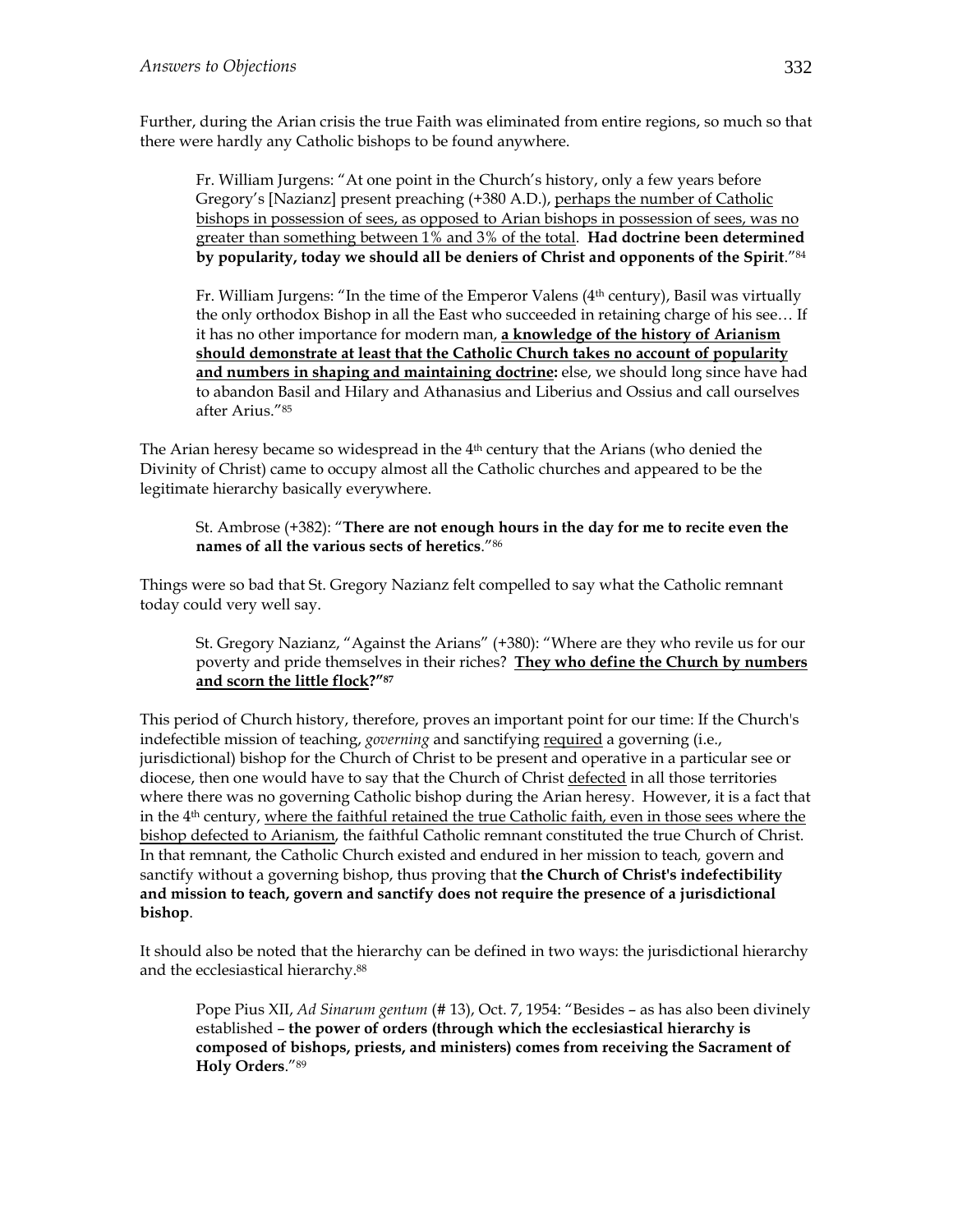Only those who have ordinary jurisdiction (i.e., jurisdiction which is attached to an office) constitute the jurisdictional hierarchy. All valid Catholic priests, on the other hand, constitute parts of the ecclesiastical hierarchy. It is possible that as long as the ecclesiastical hierarchy remains the hierarchy exists.

Non-sedevacantists who raise this objection cannot point to one real Catholic bishop with ordinary jurisdiction. To whom are they going to point? Are they going to point to "Bishop" Bruskewitz, who conducted an interfaith Seder Supper with a group of rabbis in his own cathedral during Holy Week?90 Are they going to point to "Cardinal" Mahony or "Cardinal" Keeler?

If it's true that there must be one bishop with ordinary jurisdiction somewhere (which is something that has not been proven), then he is somewhere. But it doesn't change the fact that Benedict XVI and his apostate bishops are not Catholic and therefore not part of the hierarchy. Against a fact there is no argument; against this fact there is no argument.

Finally, and perhaps most importantly, the Vatican II sect rejects the visibility of the Catholic Church, thus proving again that it's not the visible Catholic Church!

Vatican II document, *Unitatis Redintegratio* (# 1):

"Yet almost all, though in different ways, long for the one visible Church of God, that truly universal Church whose mission is to convert the whole world to the gospel, so that the world may be saved, to the glory of God."91

Remember this one? At the very beginning of its Decree on Ecumenism, Vatican II teaches that almost everyone longs for a truly universal and visible Church whose mission is to convert the world to the Gospel. Again, for those who doubt that Vatican II was here denying that the Catholic Church exists, we will quote Antipope John Paul II's own interpretation of this passage.

John Paul II, *Homily*, Dec. 5, 1996, speaking of prayer with non-Catholics: "**When we pray together, we do so with the longing 'that there may be one visible Church of God, a Church truly universal** and sent forth to the whole world that the world may be converted to the Gospel and so be saved, to the glory of God' (*Unitatis Redintegratio*, 1)."

John Paul II, *Ut Unum Sint* (# 7), May 25, 1995: **"And yet almost everyone, though in different ways,** *longs that there may be one visible Church of God***, a Church truly universal** and sent forth to the whole world that the world may be converted to the Gospel and so be saved, to the glory of God (Vatican II document *Unitatis Redintegratio*, 1.)."92

So, if you accept the Church's teaching on its visibility, that's just one more reason to reject the Vatican II sect and its antipopes.

By the way, the idea of an invisible Church – taught by the Vatican II sect – has been condemned at least three times: Pope Leo XIII, *Satis Cognitum* (# 3), June 29, 1896;93 Pope Pius XI, *Mortalium Animos* (# 10), Jan. 6, 1928;94 Pope Pius XII, *Mystici Corporis Christi* (# 64), June 29, 1943.95

Pope Leo XIII, *Satis Cognitum* (# 3), June 29, 1896:

"Now you are the Body of Christ"  $(1$  Cor. 12:27) – and precisely because it is a body is the Church **visible… From this it follows that those who arbitrarily conjure up and picture to themselves a hidden and invisible Church are in grievous and pernicious error."96**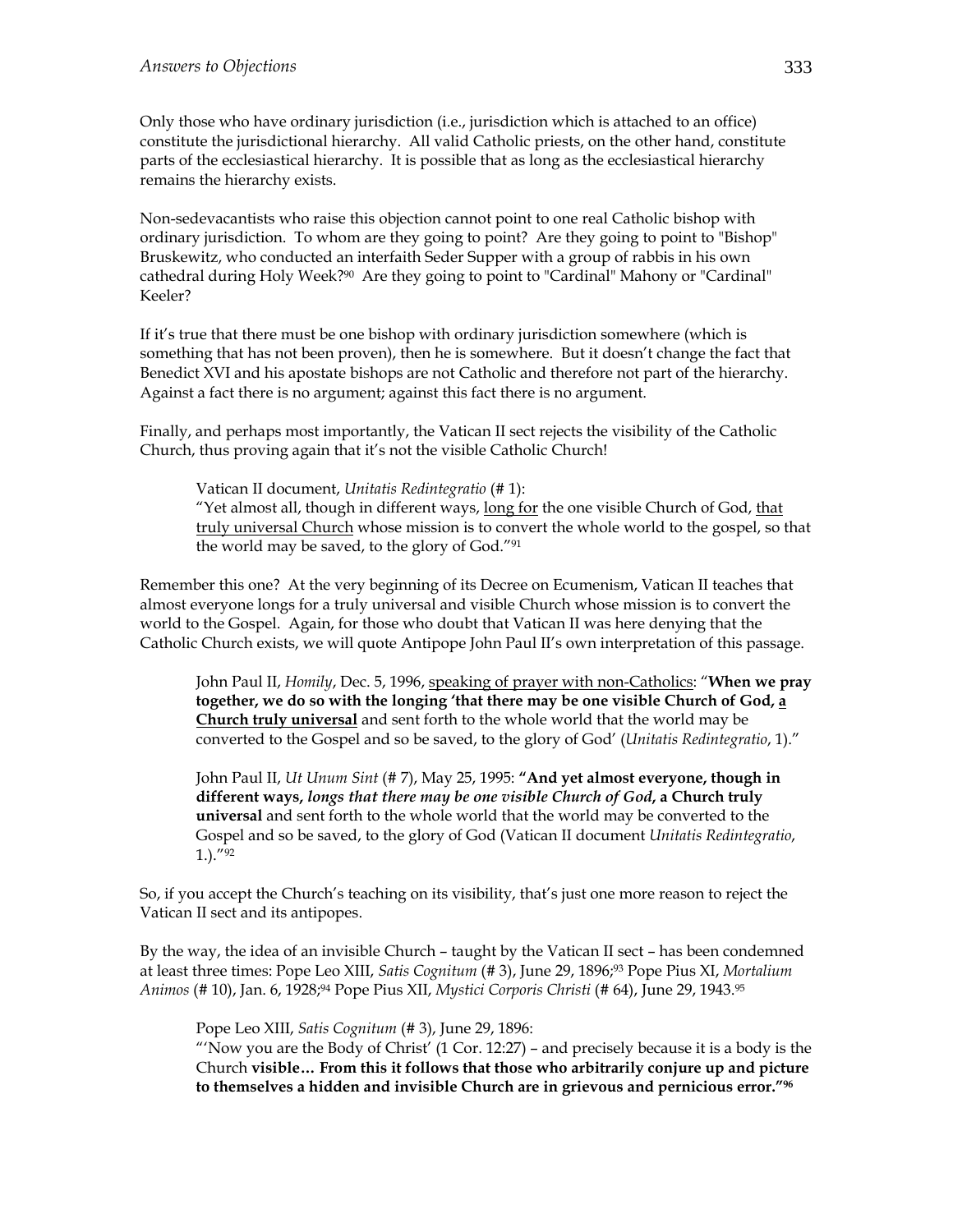Moreover, here is an interesting quote from the Lay Investiture crisis (1075-1122). During this crisis the evil King of Germany, Henry IV, instituted an antipope (who was supported by many German bishops). Henry also appointed his own bishops who were also subject to the antipope. The result was **two bishops in most dioceses and massive confusion**.

The Catholic Encyclopedia, Vol. 8, 1910, "Investitures," p. 86: "There was now much confusion on all sides… **Many dioceses had two occupants**. Both parties called their rivals perjurers and traitors…"97

The point is: while we are currently dealing with an unprecedented apostasy, the Church has seen confusing times before, including those in which the true hierarchy was not easily ascertainable.

Objection 16): The Vatican II popes haven't taught manifest heresy, because their statements are ambiguous and require commentary.

Chris Ferrara, *Catholic Family News*, "Opposing the Sedevacantist Enterprise, Part II," Oct. 2005, p. 8: "**Now that which is manifest – i.e., plain, evident, obvious, unmistakable and undoubted – requires no explanation**. The very quality of not needing to be explained is what makes a thing manifest. Thus, before the Enterprise can even get to first base, it must show us not merely papal statements made openly, but statements whose alleged heresy requires no explanation to demonstrate. **The papal words themselves – not sedevacantist** *interpretations* **of those words – must denote heresy**.

 "**If a Pope were to proclaim to the whole Church in some document or public pronouncement 'There is no Holy Trinity. There is only God the Creator, just as the Muslims believe!' his heresy would be manifest in the full and correct sense of the word**."98

Answer: The one making this objection, Chris Ferrara, is completely wrong, as usual. First, there are many examples of manifest heresies from the post-conciliar antipopes which require no explanation or commentary, as we have seen. Second, papal authority teaches us that some heresies do require explanation, deep study and analysis to uncover and condemn, as we will also see.

Before we expand on those two points, it is necessary for the reader to examine the example of heresy that Ferrara gives. Ferrara gives the example of heresy: "There is no Holy Trinity." According to Ferrara, this is an undeniable example of manifest heresy. He is correct that this statement is heretical, but notice that **even in this example we are not dealing with an exact**  *word-for-word* **denial of a dogmatic definition**. As far as we're aware, there is no dogmatic definition on the Holy Trinity which states "There is a Holy Trinity." There are definitions, such as the following:

Pope Gregory X, *Council of Lyons II*, 1274, ex cathedra: "**We believe that the Holy Trinity, the Father, and the Son, and the Holy Spirit, is one God omnipotent**…"99

Of course, Catholics immediately recognize that the statement "There is no Holy Trinity" *equates* to a direct denial of this dogmatic definition, even though it doesn't deny the dogmatic definition *verbatim*. So, **in giving his single example of heresy** – a single example Ferrara probably concocted because he feels confident that that the sedevacantists can produce no equivalent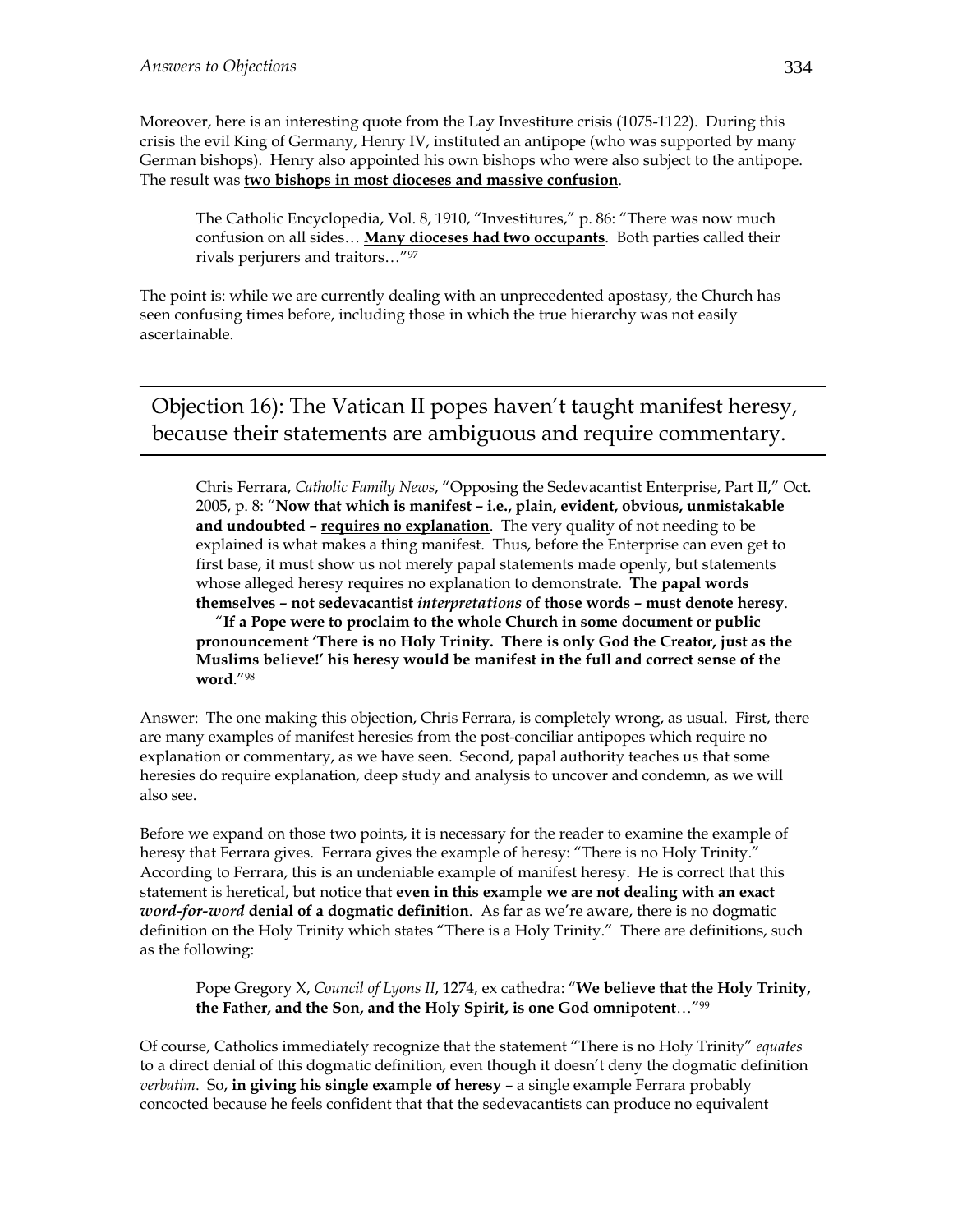heresy on the Trinity from Benedict XVI – **Ferrara proves our point: statements that equate to a direct denial of dogma, even though they are not exact word-for-word denials of a dogmatic definition, are examples of manifest heresy**.

So, just as Catholics immediately recognize that the statement "There is no Holy Trinity" is a manifest heresy, even though there is no dogma declaring *exactly the opposite word-for-word*, they likewise immediately recognize that Benedict XVI's declaration that **Protestantism is not heresy** is, of course, a direct denial of the Catholic dogmas which condemn Protestant teachings as heresies. Thank you for proving our point again, Mr. Ferrara.

We will now quote more than 10 statements from Benedict XVI (and just one from John Paul II) and give no commentary whatsoever. Everyone who is sincere and honest will see that they equate to direct rejections of Catholic dogma without any analysis being required.

"Cardinal" Joseph Ratzinger, *The Meaning of Christian Brotherhood*, pp. 87-88: "The difficulty in the way of giving an answer is a profound one. Ultimately it is due to the fact that **there is no appropriate category in Catholic thought for the phenomenon of Protestantism today** (one could say the same of the relationship to the separated churches of the East). **It is obvious that the old category of 'heresy' is no longer of any value… Protestantism has made an important contribution to the realization of Christian faith, fulfilling a positive function** in the development of the Christian message… **The conclusion is inescapable, then: Protestantism today is something different from heresy in the traditional sense, a phenomenon whose true theological place has not yet been determined**."100

No comment necessary.

Joseph Ratzinger, *Theological Highlights of Vatican II*, pp. 61, 68: "… **Meantime the Catholic Church has no right to absorb other Churches**. The Church has not yet prepared for them a place of their own, but this they are legitimately entitled to… **A basic unity – of Churches that remain Churches, yet become one Church – must replace the idea of conversion**, even though conversion retains its meaningfulness for those in conscience motivated to seek it."101

No comment necessary.

"Cardinal" Ratzinger, *Principles of Catholic Theology*, pp. 197-198: "Against this background we can now weigh the possibilities that are open to Christian ecumenism. The maximum demands on which the search for unity must certainly founder are immediately clear. **On the part of the West, the maximum demand would be that the East recognize the primacy of the bishop of Rome in the full scope of the definition of 1870** and in so doing submit in practice, to a primacy such as has been accepted by the Uniate churches.On the part of the East, the maximum demand would be that the West declare the 1870 doctrine of primacy erroneous and in so doing submit, in practice, to a primacy such as has been accepted with the removal of the Filioque from the Creed and including the Marian dogmas of the nineteenth and twentieth centuries. **As regards Protestantism, the maximum demand of the Catholic Church would be that the Protestant ecclesiological ministers be regarded as totally invalid and that Protestants be converted to Catholicism… none of the maximum solutions offers any real hope of unity**."102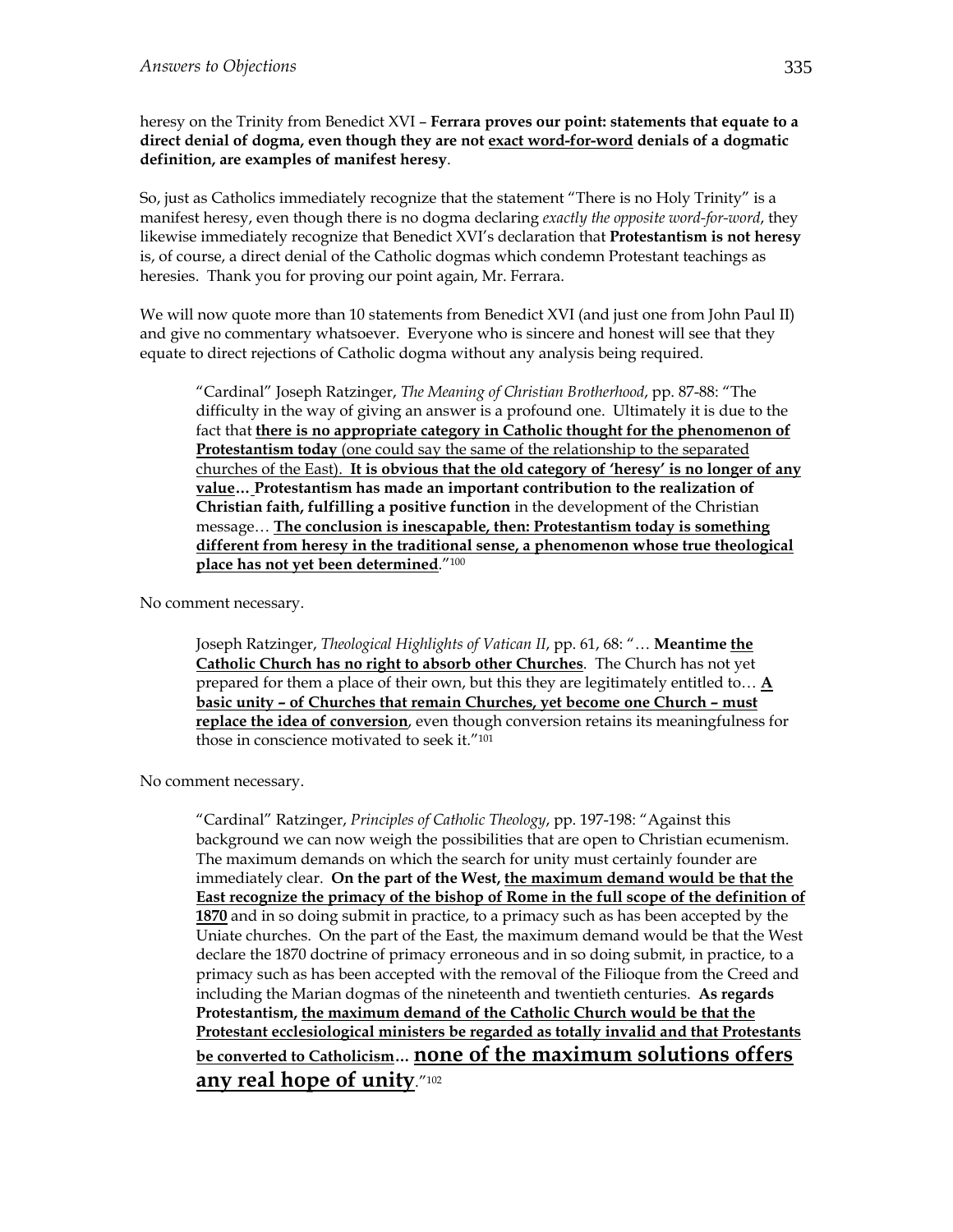#### No comment necessary.

 "Cardinal" Joseph Ratzinger, *God and the World*, 2000, p. 209: "**It is of course possible to read the Old Testament so that it is not directed toward Christ; it does not point quite unequivocally to Christ. And if Jews cannot see the promises as being fulfilled in him, this is not just ill will on their part, but genuinely because of the obscurity of the texts and the tension in the relationship between these texts and the figure of Jesus. Jesus brings a new meaning to these texts – yet it is he who first gives them their proper coherence and relevance and significance. There are perfectly good reasons, then, for denying that the Old Testament refers to Christ and for saying, No, that is not what he said. And there are also good reasons for referring it to him – that is what the dispute between Jews and Christians is about.**"103

No comment necessary.

"Cardinal" Ratzinger, *Principles of Catholic Theology* (1982), p. 377: "…**There is an obsession with the letter that regards the liturgy of the Church as invalid and thus puts itself outside the Church. It is forgotten here that the validity of the liturgy depends primarily, not on specific words, but on the community** of the Church..."104

No comment necessary.

"Cardinal" Ratzinger, *Principles of Catholic Theology* (1982), p. 202: "**It means that the Catholic does not insist on the dissolution of the Protestant confessions** and the demolishing of their churches **but hopes, rather, that they will be strengthened in their confessions and in their ecclesial reality**."105

No comment necessary.

John Paul II, *Ut Unum Sint* (# 84), May 25, 1995: "…[Speaking of non-Catholic "Churches"] **These** *saints* **come from all the Churches and Ecclesial Communities WHICH GAVE THEM ENTRANCE INTO THE COMMUNION OF SALVATION."106**

No comment necessary.

"Cardinal" Joseph Ratzinger, *Principles of Catholic Theology*, 1982, p. 381: "**If it is desirable to offer a diagnosis of the text [of the Vatican II document, Gaudium et Spes] as a whole, we might say that (in conjunction with the texts on religious liberty and world religions) it is a revision of the Syllabus of Pius IX**, **a kind of counter syllabus**… **As a result, the one-sidedness of the position adopted by the Church under Pius IX** and Pius X in response to the situation created by the new phase of history inaugurated by the French Revolution **was, to a large extent, corrected** *via facti*, especially in Central Europe, but there was still no basic statement of the relationship that should exist between the Church and the world that had come into existence after 1789."107

No comment necessary.

"Cardinal" Joseph Ratzinger, *Co-Workers of the Truth,* 1990, p. 217: "**The question that really concerns us, the question that really oppresses us, is why it is necessary for us in particular to practice the Christian Faith in its totality; why, when there are so many**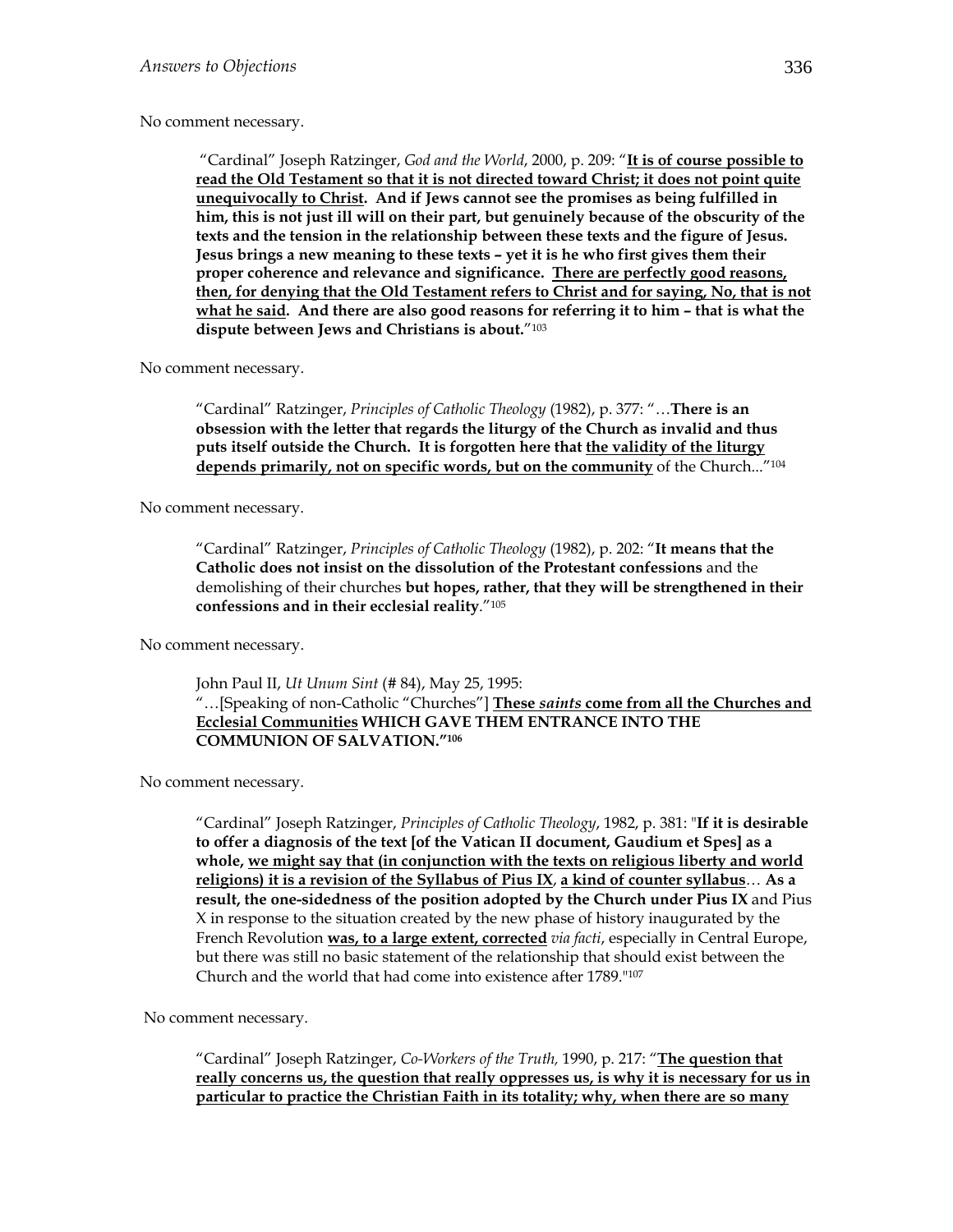**other ways that lead to heaven and salvation**, it should be required of us to bear day after day the whole burden of ecclesial dogmas and of the ecclesial ethos. And so we come again to the question: What exactly is Christian reality? What is the specific element in Christianity that not merely justifies it, but makes it compulsorily necessary for us? **When we raise the question about the foundation and meaning of our Christian existence, there slips in a certain false hankering for the apparently more comfortable life of other people who are also going to heaven**. We are too much like the laborers of the first hour in the parable of the workers in the vineyard (Mt. 20:1-16). Once they discovered that they could have earned their day's pay of one denarius in a much easier way, they could not understand why they had had to labor the whole day. **But what a strange attitude it is to find the duties of our Christian life unrewarding just because the denarius of salvation can be gained without them!** It would seem that we – like the workers of the first hour – want to be paid not only with our own salvation, but more particularly with others' lack of salvation. That is at once very human and profoundly un-Christian."108

No comment necessary.

"Cardinal" Joseph Ratzinger, *Co-Workers of the Truth,* 1990, p. 29: "To borrow Congar's cogent phrase, **it would be both foolish and perverse to identify the efficacy of the Holy Spirit with the work of the ecclesial apparatus**. **This means that even in Catholic belief the unity of the Church is still in the process of formation; that it will be totally achieved only in the eschaton** [the end of the world], just as grace will not be perfected until its effects are visible – although the community of God has already begun to be visible."109

No comment necessary.

"Cardinal" Joseph Ratzinger, *Introduction to Christianity*, 2004, p. 349: "**It now becomes clear that the real heart of faith in the resurrection does not consist at all in the idea of the restoration of bodies**, to which we have reduced it in our thinking; such is the case even though this is the pictorial image used throughout the Bible."110

No comment necessary.

*The Jewish People and the Holy Scriptures in the Christian Bible*, Section II, A, Prefaced by Benedict XVI: "**Jewish messianic expectation is not in vain**... to read the Bible as Judaism does necessarily involves an implicit acceptance of all its presuppositions… **which exclude faith in Jesus as Messiah and Son of God… Christians can and ought to admit that the Jewish reading of the Bible is a possible one…**"111

There are many others, but these constitute more than ten examples of manifest heresies which equate to a direct denial of Catholic dogma without any commentary being necessary.

#### **CHRIS FERRARA VS. POPE PIUS VI ON AMBIGUITY IN HERESY = A KNOCKOUT FOR POPE PIUS VI**

In addition to the fact that there are manifest heresies which require no commentary from the Vatican II antipopes, as we saw above, **WHAT UTTERLY DESTROYS FERRARA'S POINT is the fact that Pope Pius VI teaches exactly the opposite of Ferrara on heresy and ambiguity.**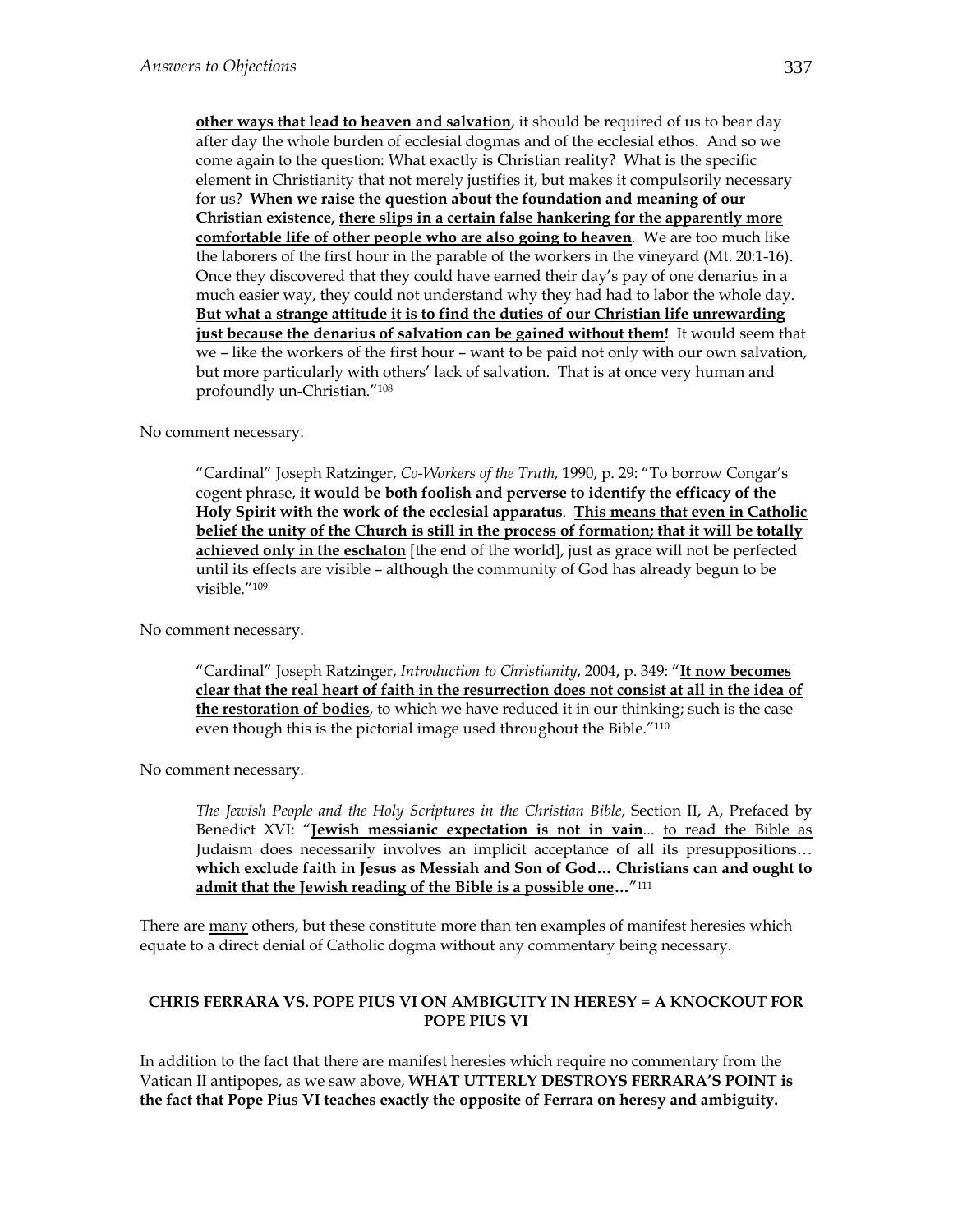#### **Pope Pius VI declares that heretics, such as Nestorius, have always camouflaged their heresies and doctrinal errors in self-contradiction and ambiguity!**

Pope Pius VI, condemning the Synod of Pistoia, Bull "Auctorem fidei," August 28, 1794: **"[The Ancient Doctors] knew the capacity of innovators in the art of deception.** In order not to shock the ears of Catholics, they sought to hide the subtleties of their tortuous maneuvers by the use of seemingly innocuous words such as would allow them to insinuate error into souls in the most gentle manner. Once the truth had been compromised, they could, by means of slight changes or additions in phraseology, distort the confession of the faith which is necessary for our salvation, and lead the faithful by subtle errors to their eternal damnation. This manner of dissimulating and lying is vicious, regardless of the circumstances under which it is used. For very good reasons it can never be tolerated in a synod of which the principal glory consists above all in teaching the truth with clarity and excluding all danger of error.

"Moreover, if all this is sinful, **it cannot be excused in the way that one sees it being done, under the erroneous pretext that the seemingly shocking affirmations in one place are further developed along orthodox lines in other places**, **and even in yet other places corrected; as if allowing for the possibility of either affirming or denying the statement, or of leaving it up to the personal inclinations of the individual – such has always been the fraudulent and daring method used by innovators to establish error. It allows for both the possibility of promoting error and of excusing it.** 

"It is as if the innovators pretended that they always intended to present the alternative passages, especially to those of simple faith who eventually come to know only some part of the conclusions of such discussions which are published in the common language for everyone's use. Or again, as if the same faithful had the ability on examining such documents to judge such matters for themselves without getting confused and avoiding all risk of error. **It is a most reprehensible technique for the insinuation of doctrinal errors and one condemned long ago by our predecessor Saint Celestine who found it used in the writings of Nestorius, Bishop of Constantinople, and which he exposed in order to condemn it with the greatest possible severity. Once these texts were examined carefully, the impostor was exposed and confounded, for he expressed himself in a plethora of words, mixing true things with others that were obscure**; **mixing at times one with the other in such a way that he was also able to confess those things which were denied while at the same time possessing a basis for denying those very sentences which he confessed**.

**"In order to expose such snares, something which becomes necessary with a certain frequency in every century, no other method is required than the following: WHENEVER IT BECOMES NECESSARY TO EXPOSE STATEMENTS WHICH DISGUISE SOME SUSPECTED ERROR OR DANGER UNDER THE VEIL OF AMBIGUITY, ONE MUST DENOUNCE THE PERVERSE MEANING UNDER WHICH THE ERROR OPPOSED TO CATHOLIC TRUTH IS CAMOUFLAGED."** 

Pope Pius VI teaches us that if someone veils a heresy in ambiguity, as heretics have done throughout the ages, a Catholic must hold him to the heretical meaning and denounce the heretical meaning which is camouflaged in ambiguity! **This alone blows Chris Ferrara's entire series of articles and objections against sedevacantism out of the water**. (And please note an important distinction: we are not asserting that documents or statements that are merely ambiguous, but which teach no clear doctrinal contradiction of Catholic Faith, are heretical; no, we are asserting with Pope Pius VI that documents which contain heretical statements or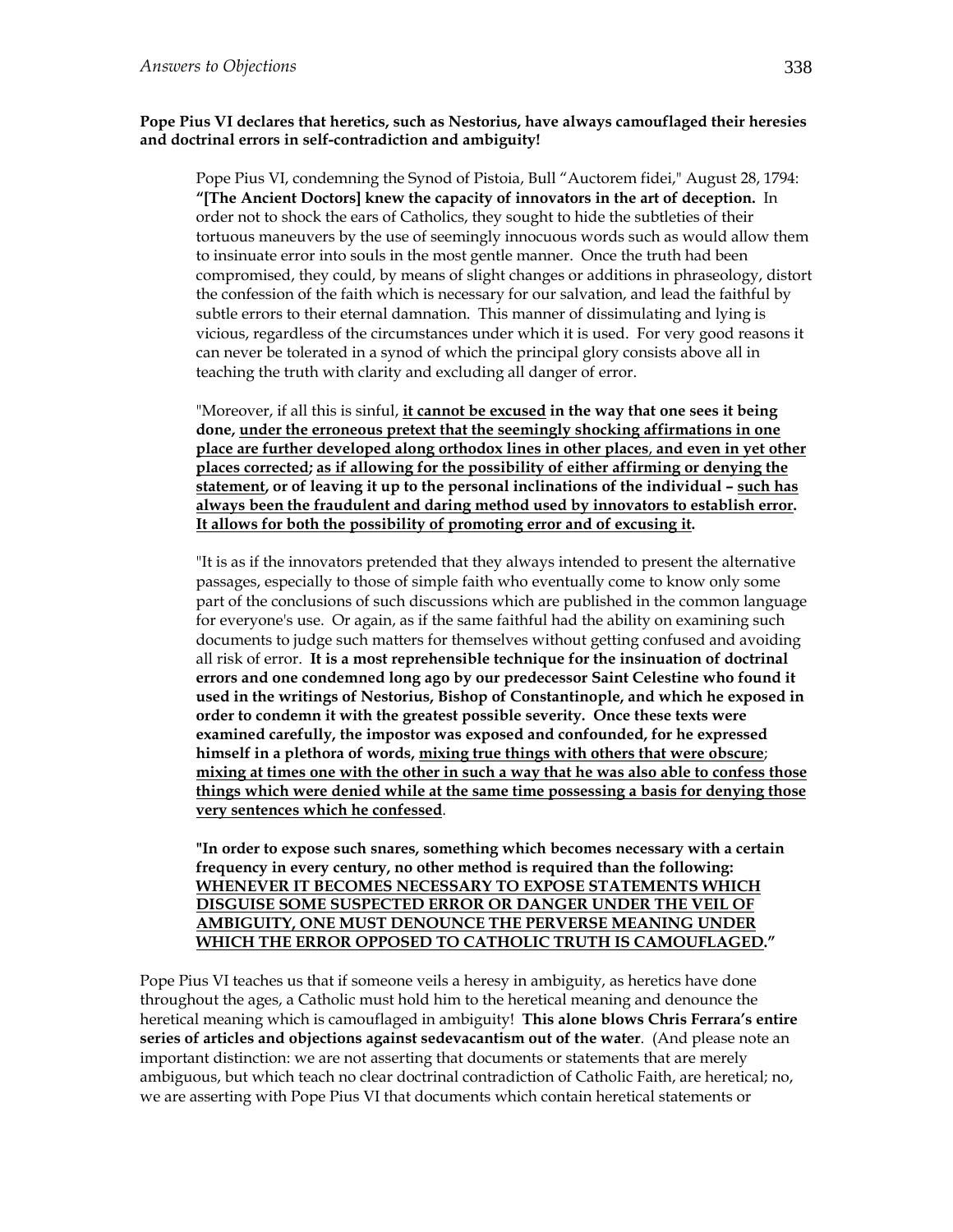assertions which clearly contradict Catholic dogma ("shocking affirmations," according to Pius VI) but which *also* contain self-contradiction and ambiguity along with those heretical statements, are still just as heretical despite the ambiguity and self-contradiction that accompanies the heresy. An example would be an alleged "Catholic" who consistently supports abortion, but sometimes says that he accepts Church teaching on abortion. This person is a manifest heretic, despite the self-contradiction and ambiguity that his position implies. Another example would be a man who states that we shouldn't convert Protestants (a manifest heresy), but who also states that the Catholic Church alone is the fullness of the Christian Faith which all should embrace. He is a manifest heretic, despite the fact that the latter statement seems to some to contradict the former statement. Heretics are dishonest and liars, so they often attempt to contradict or mitigate the offensiveness of their heresies through subtle tactics of self-contradiction and accompanying ambiguity; that is the point of Pope Pius VI.)

Notice how directly Chris Ferrara contradicts the teaching of Pope Pius VI.



Obviously, Pope Pius VI is correct and Chris Ferrara is completely wrong. Notice that Pius VI also says that some of these doctrinal errors (**which are also heresies in this case, since he is referring to the** *heresies* **of the** *arch-heretic* **Nestorius**) were only uncovered through careful study and analysis!

Pius VI: "It is a most reprehensible technique for the insinuation of doctrinal errors and one condemned long ago by our predecessor Saint Celestine who found it used in the writings of Nestorius, Bishop of Constantinople, and which he exposed in order to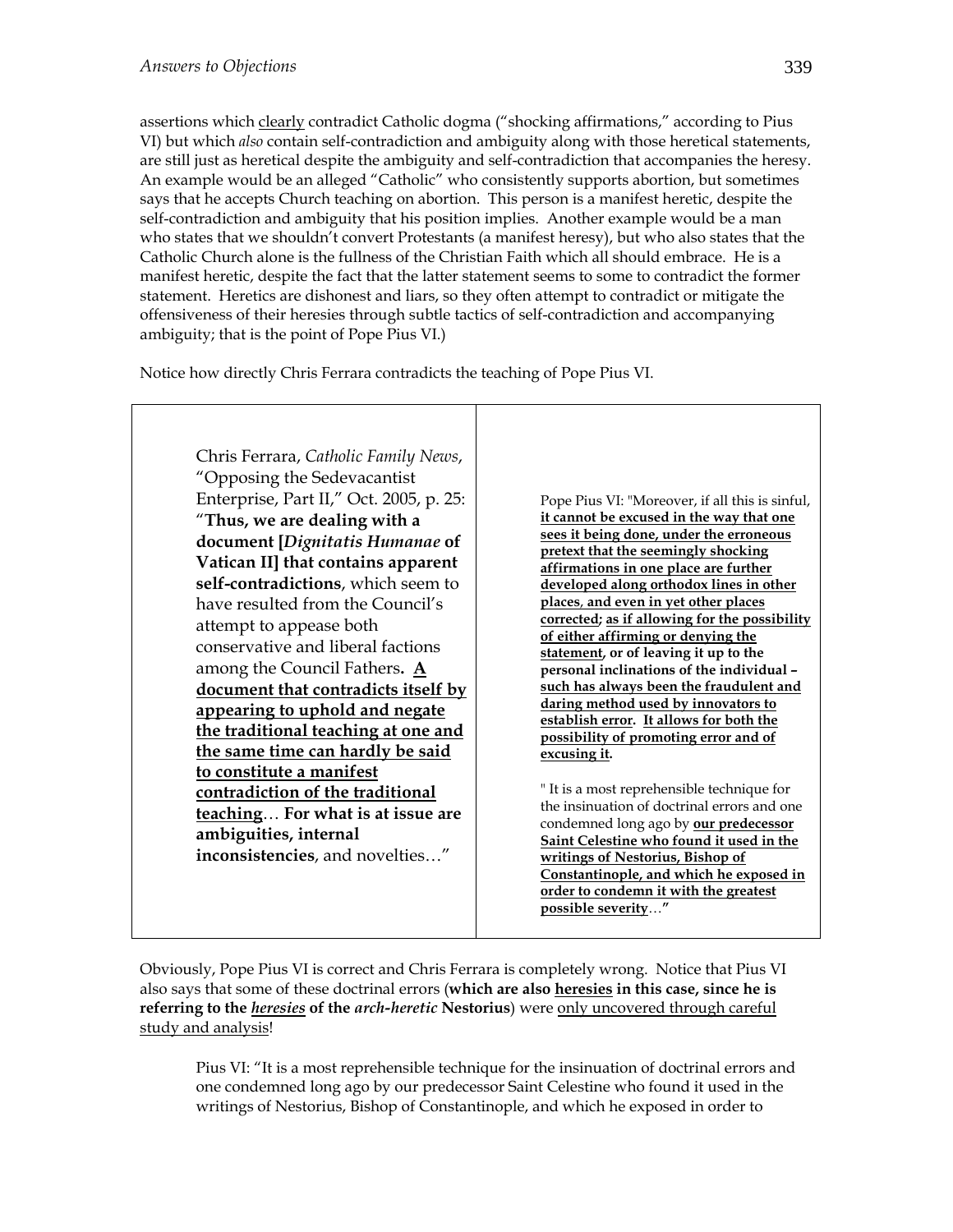### condemn it with the greatest possible severity. **Once these texts were**

**examined carefully**, **the impostor was exposed and confounded**, for he expressed himself in a plethora of words, mixing true things with others that were obscure; mixing at times one with the other in such a way that he was also able to confess those things which were denied while at the same time possessing a basis for denying those very sentences which he confessed."

But we thought that such analysis and study wouldn't be needed for manifest contradictions of Catholic teaching? That's what Chris Ferrara said.

Chris Ferrara, *The Remnant*, Sept. 30, 2005, p. 18: "…where are the objectively heretical statements? If they exist, it should be a simple matter to quote the heretical propositions uttered… **The 'heresies' should speak for themselves without any helpful 'commentary' by sedevacantist accusers**."112

Chris Ferrara couldn't be more wrong. Heretics deceive through contradictions and ambiguity because heresy itself is a lie and a contradiction.

### Pope Pius XI, *Rite expiatis* (# 6), April 30, 1926: "…**heresies gradually arose and grew in the vineyard of the Lord, propagated either by open heretics or by sly deceivers**

who, because they professed a certain austerity of life and gave a false appearance of virtue and piety, easily led weak and simple souls astray."113

Notice, **heresies** arise both through open and undeceiving heretics as well as by sly deceivers, such as Benedict XVI, who mixes in conservative statements and actions among his astounding and undeniable heresies. Illustrating this point again is the fact that the arch-heretic Arius got himself approved by Constantine by giving him an ambiguous profession of faith. St. Athanasius was not fooled, however, and refused to consider him a Catholic.

"**Arius presented himself** with Euzoios, his ally in doctrine and exile. **He left with the Emperor [Constantine] a wary profession of Faith which could be interpreted either in the Arian or the orthodox sense but which did not contain the word 'consubstantial.' Constantine was content, revoked his sentence of exile, and ordered that Arius should be readmitted to his rank in the clergy. Arius' ecclesiastical superior, Athanasius, however, refused to accept him**."114

According to Chris Ferrara, Catholics should have accepted the Christ-denier Arius as a Catholic, as Constantine did, since his profession was ambiguous. **Chris Ferrara is the perfect dupe of Satan; all the Devil needs to have the heretic do after teaching his heresy is spice in a little ambiguity, and pepper in a little contradiction, and he will be telling the world to follow the heretic and remain under his aegis**. And that is exactly how the Devil has been so successful in keeping people in the apostate, manifestly heretical Vatican II sect. People see a few conservative statements or actions from the heretics, and they convince themselves that they couldn't be malicious heretics, even though they are denying and destroying the Faith all around them, as we've shown. In this way, the Devil wins.

To further illustrate the "patent absurdity" of Chris Ferrara's "theology" John Doe could write a document which denies that Our Lady is immaculate over and over again, and then state at the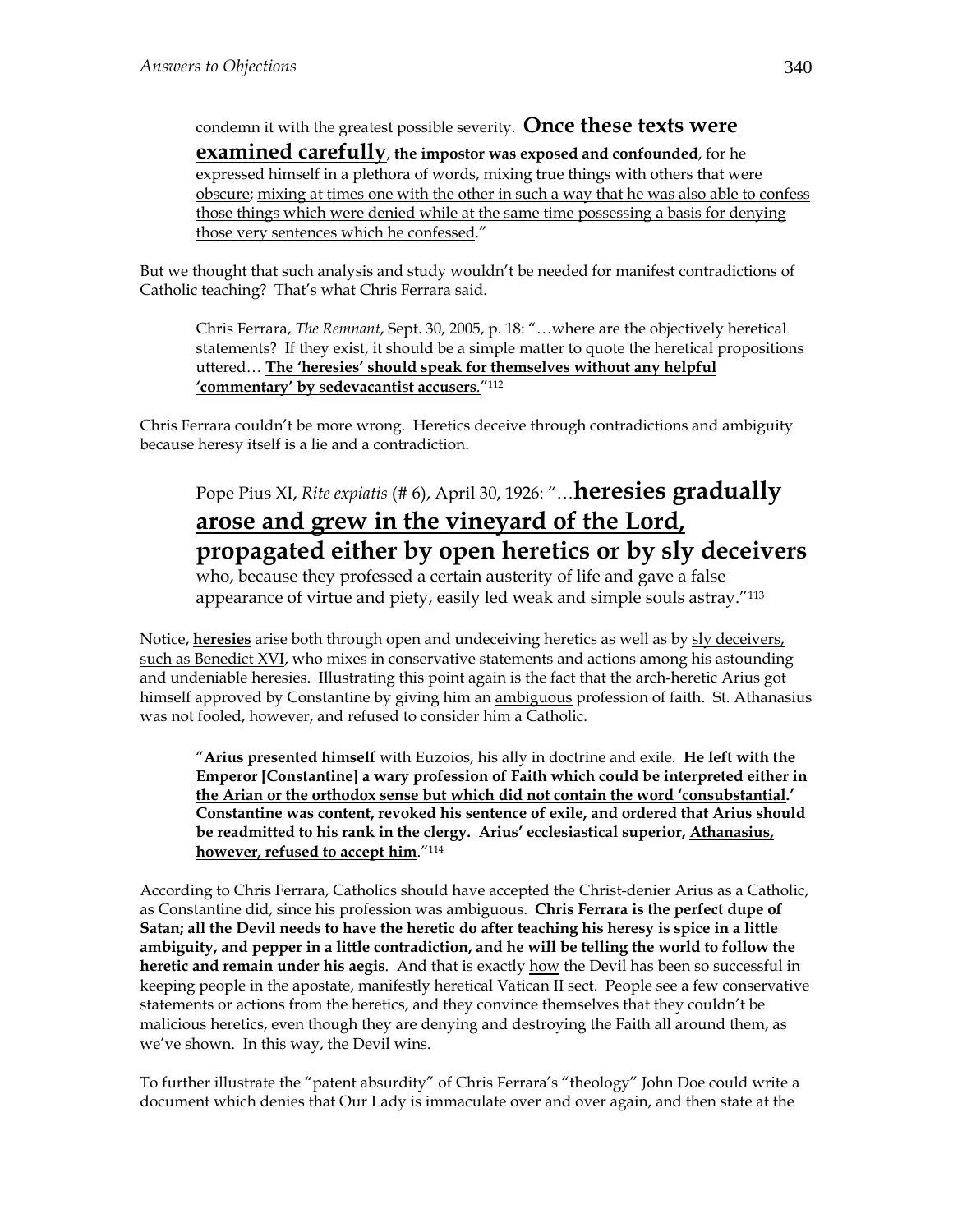end that he upholds Church teaching on the Immaculate Conception, and the document wouldn't be manifestly heretical because it contains "self-contradiction." Could anything be more stupid? Ferrara applies this false theology, which is directly contrary to the teaching of Pope Pius VI (as we saw above), to his analysis of Vatican II's Declaration on Religious Liberty.

Chris Ferrara, *Catholic Family News*, "Opposing the Sedevacantist Enterprise, Part II," Oct. 2005, p. 25: "**The [Sedevacantist] Enterprise's claim of manifest heresy** in DH [*Dignitatis Humanae*, Vatican II's Declaration on Religious Liberty] **becomes even weaker when one considers that Article 1 of DH states that the Council 'leaves untouched traditional Catholic doctrine on the moral duty of men and societies toward the true religion and toward the one Church of Christ**.'"115

Vatican II's Declaration on Religious Liberty contains clear heresy against the Church's dogma that the State has the right to repress the public expression of false religions. The fact that Vatican II's Declaration on Religious Liberty claims to "leave untouched traditional Catholic doctrine" means absolutely nothing. The "Old Catholics" said exactly the same, as did heretics throughout history.

Pope Pius IX, *Graves ac diuturnae* (# 2), March 23, 1875: "**They [the 'Old Catholics'] repeatedly state openly that they do not in the least reject the Catholic Church** and its visible head **but rather that they are zealous for the purity of Catholic doctrine**… But in fact they refuse to acknowledge all the divine prerogatives of the vicar of Christ on earth and do not submit to His supreme Magisterium."116

According to Ferrara, then, the case that the "Old Catholics" are heretics is invalid, for they repeatedly state that they are zealous for the purity of Catholic doctrine, and they openly declare that they don't reject Catholic teaching. But no, the Catholic Church teaches that they are manifest heretics, and all who adhere to their teachings and sect are considered heretics.

Pope Pius IX, *Graves ac diuturnae* (#'s 1-4), March 23, 1875: "… the new heretics who call themselves 'Old Catholics'... these schismatics and heretics... their wicked sect... these sons of darkness... their wicked faction… this deplorable sect… This sect overthrows the foundations of the Catholic religion, shamelessly rejects the dogmatic definitions of the Ecumenical Vatican Council, and devotes itself to the ruin of souls in so many ways. **We have decreed and declared in Our letter of 21 November 1873 that those unfortunate men who belong to, adhere to, and support that sect should be considered as schismatics and separated from communion with the Church**." 117

Pope Pius IX, *Quartus Supra* (# 6), Jan. 6, 1873: "It has always been the custom of heretics and schismatics to call themselves Catholics and to proclaim their many excellences in order to lead people and princes into error." 118

We can see that Chris Ferrara's "theology" is directly at variance with not only the teaching of the popes, but common sense. In fact, the satanic idiocy of Ferrara's (and many others') position – that the Vatican II apostates and antipopes are not manifest heretics because they sometimes contradict themselves and employ ambiguity along with their astounding heresies – is perhaps best exemplified by looking at the case of the apostate John Kerry.

We would doubt that almost anyone reading this article believes that John Kerry is a Catholic. Even the people at Franciscan University admit that: "**You cannot be a Catholic and be pro-**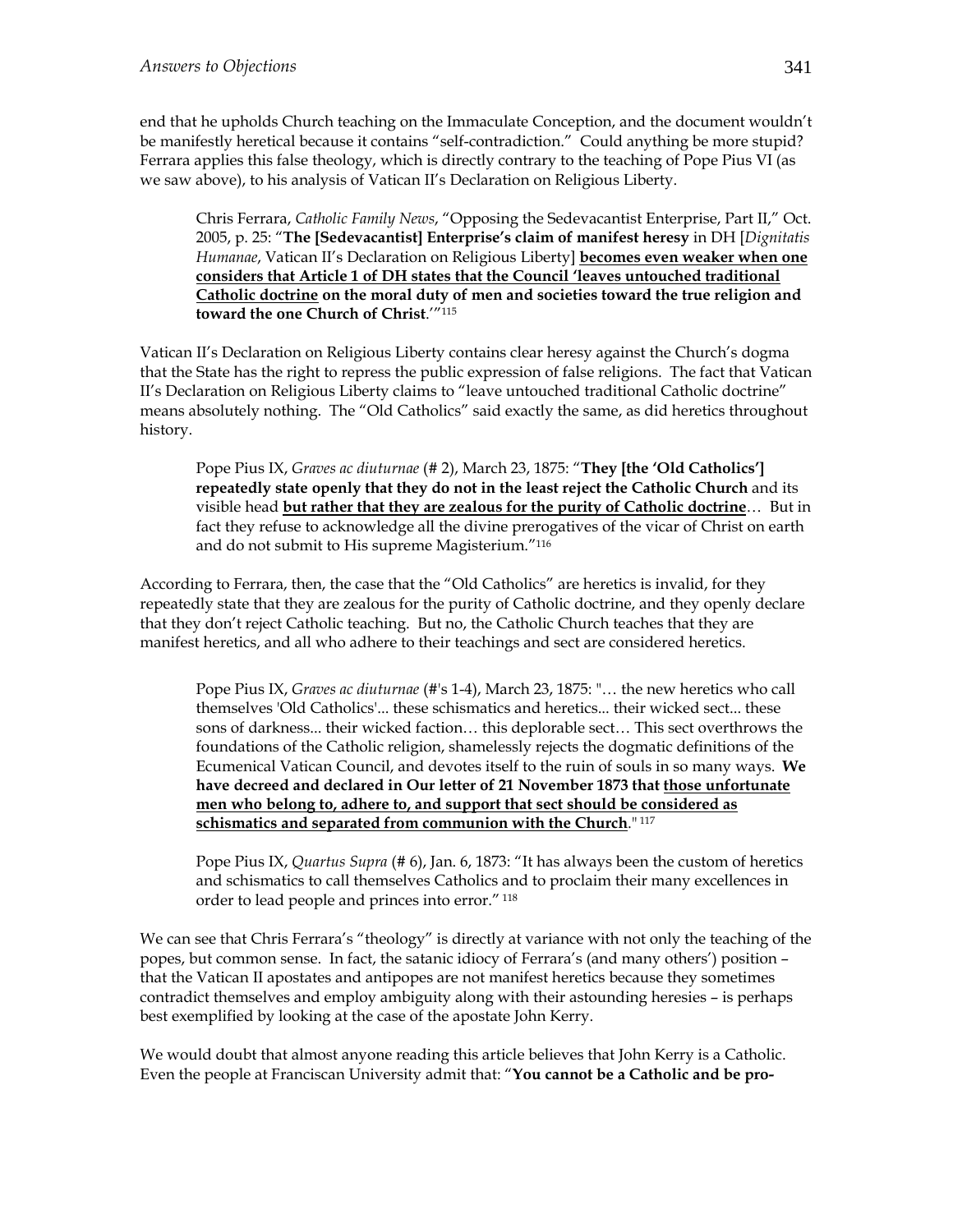**abortion**," as their signs declared in protest when he spoke in Ohio. **But John Kerry states that he accepts Catholic teaching**, even though he consistently votes in favor of abortion.

During the 2004 Presidential Debate with George W. Bush, John Kerry stated: "**I cannot impose my article of faith on someone else**." Did you get that? John Kerry has stated publicly that the Church's teaching against abortion is his article of faith, but that he simply cannot apply that or impose that in the public sphere. His argument is absurd, a lie, a contradiction, of course – as all heresies are. But according to Chris Ferrara, John Kerry must be considered a Catholic, for something that:

#### "**… contradicts itself by appearing to uphold and negate the traditional teaching at one and the same time can hardly be said to constitute a manifest contradiction of the traditional teaching**…"119

We can see that this statement is pure nonsense. If it were true, then John Kerry can hardly be said to be a manifest heretic when he publicly affirms that Church teaching against abortion is his article of faith, but contradicts that by adamantly supporting abortion. John Kerry must be considered a Catholic, according to the despicable perversion of Catholic teaching, inspired by Satan, that the heretic Chris Ferrara is peddling in "traditional" publications. This conclusion would also put Ferrara at variance with another of his colleagues and good friends, Michael Matt, who declared unequivocally (on his own authority, since this has not been declared by his "pope") that John Kerry is an apostate.

Michael Matt, *The Remnant*, April 15, 2004, p. 5: **"Take Senator John F. Kerry, for example, the first Catholic nominated for the presidency by either major party since 1960.** Kerry, whose paternal grandparents were Jewish, by the way, is doing a remarkably good Kennedy impersonation these days: 'We have a separation of Church and state in this country,' Kerry recently told *Time* magazine. 'As John Kennedy said very clearly, I will be a President who happens to be Catholic, not a Catholic president.' On that, at least, we can agree with the gentleman from Massachusetts! **In fact, we would take it one step further by noting that presidential candidate Kerry isn't Catholic at all.** 

 **"Oh, yes, the former altar boy says he's Catholic; he allegedly complains when his staff doesn't leave adequate time on his schedule for Sunday Mass; his official web site announces that 'John Kerry was raised in the Catholic faith and continues to be an active member of the Catholic church.' But he's not Catholic, and neither is his wife** – another anti-Catholic who claims to be a practicing one. John Kerry's description of himself and his wife is simply untrue: '[I'm a] believing and practicing Catholic, married to another believing and practicing Catholic.' Sounds nice. Trouble is, **John Kerry is an apostate**.'"120

It seems that Ferrara and Matt have some talking to do. And really, the case of John Kerry proves the point, for if you cannot say that Benedict XVI, who takes active part in Jewish worship, doesn't believe that Jesus is necessarily the Messiah and Son of God, teaches that we shouldn't convert Protestants, was initiated into Islam, etc. can't be considered a heretic – then you have no justification whatsoever to label John Kerry one. In fact, the dogmas that Benedict XVI denies have been defined far more times than the dogma that Kerry denies.

Objection 17): Both the 1917 and 1983 Codes of Canon Law teach that a declaration is needed for one to lose his office due to heresy.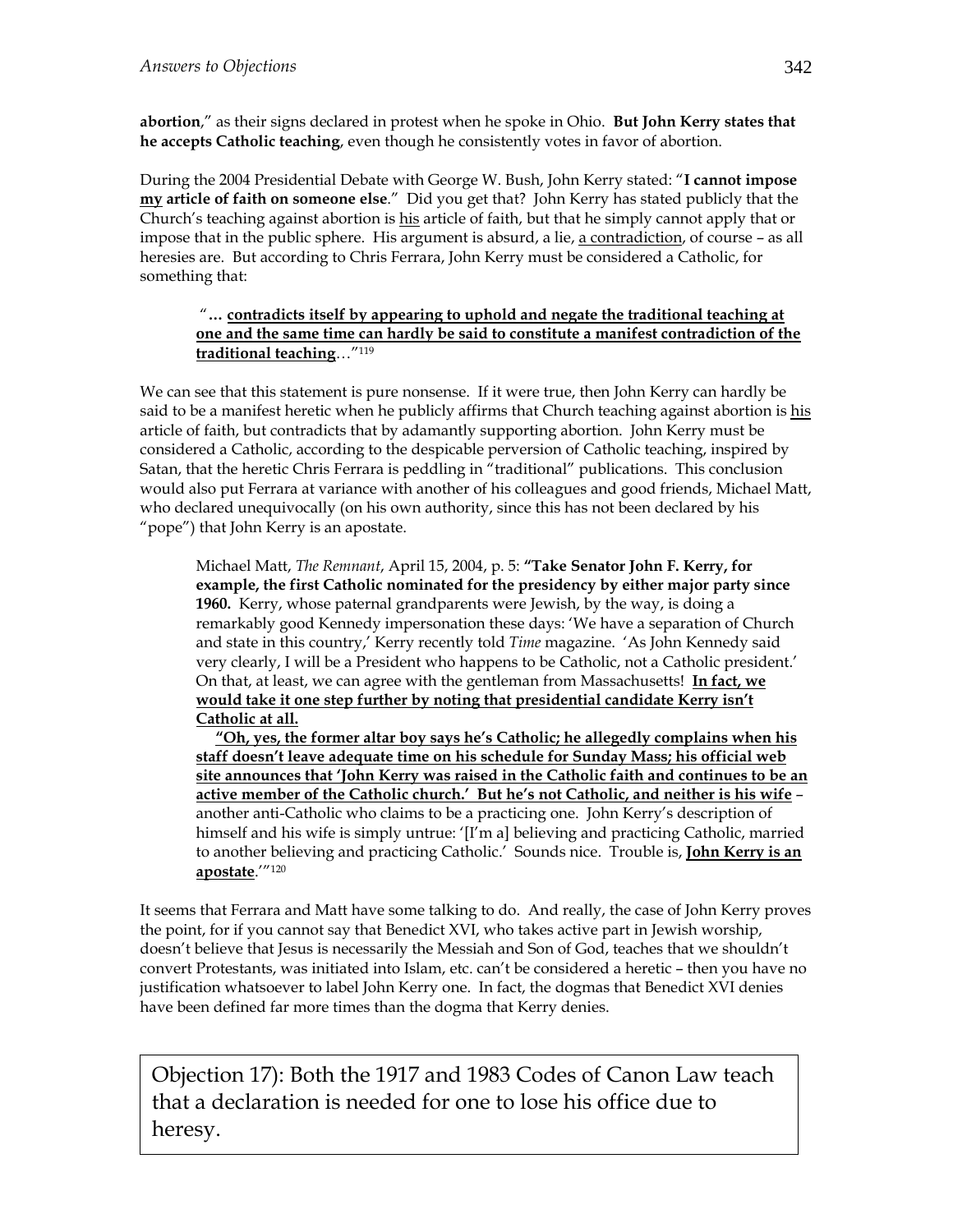Chris Ferrara, "A Challenge to the Sedevacantist Enterprise, Part II," *The Remnant*, Sept. 30, 2005, p. 18: "**Indeed, both the 1917 and 1983 codes of canon law provide that no one may insist that an ecclesiastical office has been lost due to heresy unless this has been established by a declaration of the competent authority**."121

Answer: This is simply not true. Antipope John Paul II's heretical and invalid 1983 Code states that such a declaration is necessary in Canon 194 § 3. But the 1917 Code doesn't. The 1917 Code's parallel canon to canon 194 is canon 188. **Canon 188 of the 1917 Code does not contain this provision**, but simply declares that a cleric who "Publicly defects from the Catholic faith" (188 § 4) loses his office by that very fact "without any declaration."

Canon 188.4, *1917 Code of Canon Law:* 

*"*There are certain causes which effect the tacit (silent) resignation of an office, **which resignation is accepted in advance by operation of the law, and hence is effective without any declaration**. These causes are... (4) if he has publicly fallen away from the faith."122

Notice that the 1917 Code doesn't say anything about a declaration being necessary; it says just the opposite – "without any declaration"! When one compares the two canons, one sees the glaring difference.

Canon 194.1-3, *1983 Code of Canon Law: "*One is removed from an ecclesiastical office by the law itself: ... 2- who has publicly defected from the Catholic faith or from the communion of the Church… The removal from office referred to in nn. 2 and 3 can be enforced only if it is established by the declaration of a competent authority.<sup>"123</sup>

This is probably why Ferrara provides no citation to the 1917 Code in his footnote; he only provides a reference to the 1983 code. Thus, we are dealing with another blatant falsehood from Ferrara.

Objection 18): The Council of Constance condemned the idea that a heretic would cease to be the pope.

Errors of John Hus, Condemned by the Council of Constance: "#20. **If the Pope is wicked** and especially if he is foreknown (as a reprobate), then as Judas, the Apostle, he is of the devil, a thief, and a son of perdition, **and he is not the head of the holy militant Church, since he is not a member of it."124 – Condemned** 

Answer: No, the Council of Constance didn't condemn the idea that a heretic would cease to be the pope at all. This is a serious misunderstanding of this proposition. As we see clearly above, the Council condemned something significantly different. It condemned the proposition that **a wicked man** would cease to be the head of the Church, since he is not a member of it. The proposition from the heretic Hus rightly asserts that one who is not a member of the Church cannot be the head of the Church, but it falls into trouble by stating that the pope ceases to be a member if he is "wicked."

Pope Pius XII, *Mystici Corporis Christi* (# 23), June 29, 1943: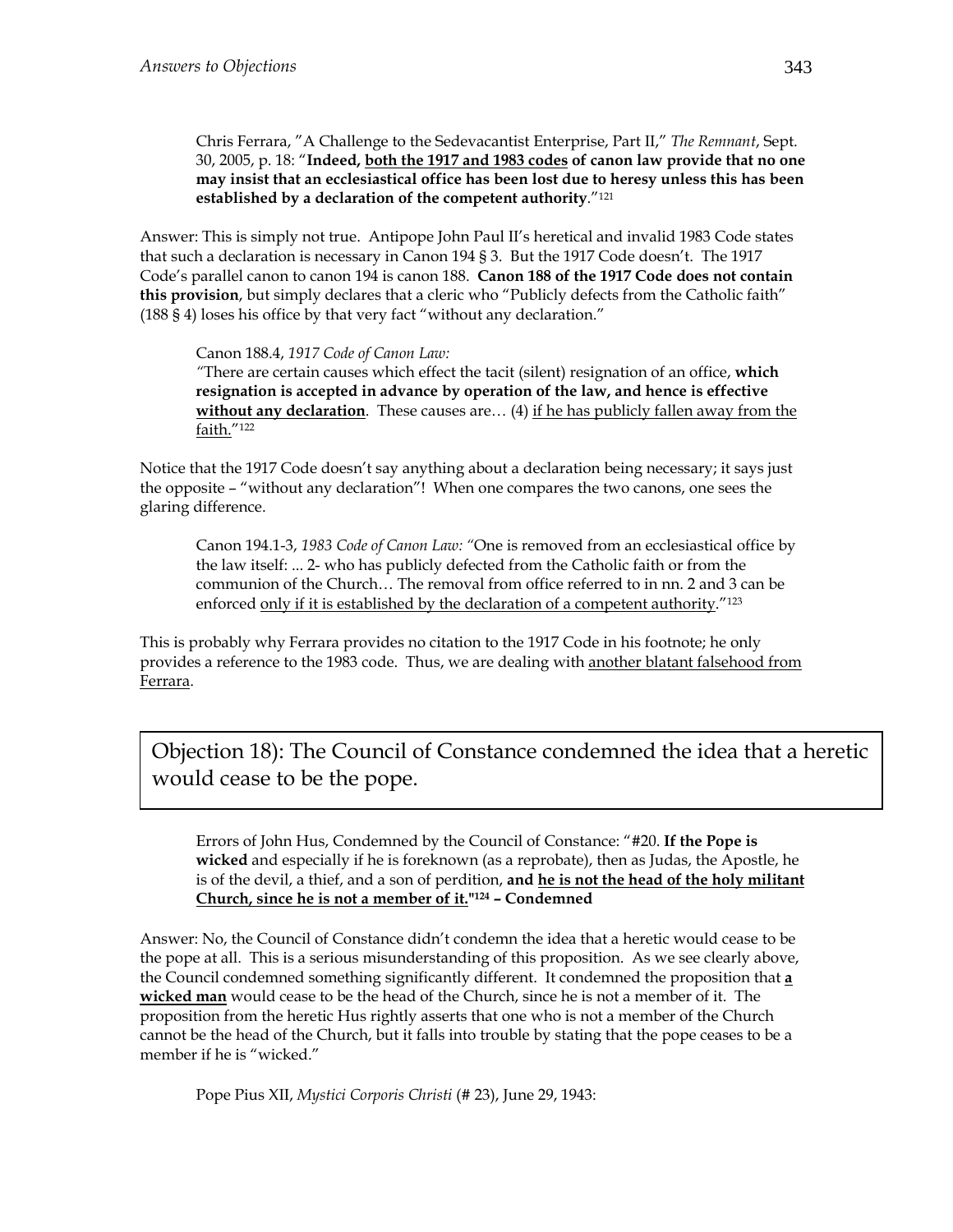**"**For not every sin, however grave it may be, is such as of its own nature **to sever a man from the Body of the Church, as does schism or heresy or apostasy."**<sup>125</sup>

A merely wicked pope doesn't cease to be pope, but a heretic or schismatic does. This is because heresy and schism and apostasy separate one from the Church, while other sins (no matter how grave or wicked they are) do not. Thus, we can see clearly that the proposition is condemning the idea that wickedness separates one from the Church. It is not condemning the truth that a heretic ceases to be the pope. In fact, many of the other propositions from John Hus which were condemned by the Council of Constance repeat the false idea expressed above in different ways: that the wicked are not part of the Church.126

St. Robert Bellarmine, *De Romano Pontifice*, Book II, Chap. 30:

ʺ**This principle is most certain. The non‐Christian cannot in any way be pope, as Cajetan** himself admits (ib. c. 26). The reason for this is that he cannot be head of what he is not a **member;** now he who is not a Christian is not a member of the Church, **and a manifest heretic is** not a Christian, as is clearly taught by St. Cyprian (lib. 4, epist. 2), St. Athanasius (Scr. 2 cont. **Arian.), St. Augustine (lib. De great. Christ. Cap. 20), St. Jerome (contra Lucifer.) and others; therefore the manifest heretic cannot be pope."**

Objection 19): The Joint Declaration with the Lutherans is not manifest heresy because John Paul II and Benedict XVI didn't sign it.

Answer: The Joint Declaration with the Lutherans by itself proves that the Vatican II "popes" are non-Catholic antipopes. The fact that John Paul II and Benedict XVI neither wrote the document nor signed it is completely irrelevant. **They both approved of it publicly numerous times**, and agreed with it.

John Paul II, Jan. 19, 2004, *At a Meeting with Lutherans From Finland*: "… I wish to express my gratitude for the ecumenical progress made between Catholics and Lutherans in the five years **since the signing of the** *Joint Declaration on the Doctrine of Justification*."127

Benedict XVI, *Address to Protestants at World Youth Da*y, August 19, 2005: "… **the important Joint Declaration on the Doctrine of Justification (1999)** …**"128**

James Smith could draw up a document denying the Immaculate Conception, and if you were to go around giving speeches about how great Smith's document is, that would make you a manifest heretic. The fact that you didn't write Smith's document or sign it means nothing; you publicly approved of it. John Paul II and Benedict XVI publicly approved of the *Joint Declaration with the Lutherans on Justification*, which teaches that the worst Lutheran heresies are not condemned by the Council of Trent. They are manifest heretics.

### There is No Reason not to accept the Sedevacantist Position

We have addressed in much detail the major objections launched against the sedevacantist position. We can see that there is nothing in the teaching of the Catholic Church which should cause one not to accept the undeniable fact that the Vatican II sect is not the Catholic Church, and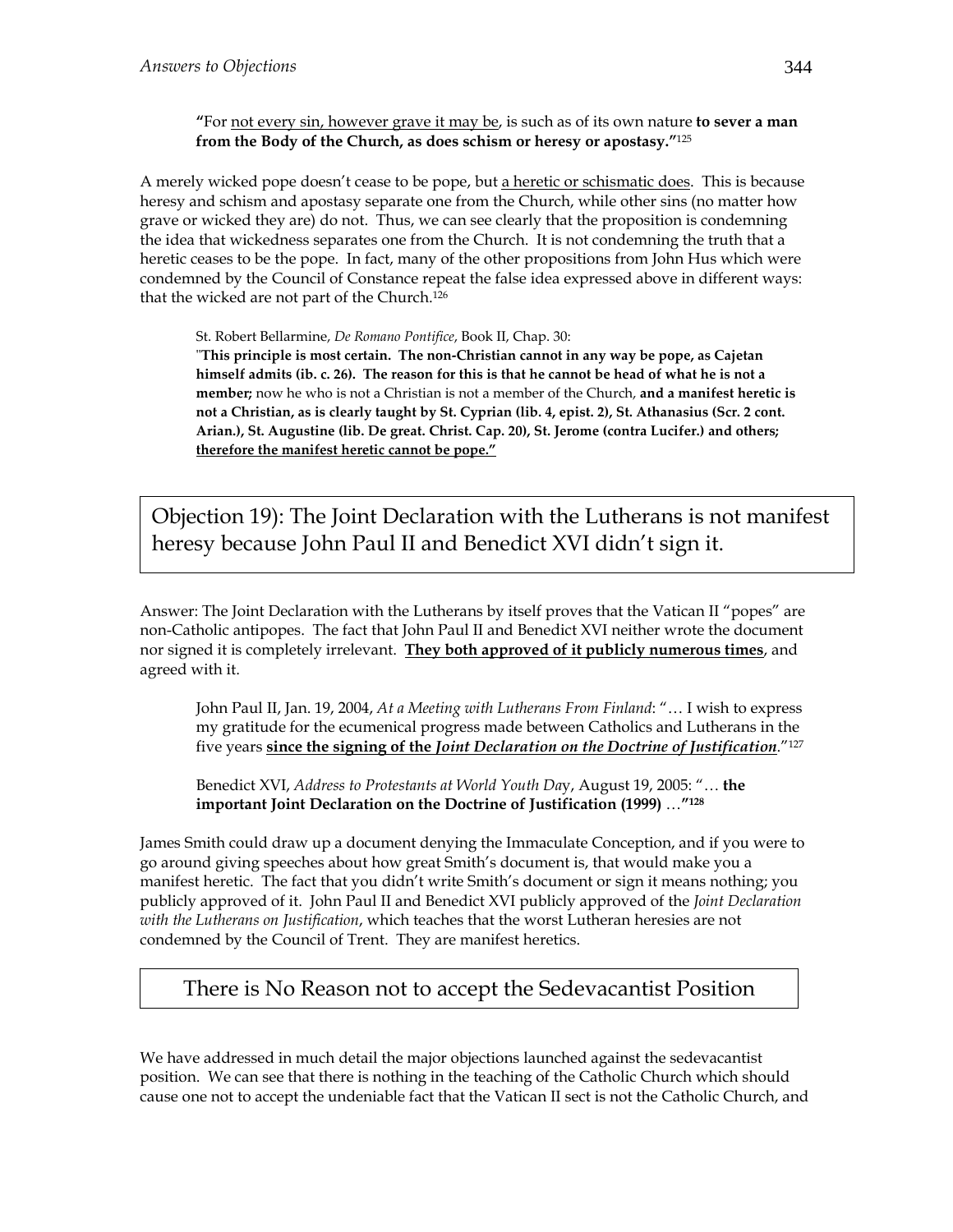that the men who have headed this sect (the post-Vatican II "popes") are not popes at all, but non-Catholic antipopes. On the contrary, there is undeniable proof for this position and every reason to accept it.

#### **Endnotes for Section 21:**

<sup>1</sup> *Decrees of the Ecumenical Councils*, Sheed & Ward and Georgetown University Press, 1990, Vol. 1, p. 113.

3 Denzinger, *The Sources of Catholic Dogma*, B. Herder Book. Co., Thirtieth Edition, 1957, no. 351.

5 Denzinger 423.

 $\overline{a}$ 

- <sup>6</sup>*The Papal Encyclicals*, by Claudia Carlen, Raleigh: The Pierian Press, 1990,Vol. 2 (1878-1903), p. 393.
- 7 Denzinger 2022.
- 8 Denzinger 2054.
- 9 Denzinger 960.
- <sup>10</sup> *The Papal Encyclicals*, Vol. 1 (1740-1878), p. 236.
- <sup>11</sup> *The 1917 Pio-Benedictine Code of Canon* Law, translated by Dr. Edward Von Peters, San Francisco, CA:
- Ignatius Press, 2001, canon 2314, p. 735.
- 12 Denzinger 1547.
- <sup>13</sup> *The Catholic Encyclopedia*, "Luther," Robert Appleton Company, 1910, pp. 445-446.
- 14 Warren H. Carroll*, A History of Christendom*, Front Royal, VA: Christendom Press, 2000, Vol. 4 (*The*
- *Cleaving of Christendom*), p. 10.
- <sup>15</sup> *The Papal Encyclicals*, Vol. 4 (1939-1958), p. 41.
- <sup>16</sup> *Decrees of the Ecumenical Councils*, Vol. 1, p. 578.
- <sup>17</sup> *Decrees of the Ecumenical Councils*, Vol. 1, p. 74.
- 18 Benedict XVI, *Principles of Catholic Theology,* Ignatius Press, 1982, p. 239.
- 19 Benedict XVI, *Principles of Catholic Theology*, pp. 197-198.
- <sup>20</sup> *L'Osservatore Romano*, Special Insert, Joint Declaration of the Doctrine of Justification, November 24, 1999, #13.
- 21 G. McDevitt, *The Delict of Heresy*, 48, CU, Canon Law Studies 77. Washington: 1932.
- <sup>22</sup> *The Papal Encyclicals*, Vol. 1 (1740-1878), p. 45.
- <sup>23</sup> *The Papal Encyclicals*, Vol. 1 (1740-1878), p. 46.
- <sup>24</sup> *The Papal Encyclicals*, Vol. 3 (1903-1939), p. 30.
- <sup>25</sup> *The Papal Encyclicals*, Vol. 3 (1903-1939), pp. 313-314.
- <sup>26</sup> *The Papal Encyclicals*, Vol. 2 (1878-1903), p. 399.
- <sup>27</sup> *L'Osservatore Romano* (the Vatican's Newspaper), May 24, 1973, p. 6.
- <sup>28</sup> *L'Osservatore Romano*, Jan. 27, 1993, p. 2.
- <sup>29</sup> *L'Osservatore Romano*, August 24, 2005, p. 8.
- 30 Eric F. Mackenzie, A.M., S.T.L., J.C.L. Rev., *The Delict of Heresy*, Washington, D.C.: The Catholic Univ. of
- America, 1932, p. 35. (Cf. Canon 2200.2).
- <sup>31</sup> *Decrees of the Ecumenical Councils*, Vol. 1, p. 283.
- 32 St. Robert Bellarmine, *De Romano Pontifice*, II, 30.
- <sup>33</sup> *The Papal Encyclicals*, Vol. 1 (1740-1878), p. 416.
- <sup>34</sup> *Ius Canonicum*. Rome: Gregorian 1943. 2:453.
- 35 Denzinger 51-52e; Warren H. Carroll, *A History of Christendom*, Vol. 1 (*The Founding of Christendom*), p. 494;
- J.N.D. Kelly, *Oxford Dictionary of Popes*, Oxford University Press, 2005, p. 25.
- 36 Fr. Edmund James O'Reilly, *The Relations of the Church to Society Theological Essays,* 1882.
- 37 Fr. O'Reilly, *The Relations of the Church to Society Theological Essays,* p. 287.
- 38 Yves Dupont, *Catholic Prophecy,* Rockford, IL: Tan Books, 1973, p. 30.
- 39 Chris Ferrara, "Opposing the Sedevacantist Enterprise," *Catholic Family News*, Niagra Falls, NY, August 2005, p. 19
- 40 Chris Ferrara, "Opposing the Sedevacantist Enterprise," *Catholic Family News*, August 2005, p. 19
- 41 Denzinger 1821.
- <sup>42</sup>*Decrees of the Ecumenical Councils*, Vol. 2, p. 860.
- 43 Benedict XVI, *Principles of Catholic Theology*, pp. 197-198.
- 44 Denzinger 1824.
- 45 Denzinger 1825.

<sup>2</sup> *Decrees of the Ecumenical Councils*, Vol. 1, p. 113.

<sup>4</sup> *The Sunday Sermons of the Great Fathers*, Regnery, Co: Chicago, IL, 1963,Vol. 1, pp. xxiv.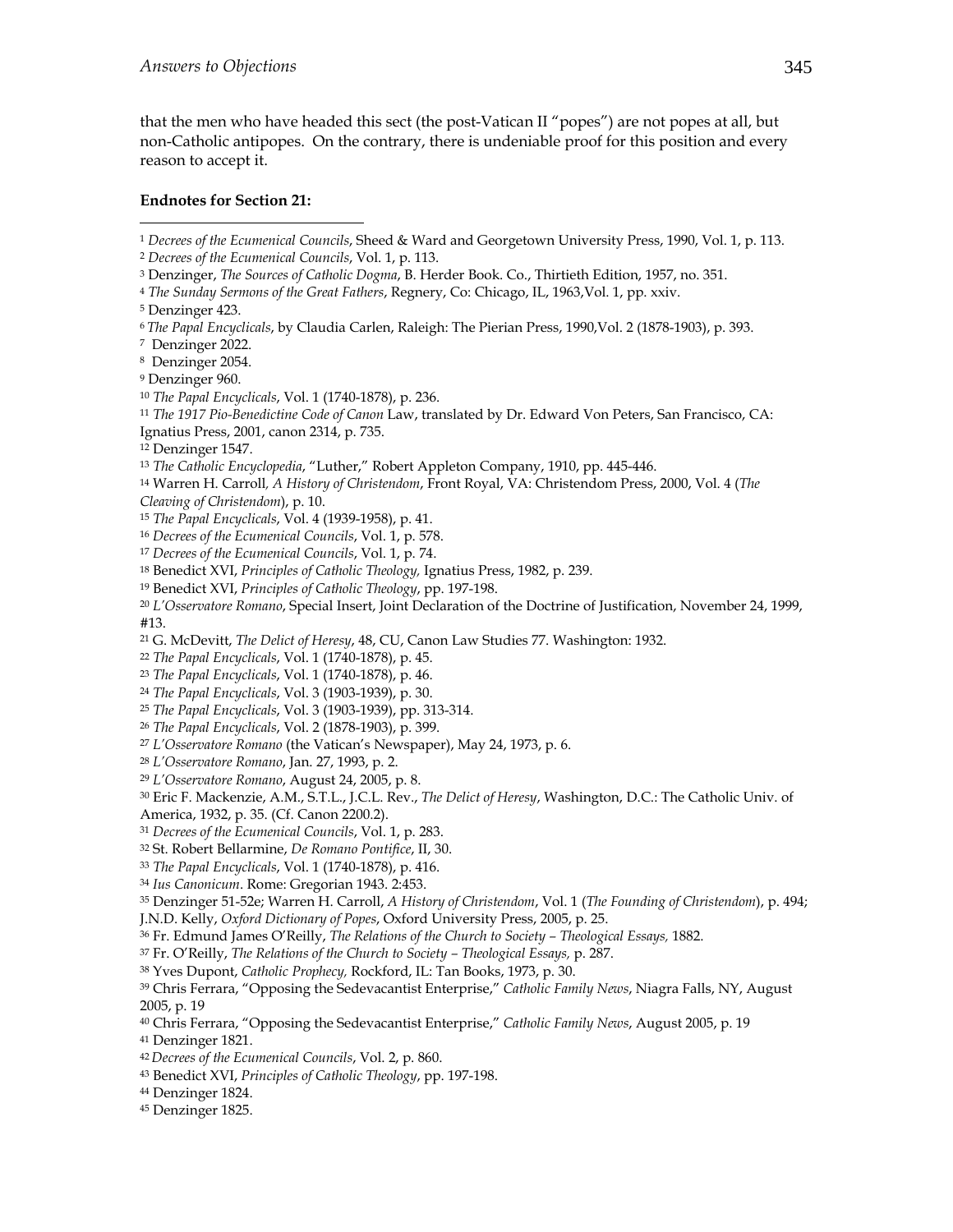1

- <sup>53</sup> *The Papal Encyclicals*, Vol. 1 (1740-1878), p. 417.
- <sup>54</sup> *The Papal Encyclicals*, Vol. 3 (1903-1939), p. 195.
- 55 Denzinger 93.
- <sup>56</sup> *The Papal Encyclicals*, Vol. 1 (1740-1878), p. 180.
- <sup>57</sup> *The Papal Encyclicals*, Vol. 1 (1740-1878), p. 84.
- <sup>58</sup> *Institutiones Iuris Canonici*, 1921.
- <sup>59</sup> *Decrees of the Ecumenical Councils*, Vol. 2, p. 675.

<sup>60</sup> *L'Osservatore Romano*, Special Insert, Joint Declaration of the Doctrine of Justification, November 24, 1999, #5.

<sup>61</sup> *L'Osservatore Romano*, Special Insert, Joint Declaration of the Doctrine of Justification, November 24, 1999, #13.

<sup>62</sup> *L'Osservatore Romano*, Special Insert, Joint Declaration of the Doctrine of Justification, November 24, 1999, #41.

<sup>63</sup> *L'Osservatore Romano*, Special Insert, Joint Declaration of the Doctrine of Justification, November 24, 1999, #26.

<sup>64</sup> *L'Osservatore Romano*, Jan. 28, 2004, p. 4.

<sup>65</sup> *L'Osservatore Romano*, Dec. 21/28, p. 5.

66 Denzinger 423.

67 Warren H. Carroll, *A History of Christendom*, Vol. 3 (*The Glory of Christendom*), pp. 432-434.

<sup>68</sup> *The Catholic Encyclopedia*, Vol. 1, p. 447.

69 Chris Ferrara, "Opposing the Sedevacantist Enterprise," Catholic Family News, August 2005, p. 21.

70 Chris Ferrara, "Opposing the Sedevacantist Enterprise," Catholic Family News, August 2005, p. 21

71 Denzinger 530.

72 Denzinger 494.

<sup>73</sup> *The Catholic Encyclopedia*, "John XXII," Vol. 8, 1910, p. 433.

74 Benedict XVI, *Dogmatic Theology*, The Catholic University of America Press, 1977, p. 137.

<sup>75</sup> *The Catholic Encyclopedia*, Vol. 8, p. 433.

76 Benedict XVI, *Introduction to Christianity*, p. 349.

77 Benedict XVI, *Introduction to Christianity,* pp. 357-358.

<sup>78</sup> *Decrees of the Ecumenical Councils*, Vol. 1, p. 578; Denzinger 714.

<sup>79</sup> *Decrees of the Ecumenical Councils*, Vol. 1, pp. 125-126.

- 80 Denzinger 253.
- 81 St. Francis De Sales, *The Catholic Controversy*, pp. 305-306.

<sup>82</sup> *Oeuvres Complètes,* 9:232.

83 The Douay-Rheims New Testament with a Catholic Commentary, by Rev. Leo Haydock, Monrovia, CA:

Catholic Treasures, 1991, p. 1640.

84 Jurgens, *The Faith of the Early Fathers*, Collegeville, MN: The Liturgical Press, 1970, Vol. 2, p. 39.

85 Jurgens, *The Faith of the Early Fathers,* Vol. 2, p. 3.

86 Jurgens, *The Faith of the Early Fathers*, Vol. 2, p. 158.

87 Jurgens, *The Faith of the Early Fathers*, Vol. 2, p. 33.

88 Donald Attwater, *A Catholic Dictionary*, "Hierarchy," Tan Books, p. 229.

<sup>89</sup> *The Papal Encyclicals*, Vol. 4 (1939-1958), p. 267.

<sup>90</sup> *Catholic Family News*, January, 1999.

<sup>91</sup> *Decrees of the Ecumenical Councils*, Vol. 2, p. 908.

<sup>92</sup> *The Encyclicals of John Paul II*, Huntington, IN: Our Sunday Visitor Publishing Division, 1996, p. 918.

<sup>93</sup> *The Papal Encyclicals*, Vol. 2 (1878-1903), p. 388.

<sup>94</sup> *The Papal Encyclicals*, Vol. 3 (1903-1939), p. 317.

<sup>95</sup> *The Papal Encyclicals*, Vol. 4 (1939-1958), p. 50.

<sup>96</sup> *The Papal Encyclicals*, Vol. 2 (1878-1903), p. 388.

<sup>46</sup> Denzinger 1825.

<sup>47</sup> Benedict XVI, *Principles of Catholic Theology*, p. 198.

<sup>48</sup> Denzinger 1826-1827.

<sup>49</sup> St. Francis De Sales, *The Catholic Controversy*, Tan Books, 1989, p. 45.

<sup>50</sup> Denzinger 330.

<sup>51</sup> St. Robert Bellarmine, *De Romano Pontifice*, II, 30.

<sup>52</sup> St. Robert Bellarmine, *De Romano Pontifice*, II, 30.